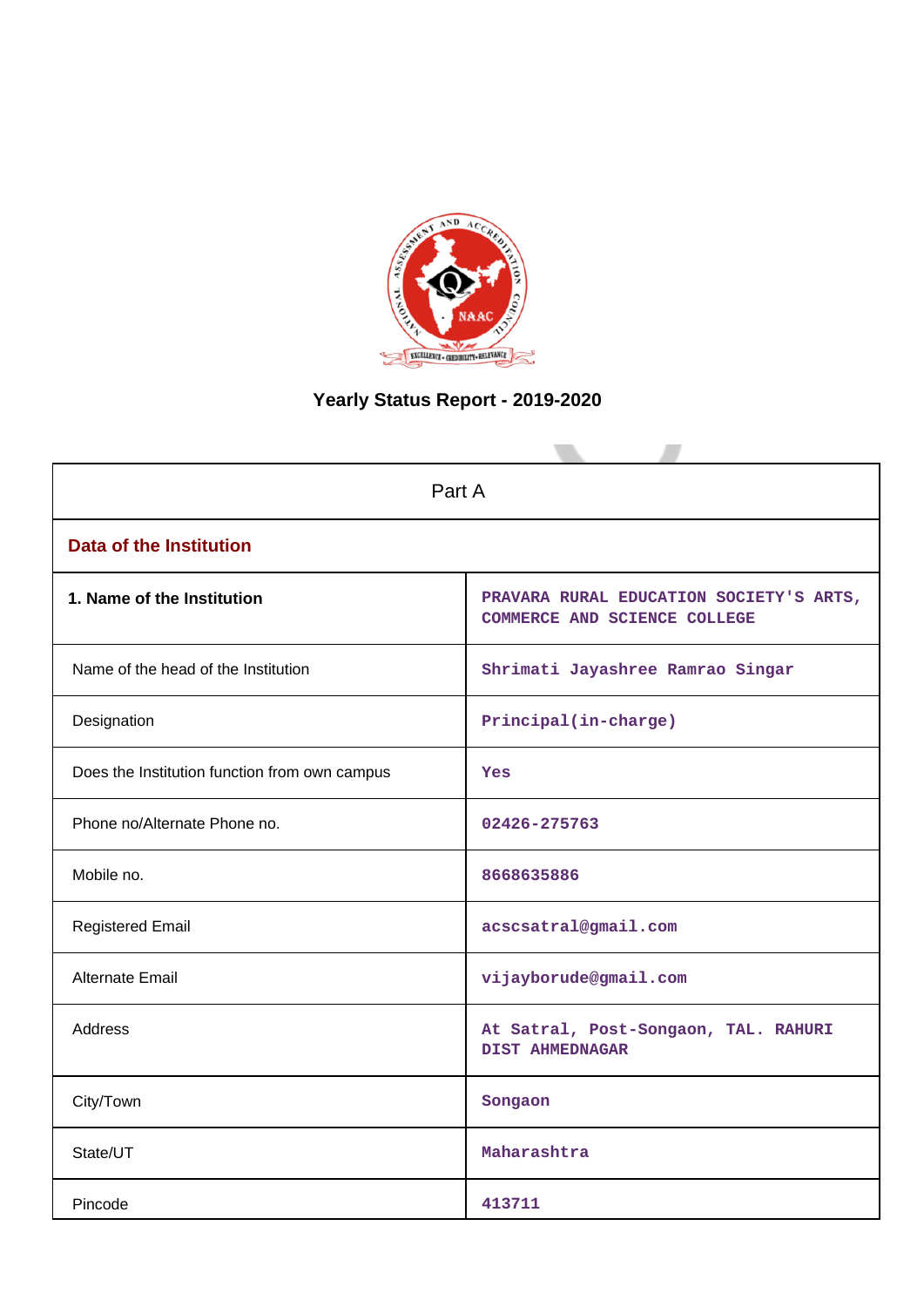| 2. Institutional Status                                                  |                                                                                                       |
|--------------------------------------------------------------------------|-------------------------------------------------------------------------------------------------------|
| Affiliated / Constituent                                                 | Affiliated                                                                                            |
| Type of Institution                                                      | Co-education                                                                                          |
| Location                                                                 | Rural                                                                                                 |
| <b>Financial Status</b>                                                  | Self financed and grant-in-aid                                                                        |
| Name of the IQAC co-ordinator/Director                                   | Mr. S.N. Borude                                                                                       |
| Phone no/Alternate Phone no.                                             | 02426275763                                                                                           |
| Mobile no.                                                               | 9422172333                                                                                            |
| <b>Registered Email</b>                                                  | acscsatral@gmail.com                                                                                  |
| Alternate Email                                                          | vijayborude@gmail.com                                                                                 |
| 3. Website Address                                                       |                                                                                                       |
| Web-link of the AQAR: (Previous Academic Year)                           | https://acscollegesatral.in/wp-conte<br>nt/uploads/2021/01/agar_report-2018-19.<br>pdf                |
| 4. Whether Academic Calendar prepared during<br>the year                 | Yes                                                                                                   |
| if yes, whether it is uploaded in the institutional website:<br>Weblink: | https://acscollegesatral.in/wp-content/<br>uploads/sites/21/2019/09/Academic-<br>Calender-2019-20.pdf |
| <b>5. Accrediation Details</b>                                           |                                                                                                       |

| Cycle | Grade | <b>CGPA</b> | Validity<br>Year of |                    |                    |
|-------|-------|-------------|---------------------|--------------------|--------------------|
|       |       |             | Accrediation        | Period From        | Period To          |
|       | А     | 3.15        | 2012                | $15 -$ Sep $-2012$ | $14 -$ Sep $-2017$ |
|       | $B++$ | 2.87        | 2018                | $26 - Sep - 2018$  | $25 -$ Sep $-2023$ |

**6. Date of Establishment of IQAC 01-Sep-2012**

# **7. Internal Quality Assurance System**

Quality initiatives by IQAC during the year for promoting quality culture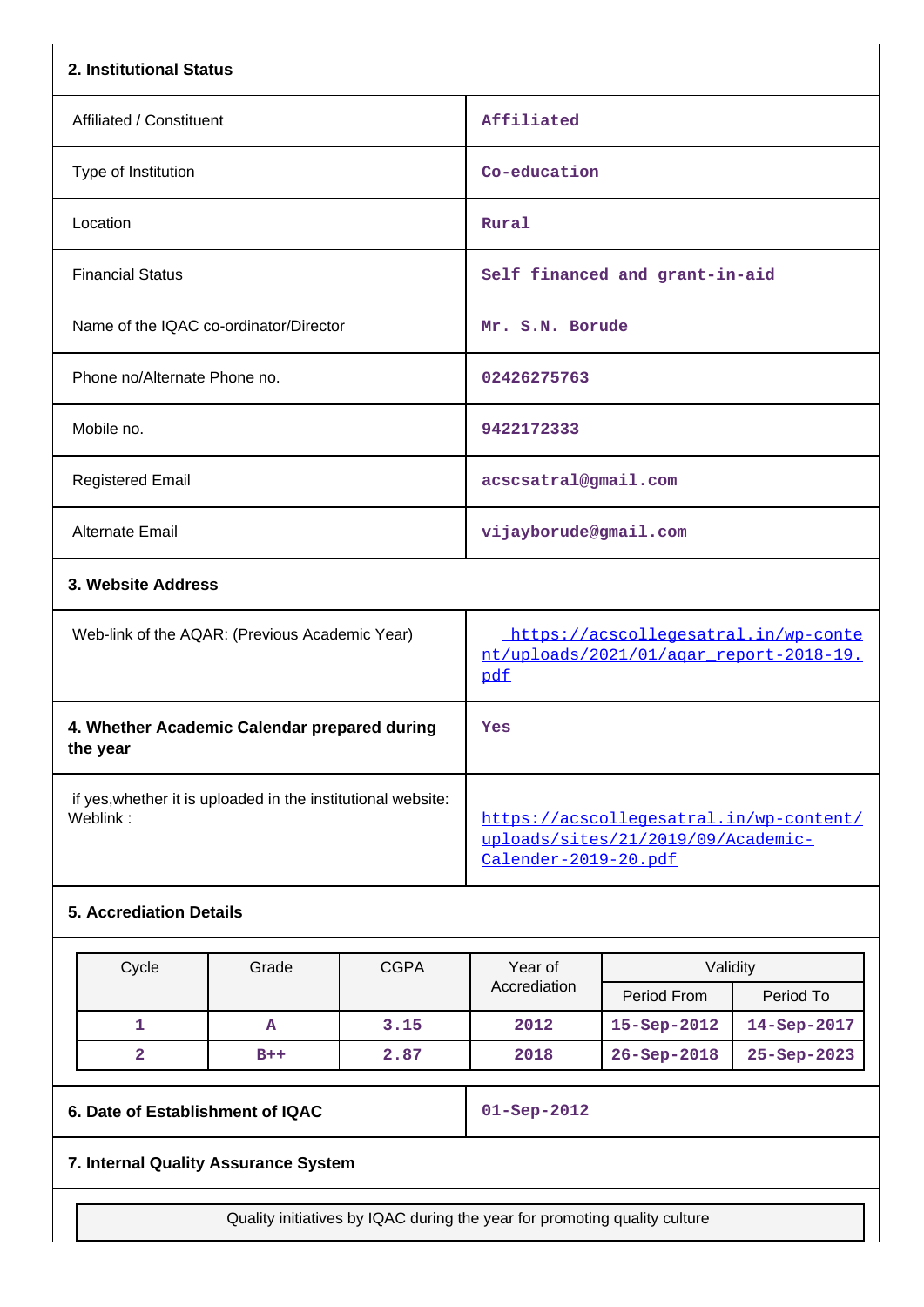| Item /Title of the quality initiative by<br><b>IQAC</b>                                     | Date & Duration          | Number of participants/ beneficiaries |
|---------------------------------------------------------------------------------------------|--------------------------|---------------------------------------|
| New Website for College<br>with all mandatory<br>disclosures on website                     | $15 - Jun - 2019$<br>30  | 921                                   |
| Workshop on Research,<br>Innovation and Skill<br>Development Courses for<br><b>Teachers</b> | $16 - Oct - 2019$<br>04  | 43                                    |
| Publishing Research<br>Papers                                                               | $15 - Jun - 2019$<br>365 | 43                                    |
| Staff Welfare Initiative<br>- Birthday Celebration                                          | $15 - Jun - 2019$<br>365 | 43                                    |
| Use of ICT Tools for<br>Teaching                                                            | $15 - Jun - 2019$<br>300 | 921                                   |
| Green Practices for Eco-<br>Friendly Campus                                                 | $15 - Jun - 2019$<br>365 | 921                                   |
| Management Information<br>System                                                            | $15 - Jun - 2019$<br>365 | 921                                   |
| Encouraging for<br>FDP/RC/OC/Short Term<br>Courses                                          | $15 - Jun - 2019$<br>365 | 43                                    |
|                                                                                             | No Files Uploaded !!!    |                                       |

|                                                                                                                    | Institution/Departmen<br>t/Faculty                                                            | Scheme                                       |                | <b>Funding Agency</b><br>Year of award with<br>duration |  | Amount |  |  |
|--------------------------------------------------------------------------------------------------------------------|-----------------------------------------------------------------------------------------------|----------------------------------------------|----------------|---------------------------------------------------------|--|--------|--|--|
|                                                                                                                    |                                                                                               | No Data Entered/Not Applicable!!!            |                |                                                         |  |        |  |  |
|                                                                                                                    |                                                                                               |                                              |                | No Files Uploaded !!!                                   |  |        |  |  |
|                                                                                                                    | <b>NAAC</b> guidelines:                                                                       | 9. Whether composition of IQAC as per latest |                | Yes                                                     |  |        |  |  |
| Upload latest notification of formation of IQAC                                                                    |                                                                                               |                                              | View File      |                                                         |  |        |  |  |
| 10. Number of IQAC meetings held during the<br>year :                                                              |                                                                                               |                                              | $\overline{2}$ |                                                         |  |        |  |  |
| The minutes of IQAC meeting and compliances to the<br>decisions have been uploaded on the institutional<br>website |                                                                                               |                                              |                | Yes                                                     |  |        |  |  |
| Upload the minutes of meeting and action taken report                                                              |                                                                                               |                                              |                | View File                                               |  |        |  |  |
|                                                                                                                    | 11. Whether IQAC received funding from any of<br>the funding agency to support its activities |                                              |                | N <sub>O</sub>                                          |  |        |  |  |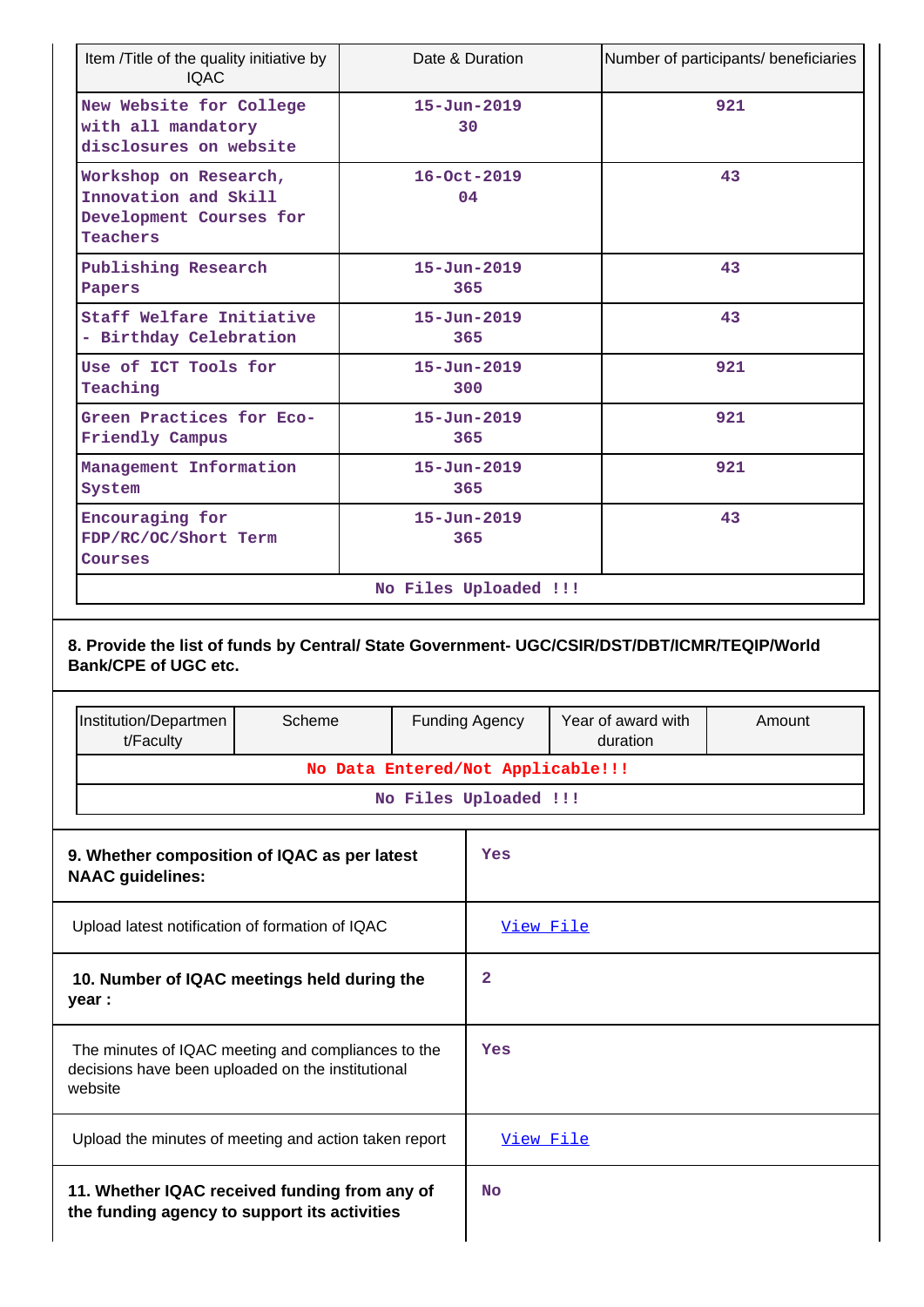# **12. Significant contributions made by IQAC during the current year(maximum five bullets)**

**Organised blood donation camp, annual prize distribution, sport day and cultural activities. Felicitation of the teaching and nonteaching staff for their 'Outstanding performance on the occasion of annual function. Conducted Online Covid 19 Awareness Quiz by IQAC and Botany Department IQAC Organized 4 days workshop on 16th October 2019 Organized Employability Skills Program Sponsored by SPPU Pune Encouragement for Teaching Staff to FDP/RC/OC/Short term courses**

### [View File](https://assessmentonline.naac.gov.in/public/Postacc/Contribution/7163_Contribution.xlsx)

**13. Plan of action chalked out by the IQAC in the beginning of the academic year towards Quality Enhancement and outcome achieved by the end of the academic year**

| Plan of Action                                                                                                    | Achivements/Outcomes                                                                                                                                                                                                       |  |  |  |  |
|-------------------------------------------------------------------------------------------------------------------|----------------------------------------------------------------------------------------------------------------------------------------------------------------------------------------------------------------------------|--|--|--|--|
| To participate in various reputed<br>ranking frameworks                                                           | In the academic year 201920, the<br>college is enlisted in NIRF (National<br>Institution Ranking Framework)                                                                                                                |  |  |  |  |
| To encourage all the departments to<br>conduct conferences, seminars and<br>workshops                             | Conducted self financed Two Day<br>National workshop on "Patent Filing:<br>Procedure and Legal Aspects and<br>Conducted self financed institute level<br>workshop on Research, Innovation and<br>Skill Development Courses |  |  |  |  |
| To publish research papers/articles in<br>reputed journals and UGC Care List                                      | Faculty Members Published research<br>papers /articles in peer reviewed and<br>impacted international and national<br>journal and conference proceedings                                                                   |  |  |  |  |
| To encourage all the faculty members to Faculty attended<br>participate in conferences, seminars<br>and workshops | Seminar/Conferences/Workshops at State,<br>National and International level                                                                                                                                                |  |  |  |  |
| Faculty Development Programs                                                                                      | Faculty members opted for refresher<br>courses as well as Short Term Courses                                                                                                                                               |  |  |  |  |
| To conduct a civil service orientation<br>programme for the college students.                                     | NSS and Student welfare cell of the<br>college have conducted orientation<br>program for students                                                                                                                          |  |  |  |  |
| To encourage the various departments to<br>conduct invited talks by experts from<br>respective field.             | Various Departments Invited talks by<br>experts from various fields.                                                                                                                                                       |  |  |  |  |
| To encourage the students to<br>participate in the college, university<br>level sports and games events.          | At inter collegiate level, 178 students<br>participated in various sports<br>activities.                                                                                                                                   |  |  |  |  |
|                                                                                                                   | No Files Uploaded !!!                                                                                                                                                                                                      |  |  |  |  |
| 14 Whather AOAD was placed before statutory                                                                       | $V \cap \mathcal{C}$                                                                                                                                                                                                       |  |  |  |  |

**14. Whether AQAR was placed before statutory body ?**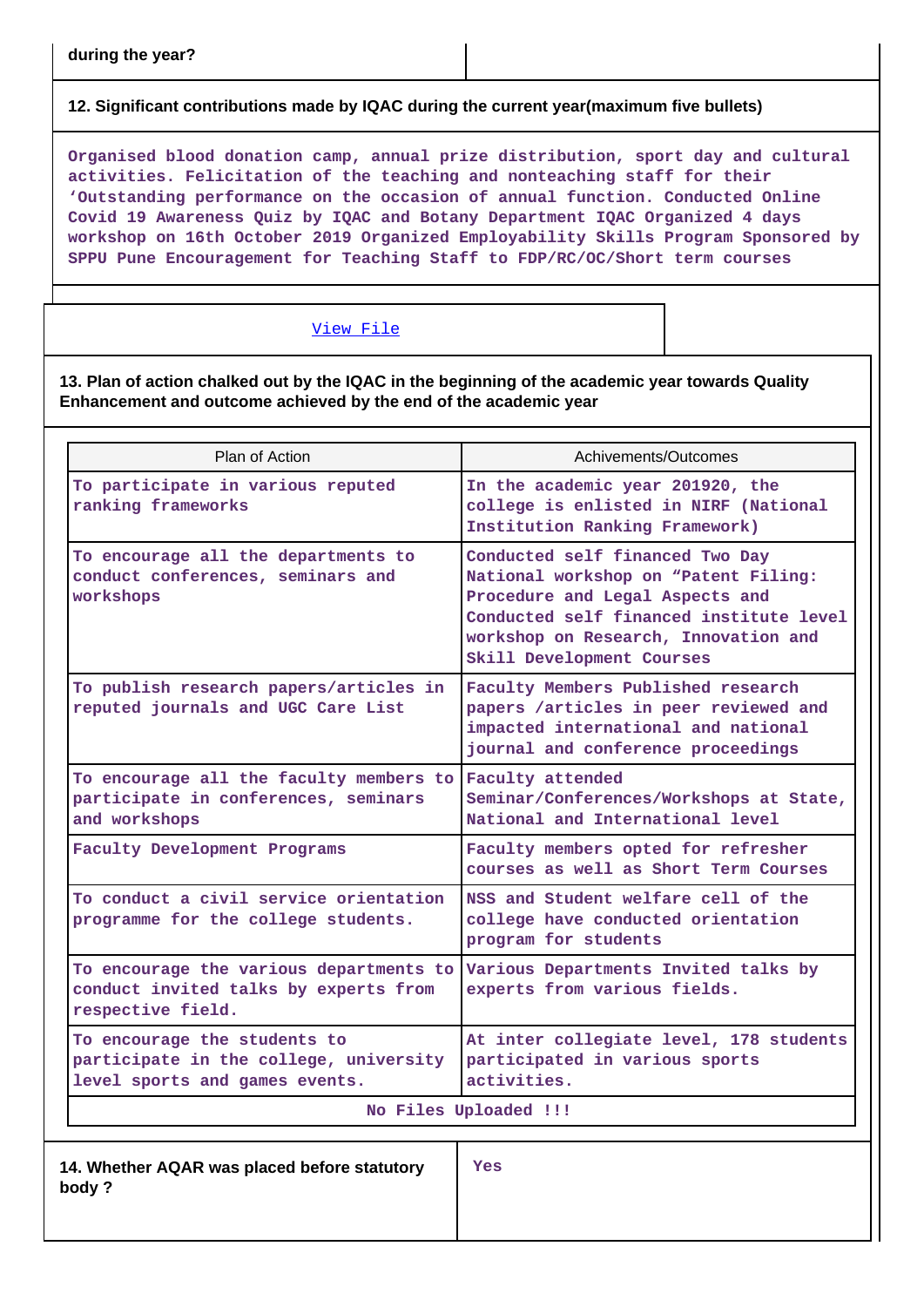| Name of Statutory Body                                                                                               | <b>Meeting Date</b>                                                                                                                                                                                                                                                                                                                                                                                                                                                                                                                                                                                                                                                                                                                                                                                                                                                                                                                                                                                                                                                                                                                                                                                                                                                                                                                                                                                                                                   |  |  |  |  |
|----------------------------------------------------------------------------------------------------------------------|-------------------------------------------------------------------------------------------------------------------------------------------------------------------------------------------------------------------------------------------------------------------------------------------------------------------------------------------------------------------------------------------------------------------------------------------------------------------------------------------------------------------------------------------------------------------------------------------------------------------------------------------------------------------------------------------------------------------------------------------------------------------------------------------------------------------------------------------------------------------------------------------------------------------------------------------------------------------------------------------------------------------------------------------------------------------------------------------------------------------------------------------------------------------------------------------------------------------------------------------------------------------------------------------------------------------------------------------------------------------------------------------------------------------------------------------------------|--|--|--|--|
| Governing Body                                                                                                       | $24 - Jun - 2019$                                                                                                                                                                                                                                                                                                                                                                                                                                                                                                                                                                                                                                                                                                                                                                                                                                                                                                                                                                                                                                                                                                                                                                                                                                                                                                                                                                                                                                     |  |  |  |  |
|                                                                                                                      |                                                                                                                                                                                                                                                                                                                                                                                                                                                                                                                                                                                                                                                                                                                                                                                                                                                                                                                                                                                                                                                                                                                                                                                                                                                                                                                                                                                                                                                       |  |  |  |  |
| 15. Whether NAAC/or any other accredited<br>body(s) visited IQAC or interacted with it to<br>assess the functioning? | No                                                                                                                                                                                                                                                                                                                                                                                                                                                                                                                                                                                                                                                                                                                                                                                                                                                                                                                                                                                                                                                                                                                                                                                                                                                                                                                                                                                                                                                    |  |  |  |  |
| 16. Whether institutional data submitted to<br><b>AISHE:</b>                                                         | Yes                                                                                                                                                                                                                                                                                                                                                                                                                                                                                                                                                                                                                                                                                                                                                                                                                                                                                                                                                                                                                                                                                                                                                                                                                                                                                                                                                                                                                                                   |  |  |  |  |
| Year of Submission                                                                                                   | 2020                                                                                                                                                                                                                                                                                                                                                                                                                                                                                                                                                                                                                                                                                                                                                                                                                                                                                                                                                                                                                                                                                                                                                                                                                                                                                                                                                                                                                                                  |  |  |  |  |
| Date of Submission                                                                                                   | $09 - Jan - 2020$                                                                                                                                                                                                                                                                                                                                                                                                                                                                                                                                                                                                                                                                                                                                                                                                                                                                                                                                                                                                                                                                                                                                                                                                                                                                                                                                                                                                                                     |  |  |  |  |
| 17. Does the Institution have Management<br><b>Information System?</b>                                               | Yes                                                                                                                                                                                                                                                                                                                                                                                                                                                                                                                                                                                                                                                                                                                                                                                                                                                                                                                                                                                                                                                                                                                                                                                                                                                                                                                                                                                                                                                   |  |  |  |  |
| If yes, give a brief descripiton and a list of modules<br>currently operational (maximum 500 words)                  | The Institution has Smart School MIS<br>system, Koha Software for Library,<br>Tally 9 for Accounts Department. The<br>software is developed by Twinkle IT<br>Solutions Pvt. Ltd and the version of<br>the software is 1.0 with cloud based.<br>It is a cloud based Management<br>Information System (MIS) which focuses<br>on the management of information to<br>provide efficiency and effectiveness of<br>strategic decision making in this<br>institution. This system helps us to<br>identify our strengths and weaknesses<br>due to the presence of various reports,<br>student's and faculty's performance<br>records. It helps to improve academic<br>and administrative processes and<br>operations. MIS reports helps us to<br>take decision and action on certain<br>object with quick time. This MIS system<br>has mobile application as well as<br>webbased platform. Mobile application<br>has the modules such as Authority,<br>Faculty, Student and Parent and the<br>webbased platform has modules such as<br>Attendance Management, Online<br>Examination, Feedback Management,<br>Learning Material Distribution,<br>Syllabus Coverage Management, Student<br>Information, Alumni Information,<br>Library Management, Training and<br>Placement, Teacher Guardian Scheme,<br>Faculty Information, Student Portal,<br>Alumni Portal, Principal Portal,<br>President Portal, Suggestion Box,<br>Mobile App for Faculties, Mobile App |  |  |  |  |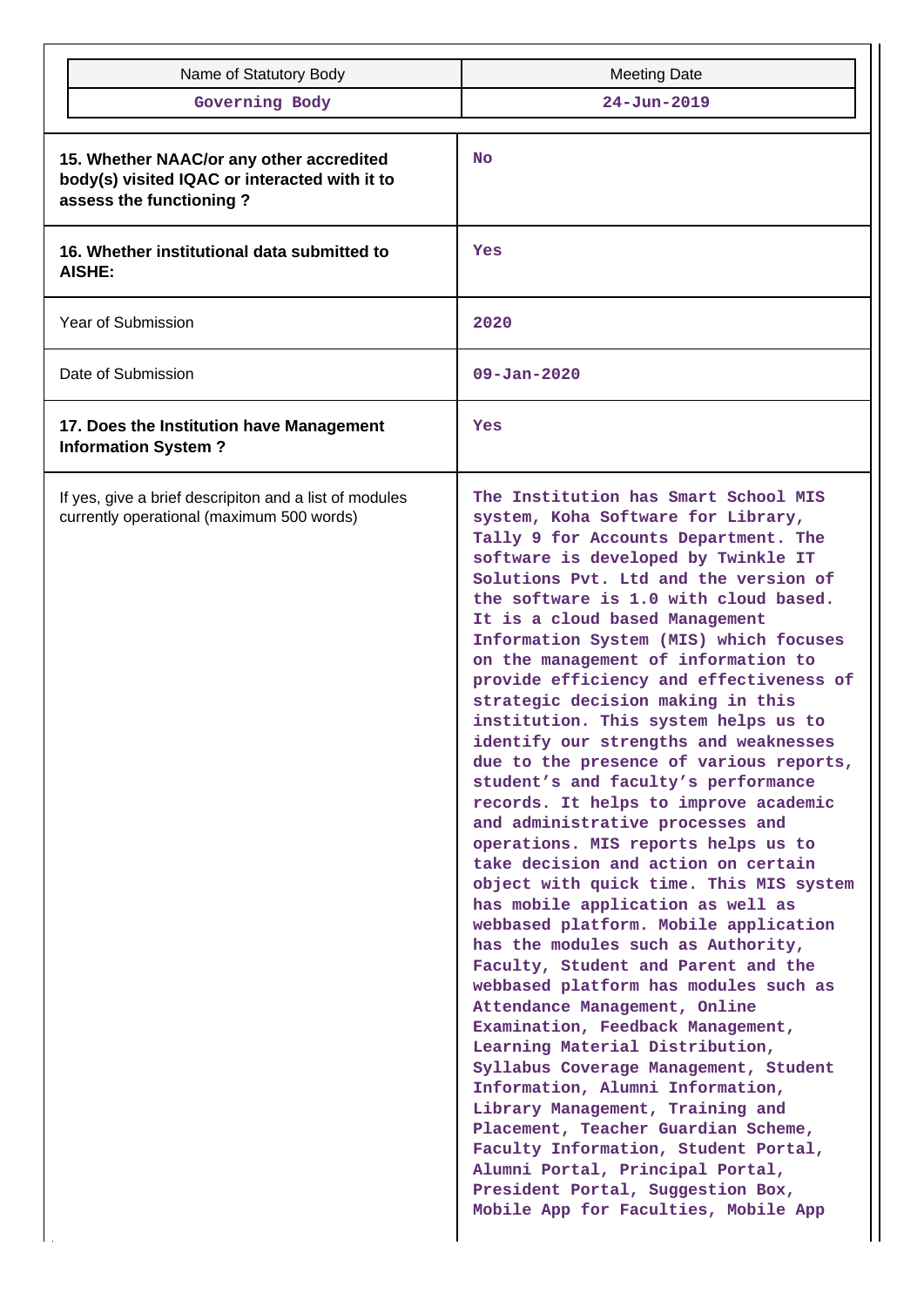**for Principal, Mobile App for students etc. MIS is used for students in the form of online admission process, online examination applications, various scholarship applications, exchange of books and reference books, Antiragging Affidavit and Grievance redressal. Computer rooms, VLC and smartclassrooms are available in the college. Online Grievance Redressal is available for alumni, parents and staff to report complaints and feedback about the college. For Staff The presence of all teachers and nonteaching staff is taken in a biometric manner. Each constituent of the College may submit his / her feedback, suggestion or complaint in online format. Administration, Security and Disaster Management, the Class Bell, Library, Exam, Scholarship, store department and account department are operating in an updated manner. All administrative decisions, suggestions, etc. are delivered to each constituent by mail and written notice. The Department of Civil, Electrical and Security contributes promptly to maintaining and updating the facilities of the College. Accountancy, store, academic audit and fire, green and energy audit are done offline in the college.**

**Part B** 

# **CRITERION I – CURRICULAR ASPECTS**

#### **1.1 – Curriculum Planning and Implementation**

 1.1.1 – Institution has the mechanism for well planned curriculum delivery and documentation. Explain in 500 words

 **The College has well planned mechanism for curriculum delivery and documentation. The details of the process are as follows: I. The IQAC prepares the academic calendar of the college well in advance and concerned departments also prepare their departmental academic calendars accordingly. The academic calendar specifies suitable dates for curricular, co-curricular and extracurricular activities. II. Faculty members are made aware about the planning, implementation and documentation of the curriculum by the IQAC, in the first meeting of the college. III. Head of the departments arranges departmental meetings to distribute and assign the workload among the staff. Concerned subject teachers attend the syllabus restructuring workshops conducted by the University. Considering this the workload is allotted to the staff as per the specialization and experience. IV. Subsequently the departmental staff prepares semester-wise teaching plan for theory and practical at the beginning of the term. Teaching record is maintained by the faculty members. It includes timetable, workload, monthly and daily teaching plan, academic and administrative committee responsibilities. The academic record is monitored by the concerned Head of Departments and the Principal of the college. V. The**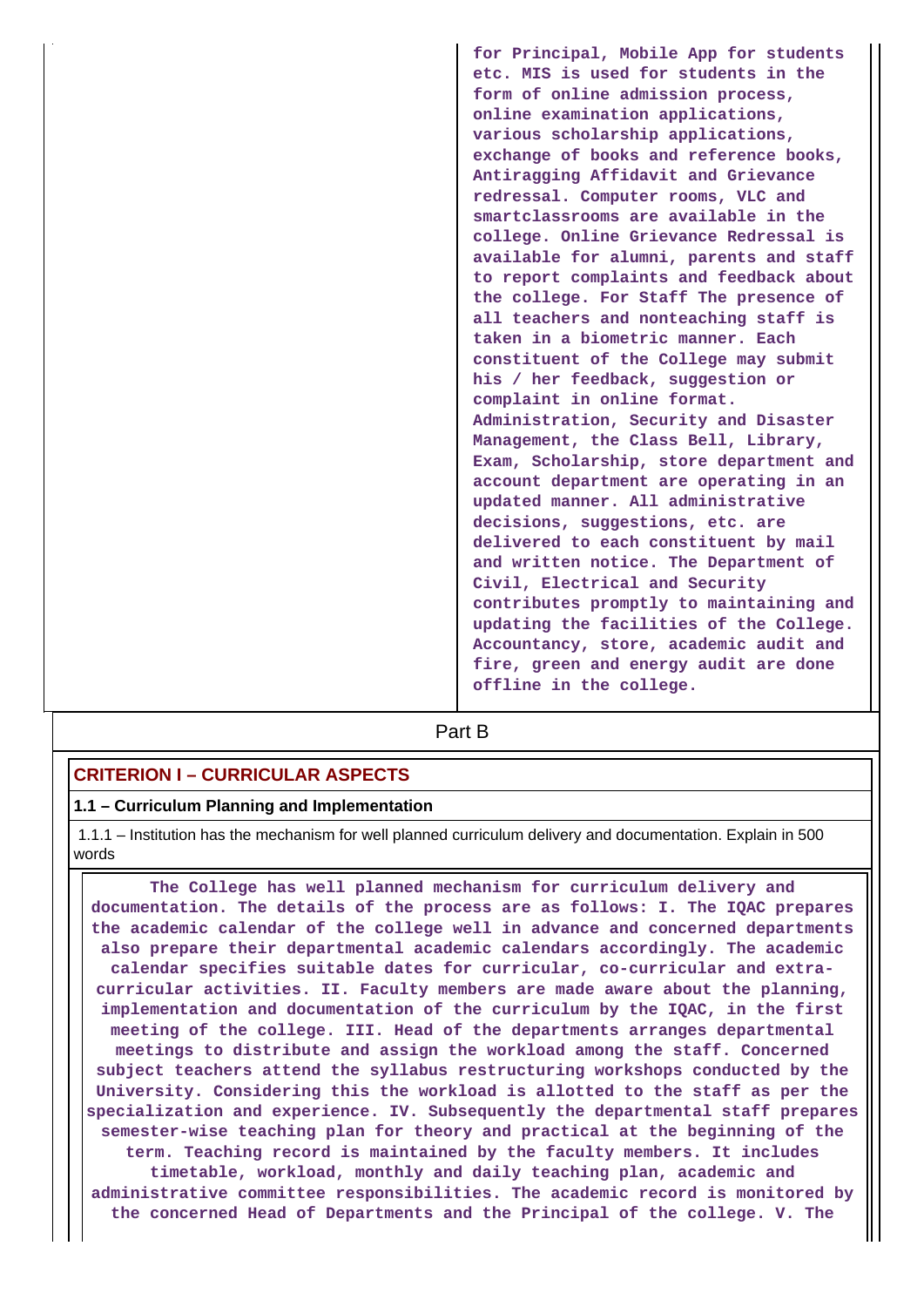**timetable committee prepares a general time-table and HoD of concerned departments prepare departmental timetable. Teachers conduct classes according to the timetable. Departmental meetings are held to review the syllabus. VI. For the effective transmission and delivery of curriculum, departments integrate classroom teaching with various ICT tools, practical work, students seminars, group discussions, tests, tutorials, question papers solving, projects etc. Participative learning, problem solving and student-centric learning methods are followed by the faculties. Power point presentations, video lectures, models, charts, various educational software are available to the students for delivering the subject knowledge. The college also organizes seminars, conferences and workshops. It provides a platform to the faculty and the students to enrich and update their subject knowledge. The college organizes guest lectures, expert lectures of eminent academicians for the effective curriculum delivery. VII. In the Institution's Management Information System (MIS), we have the module 'Learning Material Distribution' and 'Syllabus Coverage System' whereby teachers provide study material online. VIII. The College provides special guidance to the slow learners and advanced learners through Remedial and Bridge Courses. IX. Besides this, the college has a students' mentoring system for academic-related issues. X. The library provides INFLIBNET, e-journals, OPEC, Book Bank facility etc. The college also provides departmental library and 24 Mbps internet connectivity with campus Wi-Fi facility to the students and the teachers for effective teaching-learning. XI. The IQAC conducts an Academic and Administrative Audit by the external peers for further improvement in the academic and administrative activities. XII. The college has structured mechanism to obtain online feedback from the students regarding curriculum. At the end of every semester, feedback on curricula is obtained from the students; it is then analyzed by the feedback committee. An analyzed report is communicated to the concerned departments and BOS of the university through IQAC.**

| 1.1.2 - Certificate/ Diploma Courses introduced during the academic year |                 |                          |          |                                                 |                                                                                                                                                                                     |  |  |  |
|--------------------------------------------------------------------------|-----------------|--------------------------|----------|-------------------------------------------------|-------------------------------------------------------------------------------------------------------------------------------------------------------------------------------------|--|--|--|
| Certificate                                                              | Diploma Courses | Dates of<br>Introduction | Duration | Focus on employ<br>ability/entreprene<br>urship | Skill<br>Development                                                                                                                                                                |  |  |  |
| Employabil<br>ity Skill<br>Program                                       | Nil             | 03/01/2020               | 90       | Employabil<br>ity                               | 1. Communi<br>cation<br>Skills. 2.<br>Time and<br>Stress<br>Management.<br>3. Interview<br>Skills. 4.<br><b>SWOT</b><br>Analysis. 5<br>.Leadership<br>Skills.<br>6.Goal<br>Setting. |  |  |  |
| Certificate<br>Course in<br>Journalism                                   | Nil             | 01/08/2019               | 60       | Employabil<br>ity                               | 1.<br>Linguistic<br>skills and<br>personality<br>development<br>2. Awareness<br>of Social,<br>Cultural,<br>Political                                                                |  |  |  |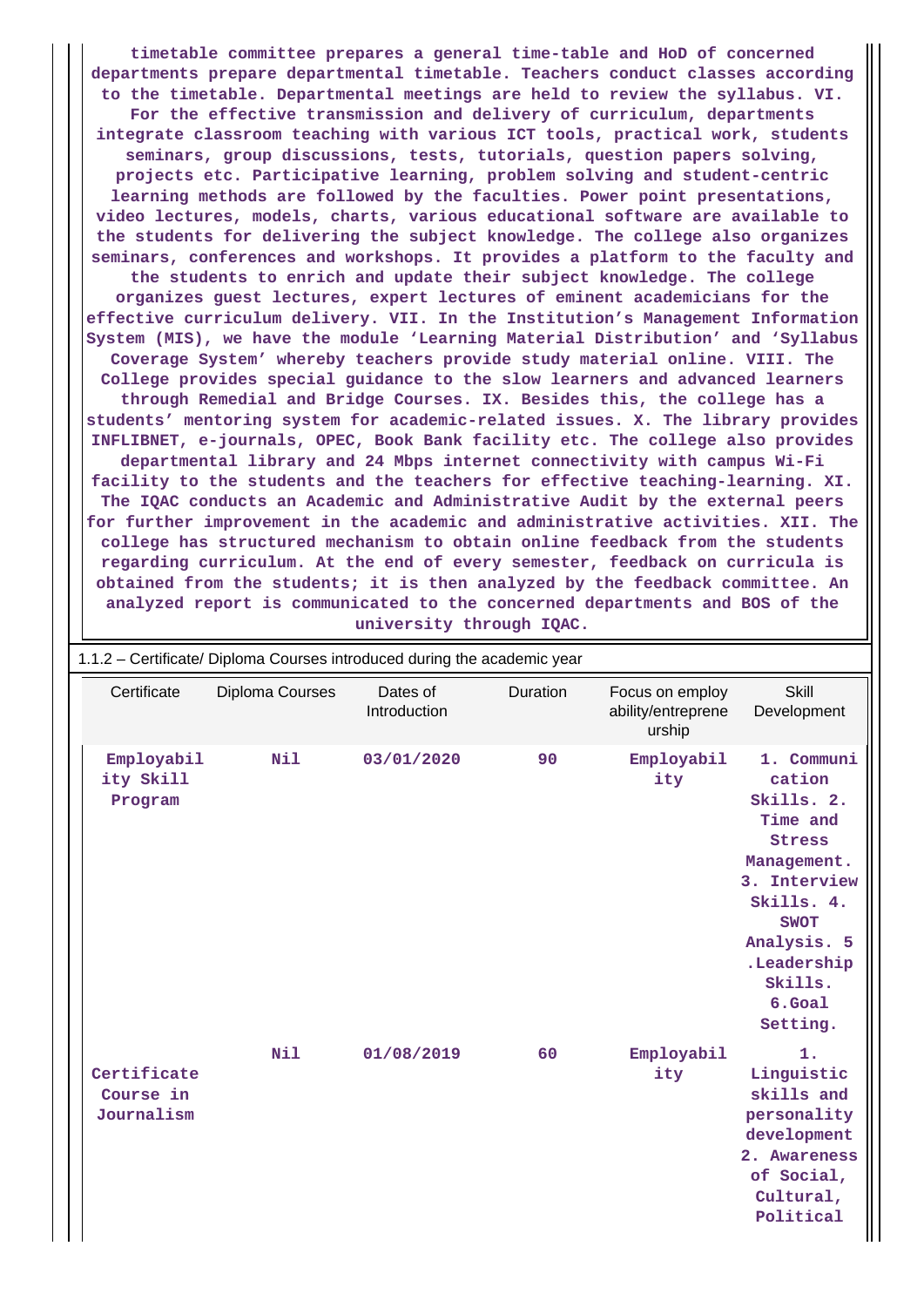| Household<br>Nil<br>Wiring and<br>LED<br>Decoration                                                                                                                      | 16/12/2019                               | 60 | Entreprene<br>urship                                            | and<br>Economical<br><b>Issues</b><br>1. Home<br>Decor,<br><b>Awareness</b><br>and Skill<br>Development<br>of Household<br>Wiring |
|--------------------------------------------------------------------------------------------------------------------------------------------------------------------------|------------------------------------------|----|-----------------------------------------------------------------|-----------------------------------------------------------------------------------------------------------------------------------|
| 1.2 - Academic Flexibility                                                                                                                                               |                                          |    |                                                                 |                                                                                                                                   |
| 1.2.1 - New programmes/courses introduced during the academic year                                                                                                       |                                          |    |                                                                 |                                                                                                                                   |
| Programme/Course                                                                                                                                                         | Programme Specialization                 |    | Dates of Introduction                                           |                                                                                                                                   |
| No Data Entered/Not Applicable !!!                                                                                                                                       |                                          |    |                                                                 |                                                                                                                                   |
|                                                                                                                                                                          | No file uploaded.                        |    |                                                                 |                                                                                                                                   |
| 1.2.2 - Programmes in which Choice Based Credit System (CBCS)/Elective course system implemented at the<br>affiliated Colleges (if applicable) during the academic year. |                                          |    |                                                                 |                                                                                                                                   |
| Name of programmes adopting<br><b>CBCS</b>                                                                                                                               | Programme Specialization                 |    | Date of implementation of<br><b>CBCS/Elective Course System</b> |                                                                                                                                   |
| <b>BA</b>                                                                                                                                                                | F.Y.B.A. English                         |    |                                                                 | 15/06/2019                                                                                                                        |
| <b>BA</b>                                                                                                                                                                | F.Y.B.A. Hindi                           |    |                                                                 | 15/06/2019                                                                                                                        |
| <b>BA</b>                                                                                                                                                                | F.Y.B.A. Marathi                         |    |                                                                 | 15/06/2019                                                                                                                        |
| <b>BA</b>                                                                                                                                                                | F.Y.B.A. Economics                       |    |                                                                 | 15/06/2019                                                                                                                        |
| <b>BA</b>                                                                                                                                                                | F.Y.B.A. Geography                       |    |                                                                 | 15/06/2019                                                                                                                        |
| <b>BA</b>                                                                                                                                                                | F.Y.B.A. Politics                        |    |                                                                 | 15/06/2019                                                                                                                        |
| <b>BA</b>                                                                                                                                                                | F.Y.B.A. History                         |    |                                                                 | 15/06/2019                                                                                                                        |
| BCom                                                                                                                                                                     | F.Y.B.Com. Financial<br>Accounting       |    |                                                                 | 15/06/2019                                                                                                                        |
| <b>BCom</b>                                                                                                                                                              | F.Y.B.Com.Computer<br>Concepts           |    |                                                                 | 15/06/2019                                                                                                                        |
| <b>BCom</b>                                                                                                                                                              | F.Y.B.Com. Banking                       |    |                                                                 | 15/06/2019                                                                                                                        |
| <b>BCom</b>                                                                                                                                                              | F.Y.B.Com.Marketing                      |    |                                                                 | 15/06/2019                                                                                                                        |
| <b>BCom</b>                                                                                                                                                              | F.Y.B.Com.Compulsory<br>English          |    |                                                                 | 15/06/2019                                                                                                                        |
| <b>BCom</b>                                                                                                                                                              | F.Y.B.Com. Marathi                       |    |                                                                 | 15/06/2019                                                                                                                        |
| <b>BCom</b>                                                                                                                                                              | F.Y.B.Com. Hindi                         |    |                                                                 | 15/06/2019                                                                                                                        |
| <b>BCom</b>                                                                                                                                                              | F.Y.B.Com. Business<br>Economics (Micro) |    |                                                                 | 15/06/2019                                                                                                                        |
| <b>BSC</b>                                                                                                                                                               | F.Y.BSc. Botany                          |    |                                                                 | 15/06/2019                                                                                                                        |
| <b>BSC</b>                                                                                                                                                               | F.Y.B.Sc. Chemistry                      |    |                                                                 | 15/06/2019                                                                                                                        |
| <b>BSC</b>                                                                                                                                                               | F.Y.B.Sc. Physics                        |    |                                                                 | 15/06/2019                                                                                                                        |
| <b>BSC</b>                                                                                                                                                               | F.Y.B.Sc. Mathematics                    |    |                                                                 | 15/06/2020                                                                                                                        |
| <b>BSC</b>                                                                                                                                                               | F.Y.B.Sc. Zoology                        |    |                                                                 | 15/06/2019                                                                                                                        |
| <b>MCom</b>                                                                                                                                                              | M.Com. Business                          |    |                                                                 | 15/06/2019                                                                                                                        |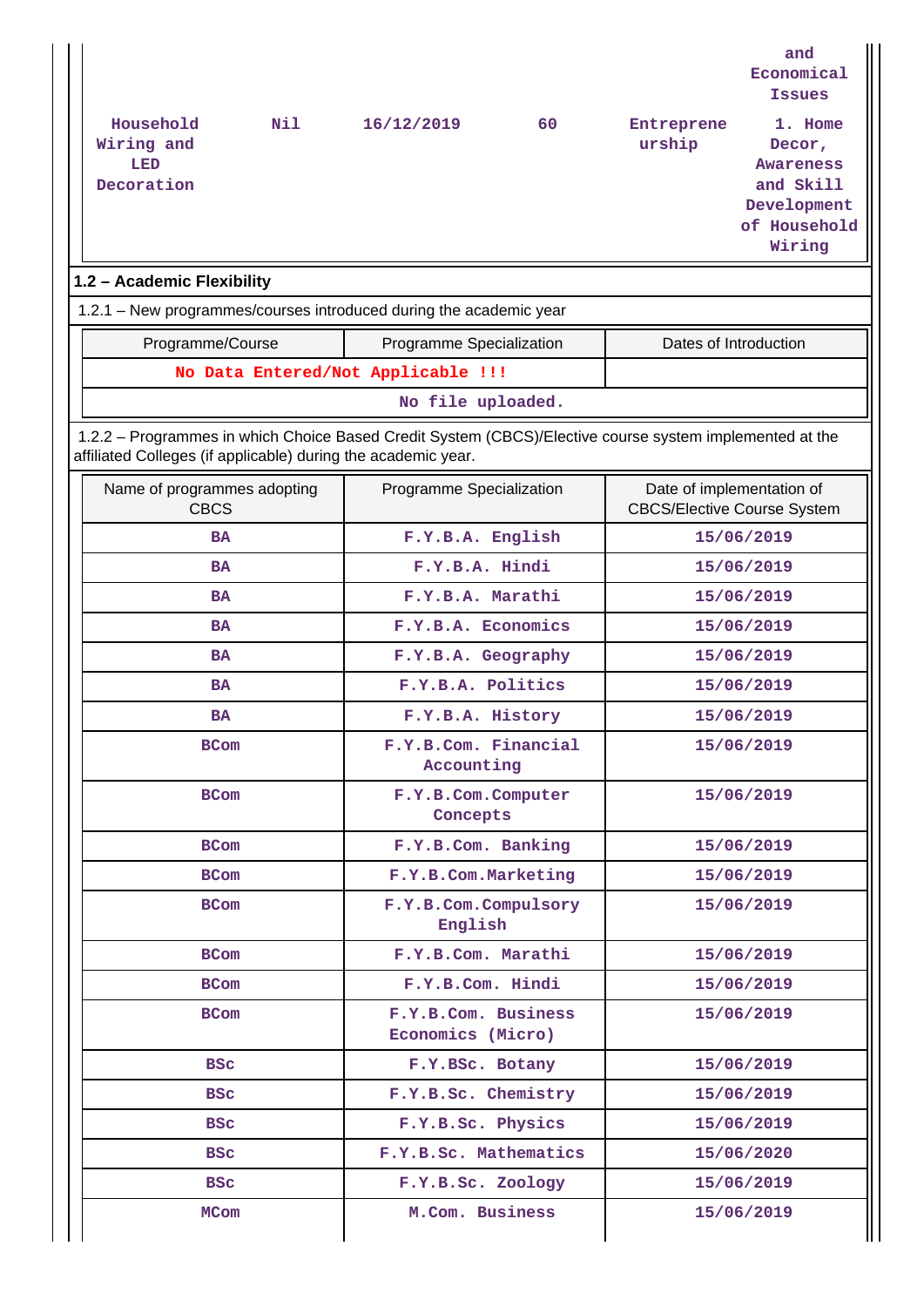|                                                                                                                                                                                                                                                                                                                                                                                                                                                                                                                                                                                                                                                                                                                                                                                                                                                                                                                                                                                        | Administration                 |                                                              |  |  |  |  |  |  |
|----------------------------------------------------------------------------------------------------------------------------------------------------------------------------------------------------------------------------------------------------------------------------------------------------------------------------------------------------------------------------------------------------------------------------------------------------------------------------------------------------------------------------------------------------------------------------------------------------------------------------------------------------------------------------------------------------------------------------------------------------------------------------------------------------------------------------------------------------------------------------------------------------------------------------------------------------------------------------------------|--------------------------------|--------------------------------------------------------------|--|--|--|--|--|--|
| <b>MCom</b>                                                                                                                                                                                                                                                                                                                                                                                                                                                                                                                                                                                                                                                                                                                                                                                                                                                                                                                                                                            | M.Com. Advanced<br>Marketing   | 15/06/2019                                                   |  |  |  |  |  |  |
| MSC                                                                                                                                                                                                                                                                                                                                                                                                                                                                                                                                                                                                                                                                                                                                                                                                                                                                                                                                                                                    | M.Sc. Analytical<br>Chemistry  | 15/06/2019                                                   |  |  |  |  |  |  |
| 1.2.3 - Students enrolled in Certificate/ Diploma Courses introduced during the year                                                                                                                                                                                                                                                                                                                                                                                                                                                                                                                                                                                                                                                                                                                                                                                                                                                                                                   |                                |                                                              |  |  |  |  |  |  |
|                                                                                                                                                                                                                                                                                                                                                                                                                                                                                                                                                                                                                                                                                                                                                                                                                                                                                                                                                                                        | Certificate                    | Diploma Course                                               |  |  |  |  |  |  |
| <b>Number of Students</b>                                                                                                                                                                                                                                                                                                                                                                                                                                                                                                                                                                                                                                                                                                                                                                                                                                                                                                                                                              | 210                            | Nil                                                          |  |  |  |  |  |  |
| 1.3 - Curriculum Enrichment                                                                                                                                                                                                                                                                                                                                                                                                                                                                                                                                                                                                                                                                                                                                                                                                                                                                                                                                                            |                                |                                                              |  |  |  |  |  |  |
| 1.3.1 - Value-added courses imparting transferable and life skills offered during the year                                                                                                                                                                                                                                                                                                                                                                                                                                                                                                                                                                                                                                                                                                                                                                                                                                                                                             |                                |                                                              |  |  |  |  |  |  |
| <b>Value Added Courses</b>                                                                                                                                                                                                                                                                                                                                                                                                                                                                                                                                                                                                                                                                                                                                                                                                                                                                                                                                                             | Date of Introduction           | Number of Students Enrolled                                  |  |  |  |  |  |  |
| Spoken English                                                                                                                                                                                                                                                                                                                                                                                                                                                                                                                                                                                                                                                                                                                                                                                                                                                                                                                                                                         | 01/07/2019                     | 20                                                           |  |  |  |  |  |  |
| Research Methodology<br>workshop                                                                                                                                                                                                                                                                                                                                                                                                                                                                                                                                                                                                                                                                                                                                                                                                                                                                                                                                                       | 23/09/2019                     | 42                                                           |  |  |  |  |  |  |
|                                                                                                                                                                                                                                                                                                                                                                                                                                                                                                                                                                                                                                                                                                                                                                                                                                                                                                                                                                                        | No file uploaded.              |                                                              |  |  |  |  |  |  |
| 1.3.2 - Field Projects / Internships under taken during the year                                                                                                                                                                                                                                                                                                                                                                                                                                                                                                                                                                                                                                                                                                                                                                                                                                                                                                                       |                                |                                                              |  |  |  |  |  |  |
| Project/Programme Title                                                                                                                                                                                                                                                                                                                                                                                                                                                                                                                                                                                                                                                                                                                                                                                                                                                                                                                                                                | Programme Specialization       | No. of students enrolled for Field<br>Projects / Internships |  |  |  |  |  |  |
| <b>MCom</b>                                                                                                                                                                                                                                                                                                                                                                                                                                                                                                                                                                                                                                                                                                                                                                                                                                                                                                                                                                            | <b>Business Administration</b> | 27                                                           |  |  |  |  |  |  |
| <b>MCom</b>                                                                                                                                                                                                                                                                                                                                                                                                                                                                                                                                                                                                                                                                                                                                                                                                                                                                                                                                                                            | Advanced Marketing             | 7                                                            |  |  |  |  |  |  |
| <b>MSC</b>                                                                                                                                                                                                                                                                                                                                                                                                                                                                                                                                                                                                                                                                                                                                                                                                                                                                                                                                                                             | Analytical Chemistry           |                                                              |  |  |  |  |  |  |
|                                                                                                                                                                                                                                                                                                                                                                                                                                                                                                                                                                                                                                                                                                                                                                                                                                                                                                                                                                                        | No file uploaded.              |                                                              |  |  |  |  |  |  |
| 1.4 - Feedback System                                                                                                                                                                                                                                                                                                                                                                                                                                                                                                                                                                                                                                                                                                                                                                                                                                                                                                                                                                  |                                |                                                              |  |  |  |  |  |  |
| 1.4.1 - Whether structured feedback received from all the stakeholders.                                                                                                                                                                                                                                                                                                                                                                                                                                                                                                                                                                                                                                                                                                                                                                                                                                                                                                                |                                |                                                              |  |  |  |  |  |  |
| <b>Students</b>                                                                                                                                                                                                                                                                                                                                                                                                                                                                                                                                                                                                                                                                                                                                                                                                                                                                                                                                                                        |                                | Yes                                                          |  |  |  |  |  |  |
| <b>Teachers</b>                                                                                                                                                                                                                                                                                                                                                                                                                                                                                                                                                                                                                                                                                                                                                                                                                                                                                                                                                                        |                                | Yes                                                          |  |  |  |  |  |  |
| <b>Employers</b>                                                                                                                                                                                                                                                                                                                                                                                                                                                                                                                                                                                                                                                                                                                                                                                                                                                                                                                                                                       |                                | Yes                                                          |  |  |  |  |  |  |
| Alumni                                                                                                                                                                                                                                                                                                                                                                                                                                                                                                                                                                                                                                                                                                                                                                                                                                                                                                                                                                                 |                                | Yes                                                          |  |  |  |  |  |  |
| Parents                                                                                                                                                                                                                                                                                                                                                                                                                                                                                                                                                                                                                                                                                                                                                                                                                                                                                                                                                                                |                                | Yes                                                          |  |  |  |  |  |  |
| 1.4.2 – How the feedback obtained is being analyzed and utilized for overall development of the institution?<br>(maximum 500 words)                                                                                                                                                                                                                                                                                                                                                                                                                                                                                                                                                                                                                                                                                                                                                                                                                                                    |                                |                                                              |  |  |  |  |  |  |
| <b>Feedback Obtained</b>                                                                                                                                                                                                                                                                                                                                                                                                                                                                                                                                                                                                                                                                                                                                                                                                                                                                                                                                                               |                                |                                                              |  |  |  |  |  |  |
| There is a concrete structured online feedback mechanism which is created by<br>the use of Google Forms and these forms are uploaded on the institutional<br>website. Obtained feedback is analyzed automatically in the software of Google<br>Forms system in the form of question wise percentage and pie chart and graphs<br>generated itself. Feedback is structured according to the relationship of the<br>program with the availability of textbooks in the markets, availability of<br>eresources and application level of the subject. Stress on the student and<br>teachers, in terms of contact hours and inclusion of latest developments in the<br>subject is also monitored. Feedback obtained is studied and analyzed by the<br>IQAC. Suggestions are very seriously considered and appropriate action is<br>taken. The college has structured mechanism to obtain online feedback from the<br>students regarding curriculum. At the end of every semester, feedback on |                                |                                                              |  |  |  |  |  |  |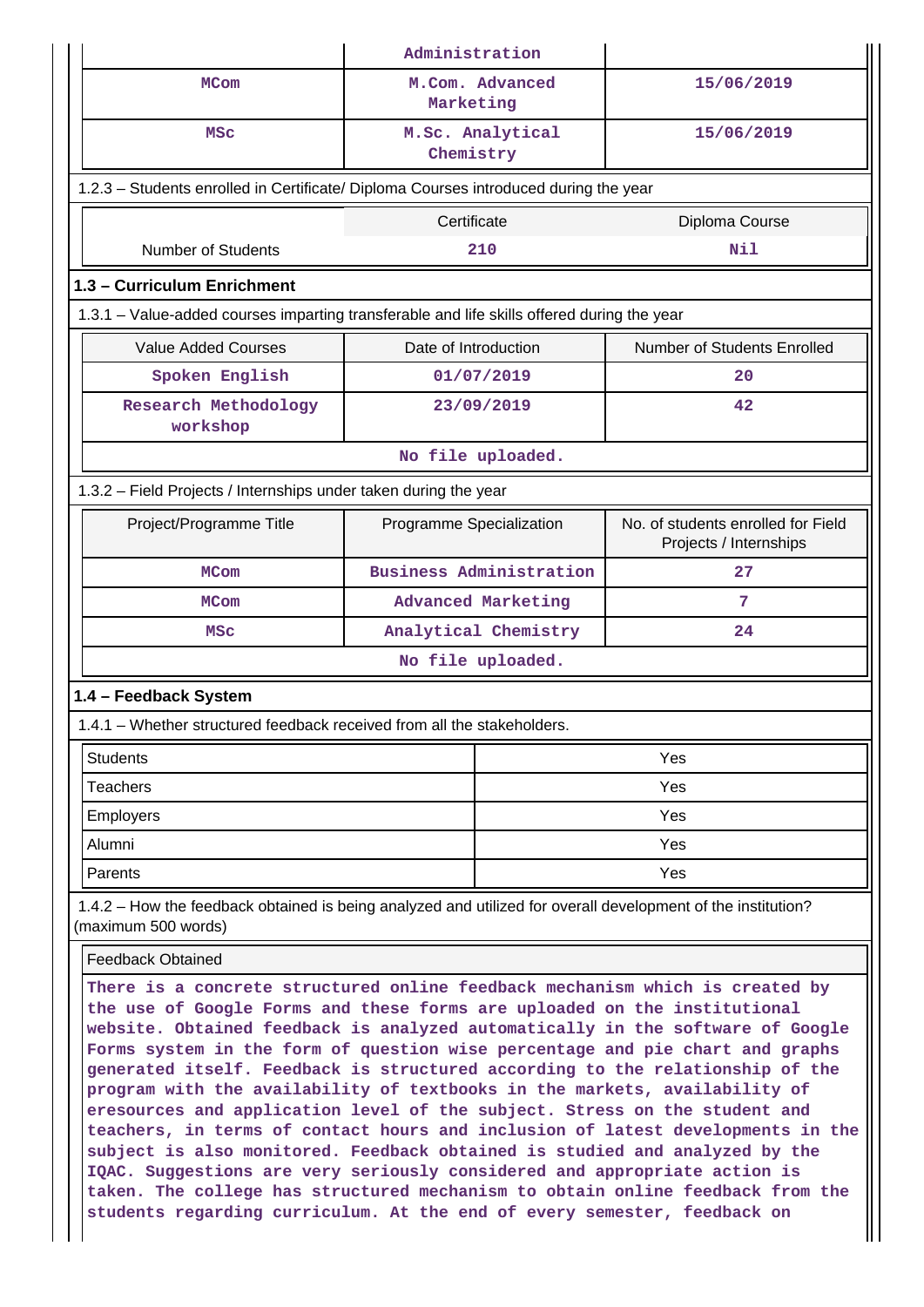**curricula is obtained from all the students it is then analyzed by the feedback committee. An analyzed report is communicated to the concerned departments and BOS of the university through IQAC. Then IQAC prepares Feedback Analysis Report based on the obtained feedback from students, Teachers, Parents, Alumni and Employers. It is communicated to the concerned department and its staff through head of the institution. The performance of the best teachers is appreciated in the beginning of the academic year in staff general meeting. Satisfactory performance teachers are made aware about and advised for further improvement. Feedback from students: It was observed that the majority of students were satisfied with the newly introduced syllabus in terms of the above mentioned parameters, expect for the inclusion of the recent developmentsin the programmes and employability. Feedback from Teachers:Teachers give feedback on course content and suggest inclusion of recent developments in the subject. These suggestions are forwarded to the B.O.S members of different subjects. Feedback from Parents: Parents give feedback on facilities required in the Institution and voice their concerns. They also voice the concern of their wards. Parents give recommendations on the syllabus in order to enhance skills of their wards in increasing employability and procuring employment. Feedback from Alumni: Alumni give suggestions on Certificate Courses to be run, considering career prospects, skill development and employability. Feedback from Employers: Our Alumni who is placed in different fields, the college obtains feedback from their employers. The obtained feedback about our alumni is very important for quality enhancements. Some of the important utilized feedback procedures for overall development of the institution are: 1. From students, parents and alumni we received the demand of starting student facilitation center, then the college setup student facilitation center through which students and staff take the benefit of the facilities of Xeroxing, print, online forms etc. 2. A number of books increased in the central library through the feedback obtained. 3. Media Center has been created in Virtual Learning Center as per the requirement of teaching staff.**

### **CRITERION II – TEACHING- LEARNING AND EVALUATION**

### **2.1 – Student Enrolment and Profile**

#### 2.1.1 – Demand Ratio during the year

| Name of the<br>Programme            | Programme<br>Specialization                     | Number of seats<br>available | Number of<br>Application received | <b>Students Enrolled</b> |  |  |  |  |
|-------------------------------------|-------------------------------------------------|------------------------------|-----------------------------------|--------------------------|--|--|--|--|
| <b>MSC</b>                          | Analytical<br>Chemistry                         | 48                           | 82                                | 48                       |  |  |  |  |
| <b>MCom</b>                         | Marketing<br>Management                         | 120                          | 31                                | 31                       |  |  |  |  |
| <b>MCom</b>                         | <b>Business</b><br>Administration               | 120                          | 32                                | 32                       |  |  |  |  |
| <b>BSC</b>                          | Chemistry,<br>Botany                            | 372                          | 328                               | 328                      |  |  |  |  |
| <b>BCom</b>                         | Marketing,<br><b>Business</b><br>Administration | 360                          | 194                               | 194                      |  |  |  |  |
| <b>BA</b>                           | Marathi,<br>Hindi,<br>Economics,<br>Geography   |                              | 250                               | 250                      |  |  |  |  |
|                                     |                                                 | No file uploaded.            |                                   |                          |  |  |  |  |
| 2.2 - Catering to Student Diversity |                                                 |                              |                                   |                          |  |  |  |  |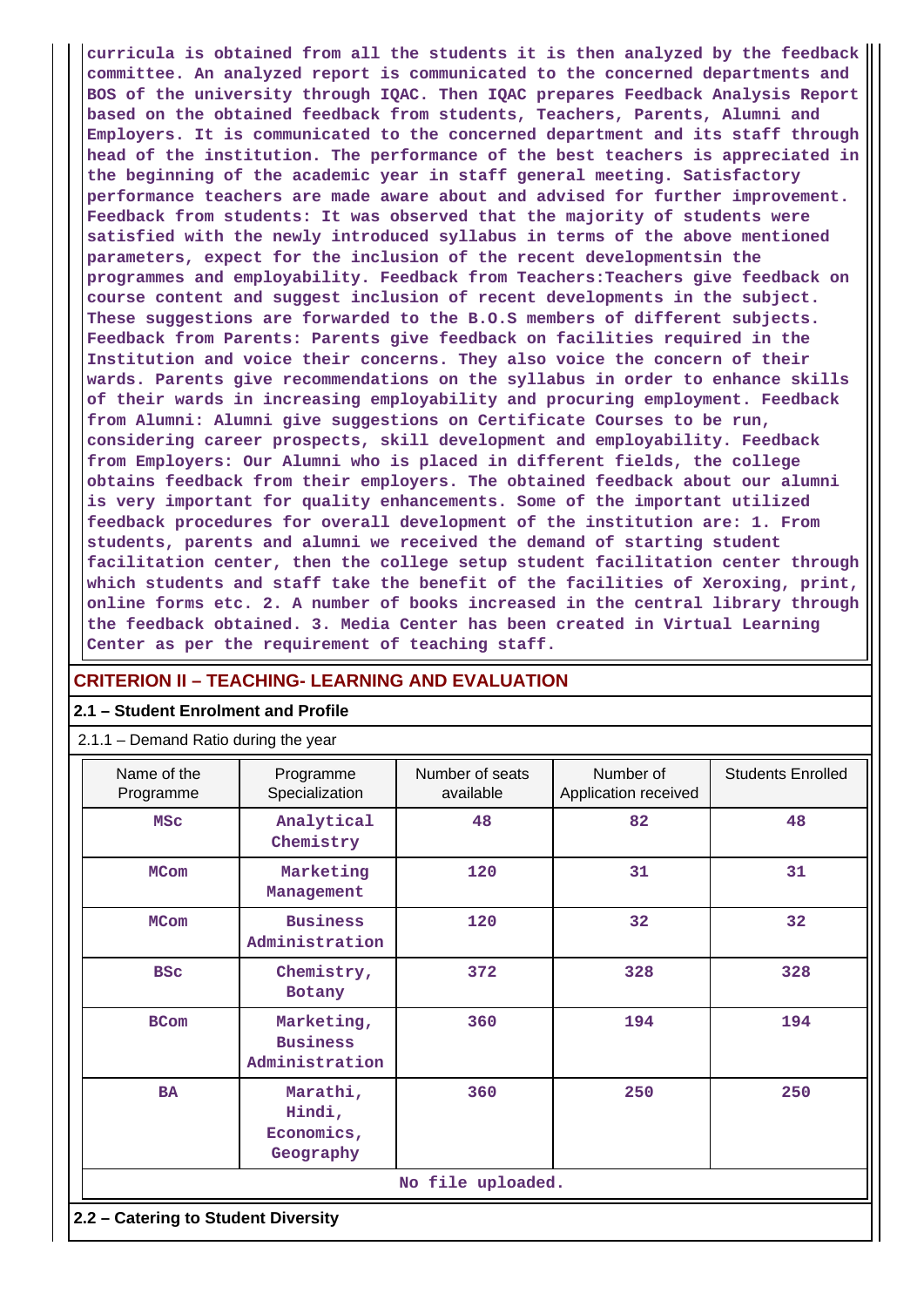| 2.2.1 - Student - Full time teacher ratio (current year data)                                                                                                                                                                                                                                                                                |                                                                                                                    |                         |                     |                                                                                                               |                                        |                                                             |                                             |                         |                                                                                                                                                                                                                                                                                                                                                                                                                                                                                                                                                                                     |
|----------------------------------------------------------------------------------------------------------------------------------------------------------------------------------------------------------------------------------------------------------------------------------------------------------------------------------------------|--------------------------------------------------------------------------------------------------------------------|-------------------------|---------------------|---------------------------------------------------------------------------------------------------------------|----------------------------------------|-------------------------------------------------------------|---------------------------------------------|-------------------------|-------------------------------------------------------------------------------------------------------------------------------------------------------------------------------------------------------------------------------------------------------------------------------------------------------------------------------------------------------------------------------------------------------------------------------------------------------------------------------------------------------------------------------------------------------------------------------------|
| Year<br>Number of<br>Number of<br>Number of<br>Number of<br>students enrolled<br>students enrolled<br>fulltime teachers<br>fulltime teachers<br>in the institution<br>in the institution<br>available in the<br>available in the<br>(UG)<br>(PG)<br>institution<br>institution<br>teaching only UG<br>teaching only PG<br>courses<br>courses |                                                                                                                    |                         |                     |                                                                                                               |                                        | Number of<br>teachers<br>teaching both UG<br>and PG courses |                                             |                         |                                                                                                                                                                                                                                                                                                                                                                                                                                                                                                                                                                                     |
| 2019                                                                                                                                                                                                                                                                                                                                         |                                                                                                                    | 772                     |                     | 111                                                                                                           | 24                                     |                                                             |                                             | 15                      | 15                                                                                                                                                                                                                                                                                                                                                                                                                                                                                                                                                                                  |
| 2.3 - Teaching - Learning Process                                                                                                                                                                                                                                                                                                            |                                                                                                                    |                         |                     |                                                                                                               |                                        |                                                             |                                             |                         |                                                                                                                                                                                                                                                                                                                                                                                                                                                                                                                                                                                     |
| 2.3.1 – Percentage of teachers using ICT for effective teaching with Learning Management Systems (LMS), E-<br>learning resources etc. (current year data)                                                                                                                                                                                    |                                                                                                                    |                         |                     |                                                                                                               |                                        |                                                             |                                             |                         |                                                                                                                                                                                                                                                                                                                                                                                                                                                                                                                                                                                     |
| Number of<br><b>Teachers on Roll</b>                                                                                                                                                                                                                                                                                                         | Number of<br>teachers using<br>ICT (LMS, e-<br>Resources)                                                          |                         |                     | <b>ICT Tools and</b><br>resources<br>available                                                                | Number of ICT<br>enabled<br>Classrooms |                                                             | Numberof smart<br>classrooms                |                         | E-resources and<br>techniques used                                                                                                                                                                                                                                                                                                                                                                                                                                                                                                                                                  |
| 39                                                                                                                                                                                                                                                                                                                                           |                                                                                                                    | 39                      |                     | 11                                                                                                            | 9                                      |                                                             |                                             | $\overline{\mathbf{2}}$ | 6                                                                                                                                                                                                                                                                                                                                                                                                                                                                                                                                                                                   |
|                                                                                                                                                                                                                                                                                                                                              |                                                                                                                    |                         |                     | View File of ICT Tools and resources                                                                          |                                        |                                                             |                                             |                         |                                                                                                                                                                                                                                                                                                                                                                                                                                                                                                                                                                                     |
|                                                                                                                                                                                                                                                                                                                                              |                                                                                                                    |                         |                     | View File of E-resources and techniques used                                                                  |                                        |                                                             |                                             |                         |                                                                                                                                                                                                                                                                                                                                                                                                                                                                                                                                                                                     |
| 2.3.2 - Students mentoring system available in the institution? Give details. (maximum 500 words)                                                                                                                                                                                                                                            |                                                                                                                    |                         |                     |                                                                                                               |                                        |                                                             |                                             |                         |                                                                                                                                                                                                                                                                                                                                                                                                                                                                                                                                                                                     |
| Number of students enrolled in the                                                                                                                                                                                                                                                                                                           |                                                                                                                    |                         |                     | with HOD, Mentor gives the necessary suggestions to a student for improvement.<br>Number of fulltime teachers |                                        |                                                             |                                             |                         | scheme: • One teacher is nominated as 'Mentor' for 20 to 25 students. • Mentor maintains all records of<br>students in formats provided. • A mentor does all the follow up regarding the needs of students under his<br>supervision. • The mentor monitors the academic performance of students. • Mentor talks regarding<br>performance and attendance to parents. • The poor performance of students is improved by way of counseling. •<br>Mentor counseling about studies. • Mentor tries to solve the domestic problems of students. • In consultation<br>Mentor: Mentee Ratio |
| institution                                                                                                                                                                                                                                                                                                                                  |                                                                                                                    |                         |                     |                                                                                                               |                                        |                                                             |                                             |                         |                                                                                                                                                                                                                                                                                                                                                                                                                                                                                                                                                                                     |
|                                                                                                                                                                                                                                                                                                                                              | 883                                                                                                                |                         |                     |                                                                                                               | 39                                     |                                                             |                                             |                         | 1:23                                                                                                                                                                                                                                                                                                                                                                                                                                                                                                                                                                                |
| 2.4 - Teacher Profile and Quality                                                                                                                                                                                                                                                                                                            |                                                                                                                    |                         |                     |                                                                                                               |                                        |                                                             |                                             |                         |                                                                                                                                                                                                                                                                                                                                                                                                                                                                                                                                                                                     |
| 2.4.1 - Number of full time teachers appointed during the year                                                                                                                                                                                                                                                                               |                                                                                                                    |                         |                     |                                                                                                               |                                        |                                                             |                                             |                         |                                                                                                                                                                                                                                                                                                                                                                                                                                                                                                                                                                                     |
| No. of sanctioned<br>positions                                                                                                                                                                                                                                                                                                               |                                                                                                                    | No. of filled positions |                     | Vacant positions                                                                                              |                                        |                                                             | Positions filled during<br>the current year |                         | No. of faculty with<br>Ph.D                                                                                                                                                                                                                                                                                                                                                                                                                                                                                                                                                         |
| 30                                                                                                                                                                                                                                                                                                                                           |                                                                                                                    | 24                      |                     |                                                                                                               | 6                                      |                                                             | <b>Nill</b>                                 |                         | 13                                                                                                                                                                                                                                                                                                                                                                                                                                                                                                                                                                                  |
| International level from Government, recognised bodies during the year)                                                                                                                                                                                                                                                                      |                                                                                                                    |                         |                     |                                                                                                               |                                        |                                                             |                                             |                         | 2.4.2 - Honours and recognition received by teachers (received awards, recognition, fellowships at State, National,                                                                                                                                                                                                                                                                                                                                                                                                                                                                 |
| Year of Award                                                                                                                                                                                                                                                                                                                                |                                                                                                                    |                         | international level | Name of full time teachers<br>receiving awards from<br>state level, national level,                           |                                        | Designation                                                 |                                             |                         | Name of the award,<br>fellowship, received from<br>Government or recognized<br>bodies                                                                                                                                                                                                                                                                                                                                                                                                                                                                                               |
|                                                                                                                                                                                                                                                                                                                                              |                                                                                                                    |                         |                     | No Data Entered/Not Applicable !!!                                                                            |                                        |                                                             |                                             |                         |                                                                                                                                                                                                                                                                                                                                                                                                                                                                                                                                                                                     |
|                                                                                                                                                                                                                                                                                                                                              |                                                                                                                    |                         |                     |                                                                                                               | View File                              |                                                             |                                             |                         |                                                                                                                                                                                                                                                                                                                                                                                                                                                                                                                                                                                     |
| 2.5 - Evaluation Process and Reforms                                                                                                                                                                                                                                                                                                         |                                                                                                                    |                         |                     |                                                                                                               |                                        |                                                             |                                             |                         |                                                                                                                                                                                                                                                                                                                                                                                                                                                                                                                                                                                     |
|                                                                                                                                                                                                                                                                                                                                              | 2.5.1 – Number of days from the date of semester-end/ year- end examination till the declaration of results during |                         |                     |                                                                                                               |                                        |                                                             |                                             |                         |                                                                                                                                                                                                                                                                                                                                                                                                                                                                                                                                                                                     |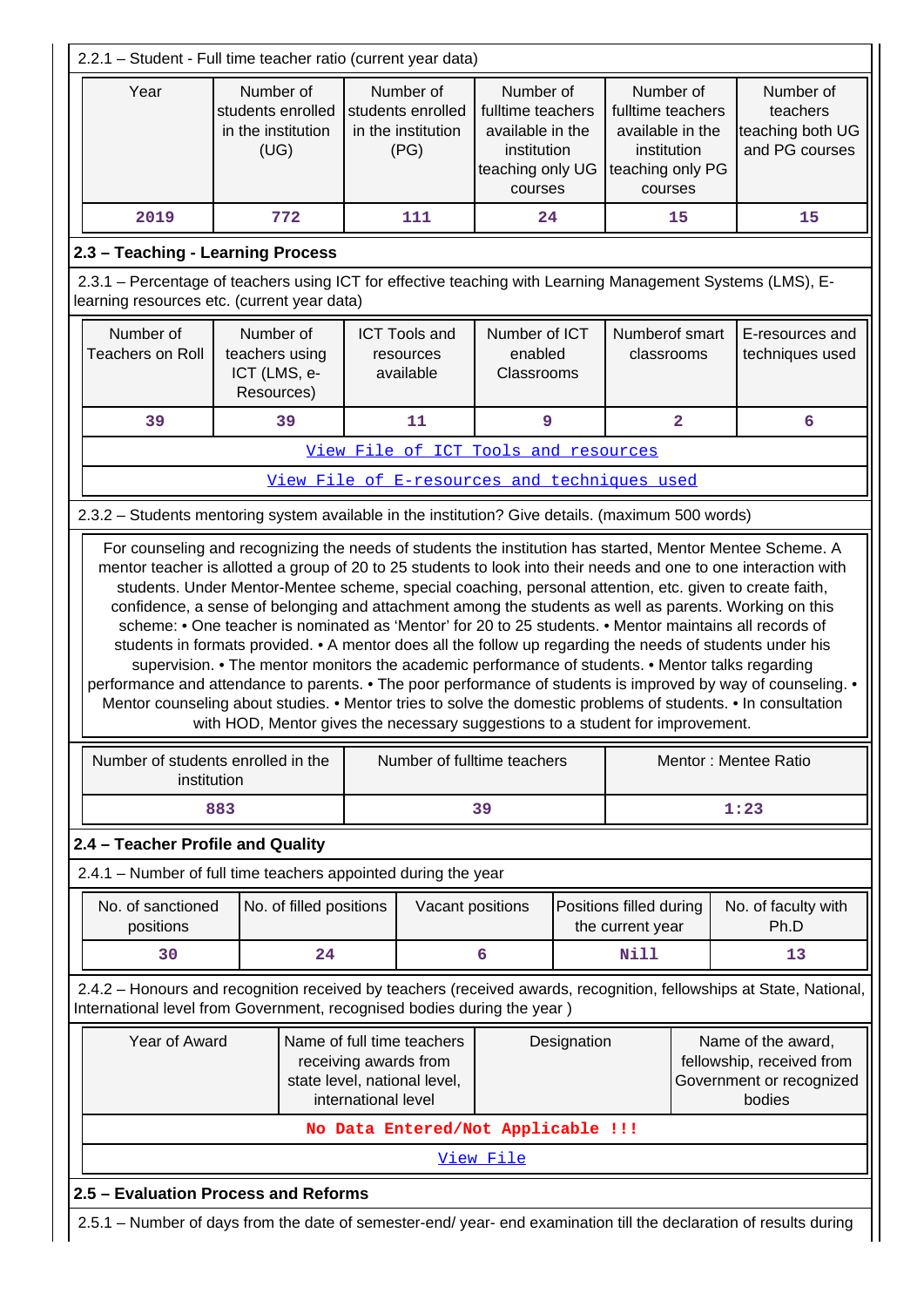| Last date of the last<br>Programme Name<br>Programme Code<br>Semester/year<br>results of semester-<br>semester-end/year-<br>end examination<br>end/ year- end<br>examination<br>No Data Entered/Not Applicable !!!<br>View File<br>2.5.2 – Reforms initiated on Continuous Internal Evaluation (CIE) system at the institutional level (250 words)<br>The implemented evaluation reforms were closely monitored by the Principal, CEO<br>and the examination committee. The evaluation pattern is communicated to the<br>departments before commencement of the internal and practical examinations. The<br>required infrastructure and facilities for downloading the question papers,<br>results, marks sheets and uploading the examination forms, theory and practical<br>marks is available and regularly updated. The performance of students is<br>monitored through continuous assessment and appropriate actions are taken for<br>the improvement. After commencement of the program, students assessment is done<br>through tutorials, tests, and personal observation in the theory and practical<br>classes etc. Students are clearly made aware of the eligibility conditions<br>required to appear in the final examinations. The faculty members read the<br>instructions even in the classrooms and copy of the same is also displayed on<br>the college and departmental noticeboard. Likewise, they are informed at the<br>beginning of the session regarding the examination pattern. The college<br>monitors the progress of the students by continuous assessment on the basis of<br>tutorial, home assignments, surprise test, group discussion, seminars, project<br>work, objective test, open book test, oral, quiz, term end examination and<br>internal test in theory and practical examination. The students fill up<br>examination forms through the online portal of the university and the same is<br>submitted to the college. Students are informed about schedule of examination<br>well in advance by displaying it on notice board. Industrial visits are<br>arranged for the students and students submit the visit report which is also<br>evaluated for term work marks. The PG Programs - M. Com and M. Sc. have choice<br>based credit system as per revised syllabus of affiliated university. M. Com-I<br>Business administration have continuous assessment of 40 marks while University<br>evaluation of 60 marks. M. Sc.-I Analytical Chemistry have continuous<br>assessment of 30 marks while University evaluation of 70 marks. The internal<br>assessment of the Human Rights, Cyber Security, and other Skill Based Courses<br>are conducted as per the guidelines of the University for every semester. The<br>participation and performance of students in sports, NSS, and other<br>extracurricular and cultural activates is considered. Internal squad to avoid<br>any kind of unfair practices in the examination halls. The assessment of these<br>examinations is done by respective subject teacher and the record of the same<br>is kept in their department. For first year B.A, B. Com., B.Sc., the answer<br>books are assessed at Central Assessment Programme conducted at the college<br>with the Principal as director and college examination officer as coordinator<br>of the program. The academic growth of disadvantaged section is evaluated and<br>constant efforts are taken to improve their performance. After the results are<br>announced student can seek a revaluation of their answer sheets if needed.<br>Photocopy of the answer sheets is made available to the students on demands.<br>Due to Corona virus pandemic, affiliated university conducted online and<br>offline exam from 12-october-2020 to 04-Nov-2020. Most of the students selected<br>online exam mode while remaining selected offline mode. Offline exam conducted<br>as per UGC guidelines. | the year |  |  |  |                        |  |  |  |  |  |  |  |
|--------------------------------------------------------------------------------------------------------------------------------------------------------------------------------------------------------------------------------------------------------------------------------------------------------------------------------------------------------------------------------------------------------------------------------------------------------------------------------------------------------------------------------------------------------------------------------------------------------------------------------------------------------------------------------------------------------------------------------------------------------------------------------------------------------------------------------------------------------------------------------------------------------------------------------------------------------------------------------------------------------------------------------------------------------------------------------------------------------------------------------------------------------------------------------------------------------------------------------------------------------------------------------------------------------------------------------------------------------------------------------------------------------------------------------------------------------------------------------------------------------------------------------------------------------------------------------------------------------------------------------------------------------------------------------------------------------------------------------------------------------------------------------------------------------------------------------------------------------------------------------------------------------------------------------------------------------------------------------------------------------------------------------------------------------------------------------------------------------------------------------------------------------------------------------------------------------------------------------------------------------------------------------------------------------------------------------------------------------------------------------------------------------------------------------------------------------------------------------------------------------------------------------------------------------------------------------------------------------------------------------------------------------------------------------------------------------------------------------------------------------------------------------------------------------------------------------------------------------------------------------------------------------------------------------------------------------------------------------------------------------------------------------------------------------------------------------------------------------------------------------------------------------------------------------------------------------------------------------------------------------------------------------------------------------------------------------------------------------------------------------------------------------------------------------------------------------------------------------------------------------------------------------------------------------------------------------------------------------------------------------------------------------------------------------------------------------------------------------------------------------------------------------------------------------------------------------------------------------------------------------------------------------------------------------------------------------|----------|--|--|--|------------------------|--|--|--|--|--|--|--|
|                                                                                                                                                                                                                                                                                                                                                                                                                                                                                                                                                                                                                                                                                                                                                                                                                                                                                                                                                                                                                                                                                                                                                                                                                                                                                                                                                                                                                                                                                                                                                                                                                                                                                                                                                                                                                                                                                                                                                                                                                                                                                                                                                                                                                                                                                                                                                                                                                                                                                                                                                                                                                                                                                                                                                                                                                                                                                                                                                                                                                                                                                                                                                                                                                                                                                                                                                                                                                                                                                                                                                                                                                                                                                                                                                                                                                                                                                                                                                        |          |  |  |  | Date of declaration of |  |  |  |  |  |  |  |
|                                                                                                                                                                                                                                                                                                                                                                                                                                                                                                                                                                                                                                                                                                                                                                                                                                                                                                                                                                                                                                                                                                                                                                                                                                                                                                                                                                                                                                                                                                                                                                                                                                                                                                                                                                                                                                                                                                                                                                                                                                                                                                                                                                                                                                                                                                                                                                                                                                                                                                                                                                                                                                                                                                                                                                                                                                                                                                                                                                                                                                                                                                                                                                                                                                                                                                                                                                                                                                                                                                                                                                                                                                                                                                                                                                                                                                                                                                                                                        |          |  |  |  |                        |  |  |  |  |  |  |  |
|                                                                                                                                                                                                                                                                                                                                                                                                                                                                                                                                                                                                                                                                                                                                                                                                                                                                                                                                                                                                                                                                                                                                                                                                                                                                                                                                                                                                                                                                                                                                                                                                                                                                                                                                                                                                                                                                                                                                                                                                                                                                                                                                                                                                                                                                                                                                                                                                                                                                                                                                                                                                                                                                                                                                                                                                                                                                                                                                                                                                                                                                                                                                                                                                                                                                                                                                                                                                                                                                                                                                                                                                                                                                                                                                                                                                                                                                                                                                                        |          |  |  |  |                        |  |  |  |  |  |  |  |
|                                                                                                                                                                                                                                                                                                                                                                                                                                                                                                                                                                                                                                                                                                                                                                                                                                                                                                                                                                                                                                                                                                                                                                                                                                                                                                                                                                                                                                                                                                                                                                                                                                                                                                                                                                                                                                                                                                                                                                                                                                                                                                                                                                                                                                                                                                                                                                                                                                                                                                                                                                                                                                                                                                                                                                                                                                                                                                                                                                                                                                                                                                                                                                                                                                                                                                                                                                                                                                                                                                                                                                                                                                                                                                                                                                                                                                                                                                                                                        |          |  |  |  |                        |  |  |  |  |  |  |  |
|                                                                                                                                                                                                                                                                                                                                                                                                                                                                                                                                                                                                                                                                                                                                                                                                                                                                                                                                                                                                                                                                                                                                                                                                                                                                                                                                                                                                                                                                                                                                                                                                                                                                                                                                                                                                                                                                                                                                                                                                                                                                                                                                                                                                                                                                                                                                                                                                                                                                                                                                                                                                                                                                                                                                                                                                                                                                                                                                                                                                                                                                                                                                                                                                                                                                                                                                                                                                                                                                                                                                                                                                                                                                                                                                                                                                                                                                                                                                                        |          |  |  |  |                        |  |  |  |  |  |  |  |

 2.5.3 – Academic calendar prepared and adhered for conduct of Examination and other related matters (250 words)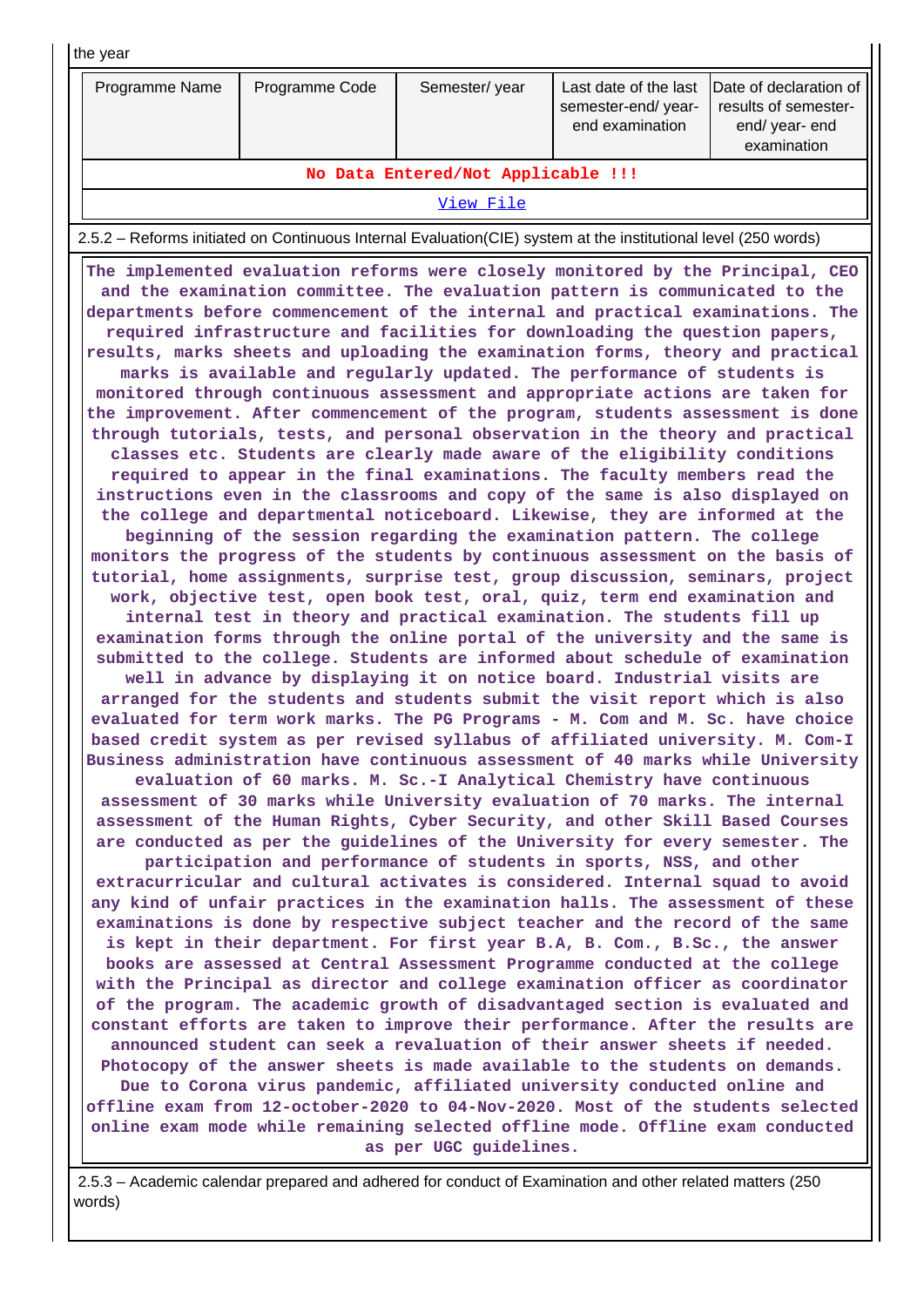**The college is permanently affiliated to Savitribai Phule Pune University, Pune and has to adhere to the academic calendar published by the University. Before the beginning of every academic year, the IQAC prepares the academic calendar in accord with the academic calendar of the Savitribai Phule Pune University, Pune. Academic Calendar Committee prepares the academic calendar and makes it available to the students and the faculty. This calendar is printed in college prospectus. The academic calendar specifies dates of significant activities, teaching-learning and continuous internal evaluation. The academic calendar is prepared considering the number of working days, teaching days, Examination scheduled, co-curricular, extracurricular activities and public holidays. Examination committee also prepares a tentative schedule of Continuous Internal Assessment. The Heads of all the departments also prepare their own examination schedule in tune with the academic calendar of the college in consultation with the faculty members. The Principal of the college addresses the newly admitted students to make them aware of various facilities, rules and regulations, and examination related activities. The principal of the college regularly conducts meetings of various college committees to ensure the better functioning of the academic and examination related activities. It is mandatory for the students and the faculty to adhere to the academic calendar for the completion of academic activities. In every academic year, semester wise examination committee meetings are organized for the better conducting of Continuous Internal Assessment.**

# **2.6 – Student Performance and Learning Outcomes**

 2.6.1 – Program outcomes, program specific outcomes and course outcomes for all programs offered by the institution are stated and displayed in website of the institution (to provide the weblink)

 [https://acscollegesatral.in/wp-content/uploads/2021/03/PO-COS-PSOS-](https://acscollegesatral.in/wp-content/uploads/2021/03/PO-COS-PSOS-ACS-2019-20.pdf)[ACS-2019-20.pdf](https://acscollegesatral.in/wp-content/uploads/2021/03/PO-COS-PSOS-ACS-2019-20.pdf)

2.6.2 – Pass percentage of students

| Programme<br>Code                  | Programme<br>Name | Programme<br>Specialization | Number of<br>students<br>appeared in the<br>final year<br>examination | Number of<br>students passed<br>in final year<br>examination |  |  |  |  |  |
|------------------------------------|-------------------|-----------------------------|-----------------------------------------------------------------------|--------------------------------------------------------------|--|--|--|--|--|
| No Data Entered/Not Applicable !!! |                   |                             |                                                                       |                                                              |  |  |  |  |  |
| View File                          |                   |                             |                                                                       |                                                              |  |  |  |  |  |

### **2.7 – Student Satisfaction Survey**

 2.7.1 – Student Satisfaction Survey (SSS) on overall institutional performance (Institution may design the questionnaire) (results and details be provided as weblink)

 [https://acscollegesatral.in/wp-content/uploads/2021/03/student-satisfaction](https://acscollegesatral.in/wp-content/uploads/2021/03/student-satisfaction-survey-2019-20.pdf)[survey-2019-20.pdf](https://acscollegesatral.in/wp-content/uploads/2021/03/student-satisfaction-survey-2019-20.pdf) 

# **CRITERION III – RESEARCH, INNOVATIONS AND EXTENSION**

### **3.1 – Resource Mobilization for Research**

3.1.1 – Research funds sanctioned and received from various agencies, industry and other organisations

| Nature of the Project              | <b>Duration</b>   | Name of the funding<br>agency | Total grant<br>sanctioned | Amount received<br>during the year |  |  |  |  |  |
|------------------------------------|-------------------|-------------------------------|---------------------------|------------------------------------|--|--|--|--|--|
| No Data Entered/Not Applicable !!! |                   |                               |                           |                                    |  |  |  |  |  |
|                                    | No file uploaded. |                               |                           |                                    |  |  |  |  |  |
| 3.2 – Innovation Ecosystem         |                   |                               |                           |                                    |  |  |  |  |  |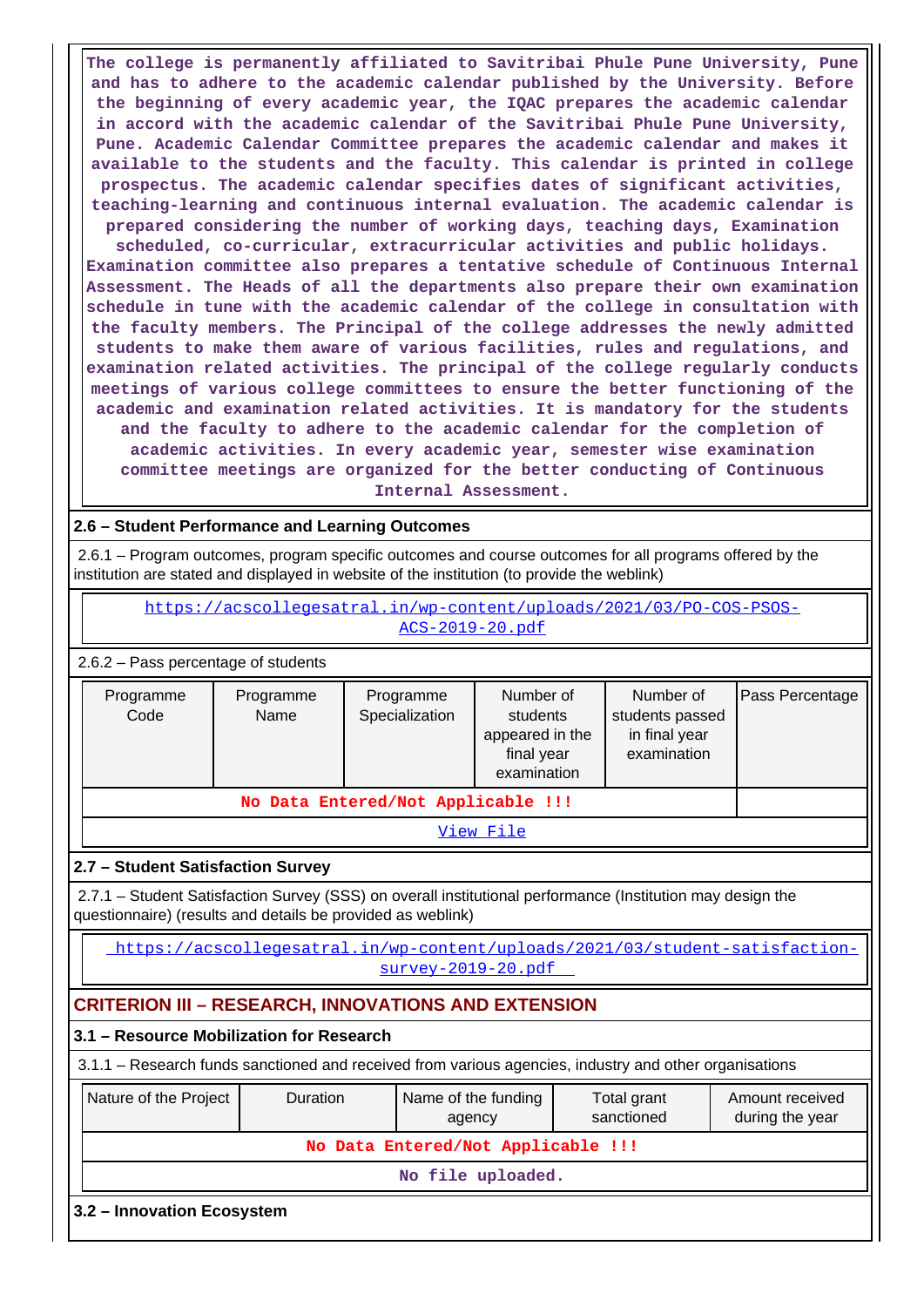3.2.1 – Workshops/Seminars Conducted on Intellectual Property Rights (IPR) and Industry-Academia Innovative practices during the year

| practices during the year                                                                            |                          |            |                                           |                                         |            |                             |                         |                         |  |
|------------------------------------------------------------------------------------------------------|--------------------------|------------|-------------------------------------------|-----------------------------------------|------------|-----------------------------|-------------------------|-------------------------|--|
| Title of workshop/seminar                                                                            |                          |            | Name of the Dept.                         |                                         |            |                             |                         | Date                    |  |
| National Workshop on<br>Patent Filing: Procedure<br>Legal Aspects                                    |                          |            | Commerce, Chemistry and<br>Economics      |                                         |            |                             | 19/02/2020              |                         |  |
| Covid-19 Awareness Quiz                                                                              |                          |            | Botany                                    |                                         |            |                             |                         | 23/04/2020              |  |
| 3.2.2 - Awards for Innovation won by Institution/Teachers/Research scholars/Students during the year |                          |            |                                           |                                         |            |                             |                         |                         |  |
| Title of the innovation                                                                              | Name of Awardee          |            | Awarding Agency                           |                                         |            | Date of award               | Category                |                         |  |
| Best Oral<br>Presentation<br>Award<br>(National)                                                     | Mr D. N.<br>Gholap       |            | Environment and<br>Life Sciences,<br>Agra | Academy for                             |            | 23/02/2020                  |                         | Research                |  |
| Subject<br>expert for<br>Selection<br>committee<br>(Rayat Shikshan<br>Sansthas)                      | Dr. Tambe<br>R.S.        |            | College,<br>Hadapsar, Pune                | S.M. Joshi                              |            | 14/12/2019                  |                         | Research                |  |
| University<br>Chemaid<br>appreciation<br>certificate                                                 | Mr. Harale P.<br>L.      |            |                                           | University                              | 03/02/2020 |                             |                         | Academic                |  |
| University<br>Chemaid<br>appreciation<br>certificate                                                 | Mr. Aute D.S.            |            |                                           | University                              |            | 10/02/2020                  |                         | Academic                |  |
|                                                                                                      |                          |            | No file uploaded.                         |                                         |            |                             |                         |                         |  |
| 3.2.3 - No. of Incubation centre created, start-ups incubated on campus during the year              |                          |            |                                           |                                         |            |                             |                         |                         |  |
| Incubation<br>Center                                                                                 | Name                     |            | Sponsered By                              | Name of the<br>Start-up                 |            | Nature of Start-<br>up      |                         | Date of<br>Commencement |  |
| Vermicompo<br>sting Unit                                                                             | Vermicompo<br>sting Unit |            | Self                                      | Creation<br>of Vermicomp<br>osting Unit |            | of Vermicomp<br>osting Unit | Creation                | 15/06/2019              |  |
|                                                                                                      |                          |            | No file uploaded.                         |                                         |            |                             |                         |                         |  |
| 3.3 - Research Publications and Awards                                                               |                          |            |                                           |                                         |            |                             |                         |                         |  |
| 3.3.1 - Incentive to the teachers who receive recognition/awards                                     |                          |            |                                           |                                         |            |                             |                         |                         |  |
| <b>State</b>                                                                                         |                          |            | National                                  |                                         |            |                             |                         | International           |  |
| 0 <sub>0</sub>                                                                                       |                          |            | 26565                                     |                                         |            |                             |                         | 0 <sub>0</sub>          |  |
| 3.3.2 - Ph. Ds awarded during the year (applicable for PG College, Research Center)                  |                          |            |                                           |                                         |            |                             |                         |                         |  |
|                                                                                                      | Name of the Department   |            |                                           |                                         |            | Number of PhD's Awarded     |                         |                         |  |
|                                                                                                      | Chemistry                |            |                                           |                                         |            |                             | 2                       |                         |  |
|                                                                                                      | Zoology                  |            |                                           |                                         |            |                             | $\overline{\mathbf{2}}$ |                         |  |
| 3.3.3 - Research Publications in the Journals notified on UGC website during the year                |                          |            |                                           |                                         |            |                             |                         |                         |  |
| <b>Type</b>                                                                                          |                          | Department |                                           | Number of Publication                   |            | Average Impact Factor (if   |                         |                         |  |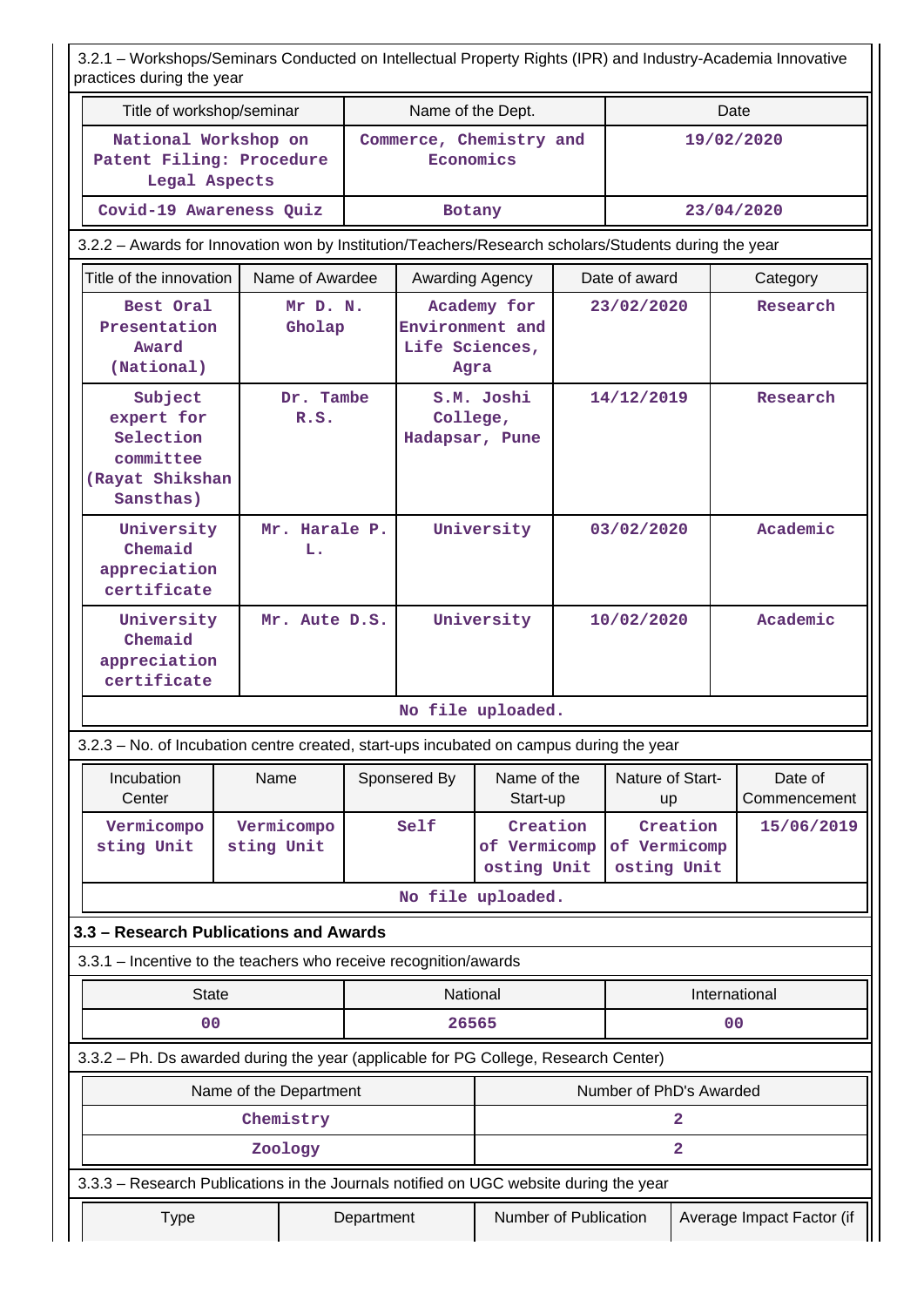|                                                                                                                                                                       |                             |                                                                                                             |                        |                       |                                                                    |                                                      |                                                      | any)                                                               |  |
|-----------------------------------------------------------------------------------------------------------------------------------------------------------------------|-----------------------------|-------------------------------------------------------------------------------------------------------------|------------------------|-----------------------|--------------------------------------------------------------------|------------------------------------------------------|------------------------------------------------------|--------------------------------------------------------------------|--|
| International                                                                                                                                                         |                             | Marathi                                                                                                     |                        |                       | 3                                                                  |                                                      |                                                      | 4.6                                                                |  |
| International                                                                                                                                                         |                             | Hindi                                                                                                       |                        |                       | 5                                                                  |                                                      |                                                      | 1.3                                                                |  |
| National                                                                                                                                                              |                             | Economics                                                                                                   |                        |                       | 3                                                                  |                                                      |                                                      | 6.6                                                                |  |
| International                                                                                                                                                         |                             | Geography                                                                                                   |                        |                       | 3                                                                  |                                                      |                                                      | 1.8                                                                |  |
| International                                                                                                                                                         |                             | Political Science                                                                                           |                        |                       | $\overline{\mathbf{2}}$                                            |                                                      | 6.3                                                  |                                                                    |  |
| National                                                                                                                                                              |                             | Commerce                                                                                                    |                        |                       | 7                                                                  |                                                      | 6.6                                                  |                                                                    |  |
| International                                                                                                                                                         |                             | Chemistry                                                                                                   |                        |                       | $12 \overline{ }$                                                  |                                                      |                                                      | 1.1                                                                |  |
| International                                                                                                                                                         |                             | Zoology                                                                                                     |                        |                       | $\overline{2}$                                                     |                                                      |                                                      | 6.5                                                                |  |
| International                                                                                                                                                         |                             | Library                                                                                                     |                        |                       | 1                                                                  |                                                      |                                                      | $\mathbf{0}$                                                       |  |
|                                                                                                                                                                       |                             |                                                                                                             | No file uploaded.      |                       |                                                                    |                                                      |                                                      |                                                                    |  |
| 3.3.4 - Books and Chapters in edited Volumes / Books published, and papers in National/International Conference<br>Proceedings per Teacher during the year            |                             |                                                                                                             |                        |                       |                                                                    |                                                      |                                                      |                                                                    |  |
|                                                                                                                                                                       | Department                  |                                                                                                             |                        |                       |                                                                    | Number of Publication                                |                                                      |                                                                    |  |
|                                                                                                                                                                       |                             | Hindi                                                                                                       |                        |                       |                                                                    | 2                                                    |                                                      |                                                                    |  |
|                                                                                                                                                                       |                             | Zoology                                                                                                     |                        |                       |                                                                    | 1                                                    |                                                      |                                                                    |  |
|                                                                                                                                                                       | No file uploaded.           |                                                                                                             |                        |                       |                                                                    |                                                      |                                                      |                                                                    |  |
| 3.3.5 - Bibliometrics of the publications during the last Academic year based on average citation index in Scopus/<br>Web of Science or PubMed/ Indian Citation Index |                             |                                                                                                             |                        |                       |                                                                    |                                                      |                                                      |                                                                    |  |
| Title of the<br>Paper                                                                                                                                                 | Name of<br>Title of journal | Year of<br>publication                                                                                      |                        | <b>Citation Index</b> | Institutional<br>affiliation as<br>mentioned in<br>the publication |                                                      | Number of<br>citations<br>excluding self<br>citation |                                                                    |  |
|                                                                                                                                                                       |                             |                                                                                                             |                        |                       | No Data Entered/Not Applicable !!!                                 |                                                      |                                                      |                                                                    |  |
|                                                                                                                                                                       |                             |                                                                                                             |                        | View File             |                                                                    |                                                      |                                                      |                                                                    |  |
| 3.3.6 - h-Index of the Institutional Publications during the year. (based on Scopus/ Web of science)                                                                  |                             |                                                                                                             |                        |                       |                                                                    |                                                      |                                                      |                                                                    |  |
| Title of the<br>Paper                                                                                                                                                 | Name of<br>Author           | Title of journal                                                                                            | Year of<br>publication |                       | h-index                                                            | Number of<br>citations<br>excluding self<br>citation |                                                      | Institutional<br>affiliation as<br>mentioned in<br>the publication |  |
|                                                                                                                                                                       |                             |                                                                                                             |                        |                       | No Data Entered/Not Applicable !!!                                 |                                                      |                                                      |                                                                    |  |
|                                                                                                                                                                       |                             |                                                                                                             |                        | View File             |                                                                    |                                                      |                                                      |                                                                    |  |
| 3.3.7 - Faculty participation in Seminars/Conferences and Symposia during the year:                                                                                   |                             |                                                                                                             |                        |                       |                                                                    |                                                      |                                                      |                                                                    |  |
| Number of Faculty                                                                                                                                                     |                             | International                                                                                               | National               |                       | <b>State</b>                                                       |                                                      |                                                      | Local                                                              |  |
| Attended/Semi<br>nars/Workshops                                                                                                                                       |                             | 14                                                                                                          |                        | 40                    | 4                                                                  |                                                      |                                                      | 3                                                                  |  |
| Presented<br>papers                                                                                                                                                   |                             | 14                                                                                                          |                        | 10                    | $\overline{a}$                                                     |                                                      |                                                      | <b>Nill</b>                                                        |  |
| Resource<br>persons                                                                                                                                                   |                             | <b>Nill</b>                                                                                                 |                        | <b>Nill</b>           | 1                                                                  |                                                      |                                                      | $\overline{2}$                                                     |  |
|                                                                                                                                                                       |                             |                                                                                                             | No file uploaded.      |                       |                                                                    |                                                      |                                                      |                                                                    |  |
| 3.4 - Extension Activities                                                                                                                                            |                             |                                                                                                             |                        |                       |                                                                    |                                                      |                                                      |                                                                    |  |
|                                                                                                                                                                       |                             | 3.4.1 - Number of extension and outreach programmes conducted in collaboration with industry, community and |                        |                       |                                                                    |                                                      |                                                      |                                                                    |  |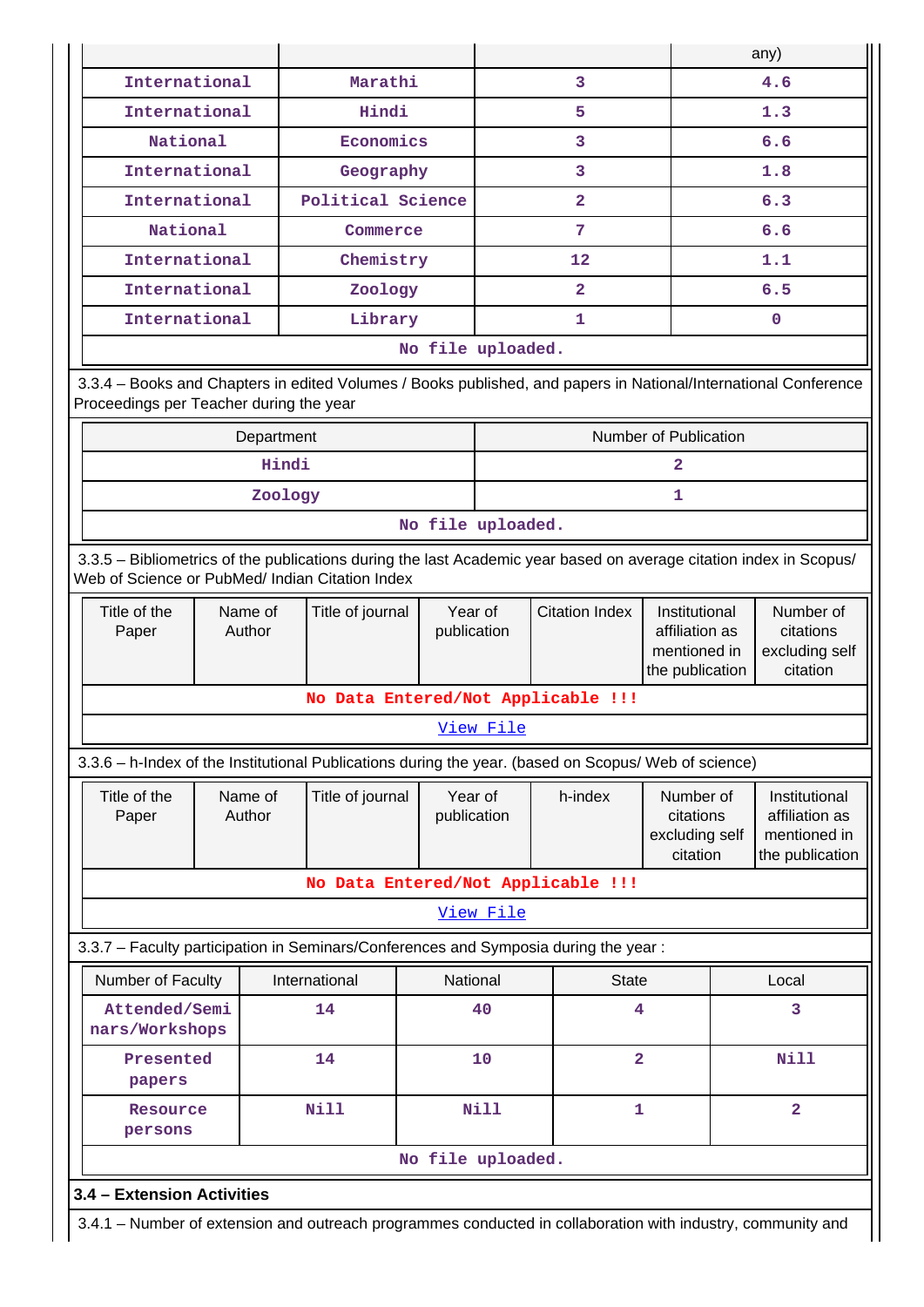| Non- Government Organisations through NSS/NCC/Red cross/Youth Red Cross (YRC) etc., during the year                                                                                                            |  |                                                    |                                                                             |               |                                                          |  |                                                          |
|----------------------------------------------------------------------------------------------------------------------------------------------------------------------------------------------------------------|--|----------------------------------------------------|-----------------------------------------------------------------------------|---------------|----------------------------------------------------------|--|----------------------------------------------------------|
| Title of the activities                                                                                                                                                                                        |  | Organising unit/agency/<br>collaborating agency    |                                                                             |               | Number of teachers<br>participated in such<br>activities |  | Number of students<br>participated in such<br>activities |
|                                                                                                                                                                                                                |  | No Data Entered/Not Applicable !!!                 |                                                                             |               |                                                          |  |                                                          |
|                                                                                                                                                                                                                |  |                                                    |                                                                             | View File     |                                                          |  |                                                          |
| 3.4.2 - Awards and recognition received for extension activities from Government and other recognized bodies<br>during the year                                                                                |  |                                                    |                                                                             |               |                                                          |  |                                                          |
| Name of the activity                                                                                                                                                                                           |  | Award/Recognition                                  |                                                                             |               | <b>Awarding Bodies</b>                                   |  | Number of students<br><b>Benefited</b>                   |
| Aids Awareness<br>program under Red<br>Ribbon Club                                                                                                                                                             |  | Recognition                                        |                                                                             |               | NACO, Maharashtra<br>AIDS control<br>Society, Mumbai     |  | 16                                                       |
|                                                                                                                                                                                                                |  |                                                    | No file uploaded.                                                           |               |                                                          |  |                                                          |
| 3.4.3 - Students participating in extension activities with Government Organisations, Non-Government<br>Organisations and programmes such as Swachh Bharat, Aids Awareness, Gender Issue, etc. during the year |  |                                                    |                                                                             |               |                                                          |  |                                                          |
| Name of the scheme                                                                                                                                                                                             |  | Organising unit/Agen<br>cy/collaborating<br>agency | Name of the activity                                                        |               | Number of teachers<br>participated in such<br>activites  |  | Number of students<br>participated in such<br>activites  |
| Adolescent<br>Food Habit<br>Program                                                                                                                                                                            |  | PHC, Satral<br>and NSS                             | Essay,<br>Sloagan and<br>Poster<br>competiton,<br><b>Awareness Talks</b>    |               | 14                                                       |  | 243                                                      |
| <b>Blood</b><br>Donation Camp                                                                                                                                                                                  |  | <b>PMT</b>                                         | Donation Camp                                                               | <b>Blood</b>  | $\overline{\mathbf{2}}$                                  |  | 123                                                      |
| <b>AIDS</b><br>Awareness<br>Program                                                                                                                                                                            |  | Red Ribbon                                         | <b>Awareness</b><br>Rally, Poster<br>Presentation<br>and Awareness<br>Talks | <b>AIDS</b>   | 12                                                       |  | 229                                                      |
| Swachha<br>Bharat Abhiyan                                                                                                                                                                                      |  | Grampanchayat<br>Satral and NSS                    | of Cleanliness<br>Campaign,<br><b>Awareness Rally</b>                       | Organization  | 15                                                       |  | 425                                                      |
| Jalashakti<br>Abhiyan                                                                                                                                                                                          |  | Local<br>Grampanchayat<br>and NSS                  | Poster<br>Presentation                                                      | Rally, Talks, | 20                                                       |  | 235                                                      |
|                                                                                                                                                                                                                |  |                                                    | No file uploaded.                                                           |               |                                                          |  |                                                          |
| 3.5 - Collaborations                                                                                                                                                                                           |  |                                                    |                                                                             |               |                                                          |  |                                                          |
| 3.5.1 – Number of Collaborative activities for research, faculty exchange, student exchange during the year                                                                                                    |  |                                                    |                                                                             |               |                                                          |  |                                                          |
| Nature of activity                                                                                                                                                                                             |  | Participant                                        |                                                                             |               | Source of financial support                              |  | Duration                                                 |
| 07<br>Magnetic<br>Mr. Kanhe N. S.<br>UGC DAE Centre<br>measurements in UGC<br>Indore<br>DAE center Indore                                                                                                      |  |                                                    |                                                                             |               |                                                          |  |                                                          |
|                                                                                                                                                                                                                |  |                                                    | No file uploaded.                                                           |               |                                                          |  |                                                          |
|                                                                                                                                                                                                                |  |                                                    |                                                                             |               |                                                          |  |                                                          |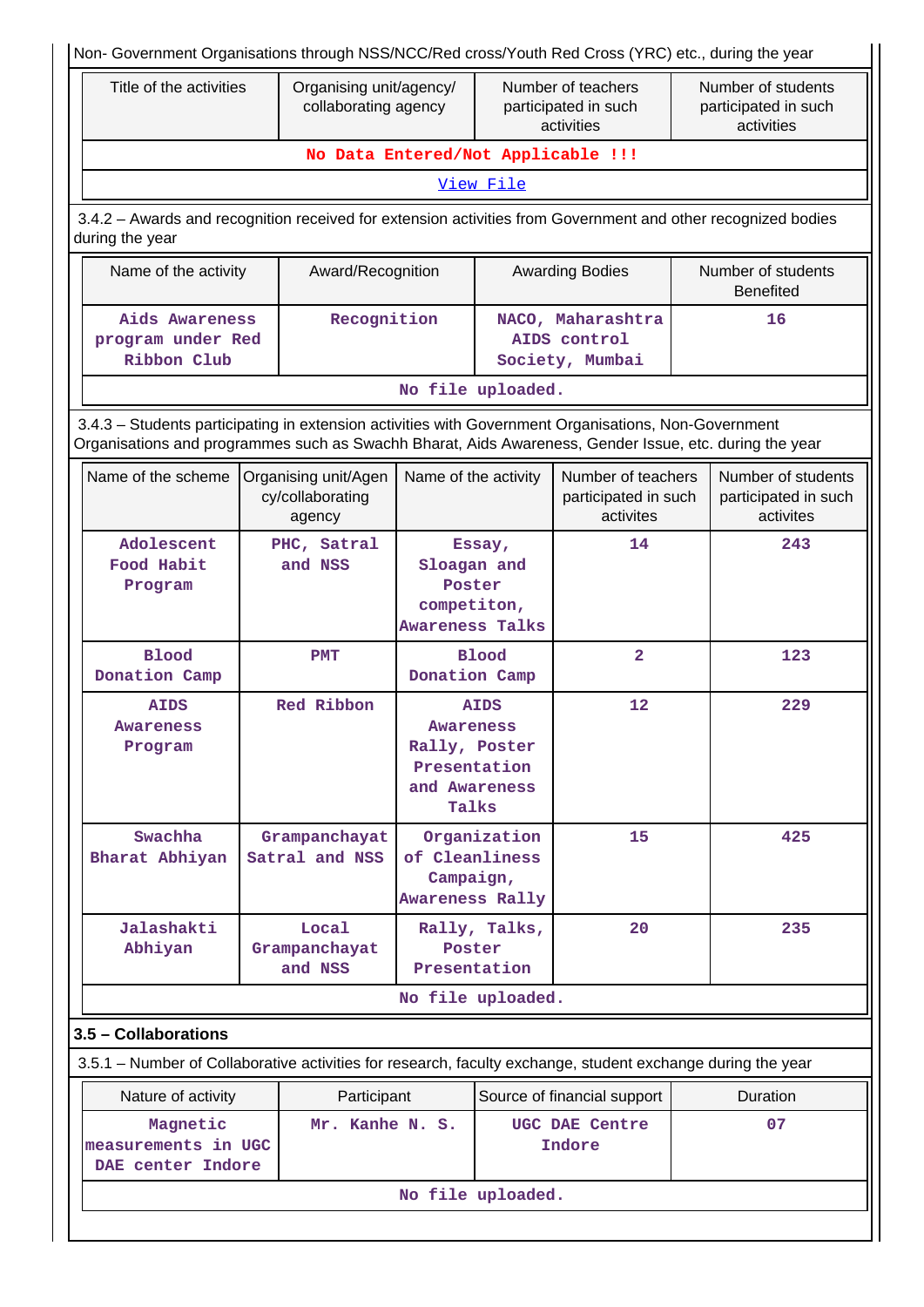| 3.5.2 - Linkages with institutions/industries for internship, on-the- job training, project work, sharing of research |                         |                   |                                                                                                                        |                                                                                       |                    |                                |                                                           |  |  |
|-----------------------------------------------------------------------------------------------------------------------|-------------------------|-------------------|------------------------------------------------------------------------------------------------------------------------|---------------------------------------------------------------------------------------|--------------------|--------------------------------|-----------------------------------------------------------|--|--|
| facilities etc. during the year                                                                                       |                         |                   |                                                                                                                        |                                                                                       |                    |                                |                                                           |  |  |
| Nature of linkage                                                                                                     | Title of the<br>linkage |                   | Name of the<br>partnering<br>institution/<br>industry<br>/research lab<br>with contact<br>details                      | <b>Duration From</b>                                                                  | <b>Duration To</b> |                                | Participant                                               |  |  |
|                                                                                                                       |                         |                   | No Data Entered/Not Applicable !!!                                                                                     |                                                                                       |                    |                                |                                                           |  |  |
|                                                                                                                       |                         |                   |                                                                                                                        | View File                                                                             |                    |                                |                                                           |  |  |
| houses etc. during the year                                                                                           |                         |                   | 3.5.3 - MoUs signed with institutions of national, international importance, other universities, industries, corporate |                                                                                       |                    |                                |                                                           |  |  |
| Organisation                                                                                                          |                         |                   | Date of MoU signed                                                                                                     | Purpose/Activities                                                                    |                    |                                | Number of<br>students/teachers<br>participated under MoUs |  |  |
| Padmashri Dr.<br>Vitthalarao Vikhe<br>Patil Co-Op. Sugar<br>Factory,<br>Pravaranagar (MS)                             |                         |                   | 21/06/2019                                                                                                             | Industrial Visit,<br>To understand<br>nature and function<br>of factory<br>production |                    |                                | 129                                                       |  |  |
| Pravara<br>cooperative Bank<br>Ltd, Loni (MS)                                                                         |                         |                   | 22/06/2019                                                                                                             | Bank visit, to<br>understand the<br>function of the<br>bank                           |                    |                                | 114                                                       |  |  |
|                                                                                                                       |                         |                   |                                                                                                                        | No file uploaded.                                                                     |                    |                                |                                                           |  |  |
| <b>CRITERION IV - INFRASTRUCTURE AND LEARNING RESOURCES</b>                                                           |                         |                   |                                                                                                                        |                                                                                       |                    |                                |                                                           |  |  |
| 4.1 - Physical Facilities                                                                                             |                         |                   |                                                                                                                        |                                                                                       |                    |                                |                                                           |  |  |
|                                                                                                                       |                         |                   | 4.1.1 - Budget allocation, excluding salary for infrastructure augmentation during the year                            |                                                                                       |                    |                                |                                                           |  |  |
|                                                                                                                       |                         |                   | Budget allocated for infrastructure augmentation                                                                       | Budget utilized for infrastructure development                                        |                    |                                |                                                           |  |  |
|                                                                                                                       |                         | 33.83             |                                                                                                                        |                                                                                       |                    | n                              |                                                           |  |  |
|                                                                                                                       |                         |                   | 4.1.2 - Details of augmentation in infrastructure facilities during the year                                           |                                                                                       |                    |                                |                                                           |  |  |
|                                                                                                                       |                         | <b>Facilities</b> |                                                                                                                        |                                                                                       |                    | <b>Existing or Newly Added</b> |                                                           |  |  |
|                                                                                                                       |                         | Campus Area       |                                                                                                                        |                                                                                       |                    | Existing                       |                                                           |  |  |
|                                                                                                                       |                         | Class rooms       |                                                                                                                        |                                                                                       |                    | Existing                       |                                                           |  |  |
|                                                                                                                       |                         | Laboratories      |                                                                                                                        |                                                                                       |                    | Existing                       |                                                           |  |  |
|                                                                                                                       |                         | Seminar Halls     |                                                                                                                        |                                                                                       |                    | Existing                       |                                                           |  |  |
|                                                                                                                       |                         |                   | Classrooms with LCD facilities                                                                                         | Existing                                                                              |                    |                                |                                                           |  |  |
|                                                                                                                       |                         | Video Centre      |                                                                                                                        | Newly Added                                                                           |                    |                                |                                                           |  |  |
| during the year (rs. in lakhs)                                                                                        |                         |                   | Value of the equipment purchased                                                                                       |                                                                                       |                    | Existing                       |                                                           |  |  |
|                                                                                                                       |                         | Others            |                                                                                                                        |                                                                                       |                    | Existing                       |                                                           |  |  |
|                                                                                                                       | during the current year |                   | Number of important equipments<br>purchased (Greater than 1-0 lakh)                                                    |                                                                                       |                    | Existing                       |                                                           |  |  |
|                                                                                                                       |                         |                   | Classrooms with Wi-Fi OR LAN                                                                                           | Existing                                                                              |                    |                                |                                                           |  |  |

 $\mathbf{L}$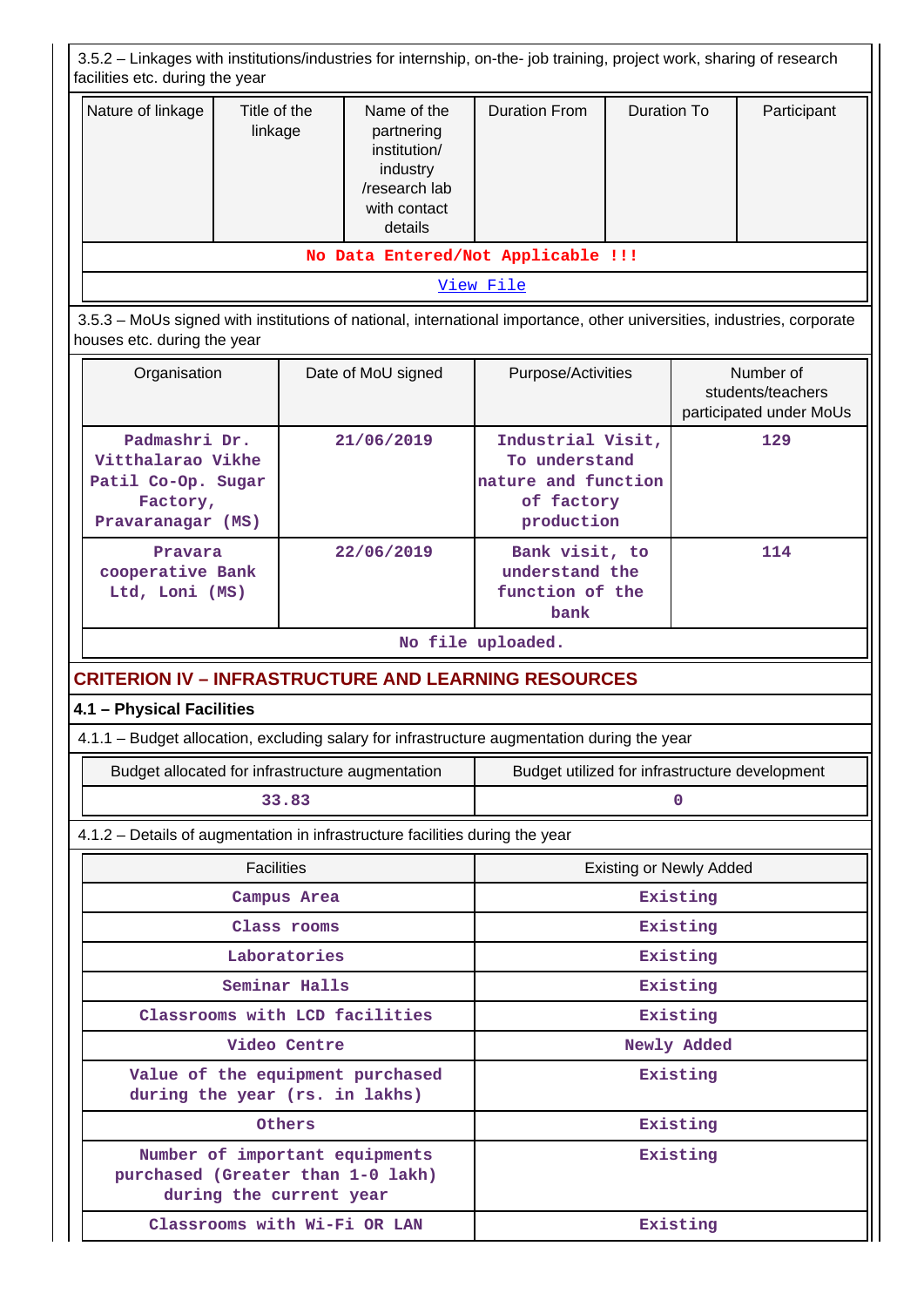|                                                                                                                                                                                                                                                         |                                                       |                 |          |                                             | No file uploaded.          |                     |                                          |    |                         |                                                   |       |               |
|---------------------------------------------------------------------------------------------------------------------------------------------------------------------------------------------------------------------------------------------------------|-------------------------------------------------------|-----------------|----------|---------------------------------------------|----------------------------|---------------------|------------------------------------------|----|-------------------------|---------------------------------------------------|-------|---------------|
| 4.2 - Library as a Learning Resource                                                                                                                                                                                                                    |                                                       |                 |          |                                             |                            |                     |                                          |    |                         |                                                   |       |               |
| 4.2.1 - Library is automated {Integrated Library Management System (ILMS)}                                                                                                                                                                              |                                                       |                 |          |                                             |                            |                     |                                          |    |                         |                                                   |       |               |
|                                                                                                                                                                                                                                                         | Name of the ILMS<br>software                          |                 |          | Nature of automation (fully<br>or patially) |                            |                     | Version                                  |    |                         | Year of automation                                |       |               |
|                                                                                                                                                                                                                                                         | KOHA: Open Source<br>Integrated Library<br>Management |                 | Fully    |                                             |                            | 16.05.04.000        |                                          |    | 2018                    |                                                   |       |               |
| 4.2.2 - Library Services                                                                                                                                                                                                                                |                                                       |                 |          |                                             |                            |                     |                                          |    |                         |                                                   |       |               |
| Library<br>Service Type                                                                                                                                                                                                                                 |                                                       |                 | Existing |                                             |                            | Newly Added         |                                          |    |                         | Total                                             |       |               |
| Text<br><b>Books</b>                                                                                                                                                                                                                                    |                                                       | 14484           |          | 2111286                                     |                            | 2402                | 233515                                   |    | 16886                   |                                                   |       | 2344801       |
| Reference<br><b>Books</b>                                                                                                                                                                                                                               |                                                       | 4560            |          | 1417362                                     |                            | 149                 | 33966                                    |    | 4709                    |                                                   |       | 1451328       |
| e-Books                                                                                                                                                                                                                                                 |                                                       | <b>Nill</b>     |          | <b>Nill</b>                                 |                            | 3135000             | 5900                                     |    | 3135000                 |                                                   |       | 5900          |
| Journals                                                                                                                                                                                                                                                |                                                       | 19              |          | 28350                                       |                            | 26                  | 29688                                    |    | 45                      |                                                   |       | 58038         |
| <b>Nill</b><br>$e-$<br>Journals                                                                                                                                                                                                                         |                                                       |                 |          | Nill                                        |                            | 6000                | 5900                                     |    | 6000                    |                                                   |       | 5900          |
| Digital<br>Database                                                                                                                                                                                                                                     |                                                       | <b>Nill</b>     |          | <b>Nill</b>                                 |                            | $\mathbf{1}$        | 5900                                     |    | $\mathbf{1}$            |                                                   |       | 5900          |
| CD &<br>Video                                                                                                                                                                                                                                           | 71                                                    |                 | 19992    |                                             | <b>Nill</b>                | <b>Nill</b>         |                                          | 71 |                         |                                                   | 19992 |               |
| Library<br>Automation                                                                                                                                                                                                                                   |                                                       | $\mathbf{1}$    |          | 17401                                       |                            | $\mathbf{1}$        | 20243                                    |    | $\overline{\mathbf{2}}$ |                                                   |       | 37644         |
| Weeding<br>(hard &<br>soft)                                                                                                                                                                                                                             |                                                       | <b>Nill</b>     |          | <b>Nill</b>                                 |                            | <b>Nill</b>         | <b>Nill</b>                              |    | Nill                    |                                                   |       | Nill          |
| Others (s<br>pecify)                                                                                                                                                                                                                                    |                                                       | Nill            |          | <b>Nill</b>                                 |                            | <b>Nill</b>         | <b>Nill</b>                              |    | Nill                    |                                                   |       | Nill          |
|                                                                                                                                                                                                                                                         |                                                       |                 |          |                                             |                            | View File           |                                          |    |                         |                                                   |       |               |
| 4.2.3 - E-content developed by teachers such as: e-PG- Pathshala, CEC (under e-PG- Pathshala CEC (Under<br>Graduate) SWAYAM other MOOCs platform NPTEL/NMEICT/any other Government initiatives & institutional<br>(Learning Management System (LMS) etc |                                                       |                 |          |                                             |                            |                     |                                          |    |                         |                                                   |       |               |
|                                                                                                                                                                                                                                                         | Name of the Teacher                                   |                 |          | Name of the Module                          |                            |                     | Platform on which module<br>is developed |    |                         | Date of launching e-<br>content                   |       |               |
|                                                                                                                                                                                                                                                         |                                                       |                 |          | No Data Entered/Not Applicable !!!          |                            |                     |                                          |    |                         |                                                   |       |               |
|                                                                                                                                                                                                                                                         |                                                       |                 |          |                                             |                            | View File           |                                          |    |                         |                                                   |       |               |
| 4.3 - IT Infrastructure                                                                                                                                                                                                                                 |                                                       |                 |          |                                             |                            |                     |                                          |    |                         |                                                   |       |               |
| 4.3.1 - Technology Upgradation (overall)                                                                                                                                                                                                                |                                                       |                 |          |                                             |                            |                     |                                          |    |                         |                                                   |       |               |
| <b>Type</b>                                                                                                                                                                                                                                             | <b>Total Co</b><br>mputers                            | Computer<br>Lab |          | Internet                                    | <b>Browsing</b><br>centers | Computer<br>Centers | Office                                   |    | Departme<br>nts         | Available<br><b>Bandwidt</b><br>h (MBPS/<br>GBPS) |       | <b>Others</b> |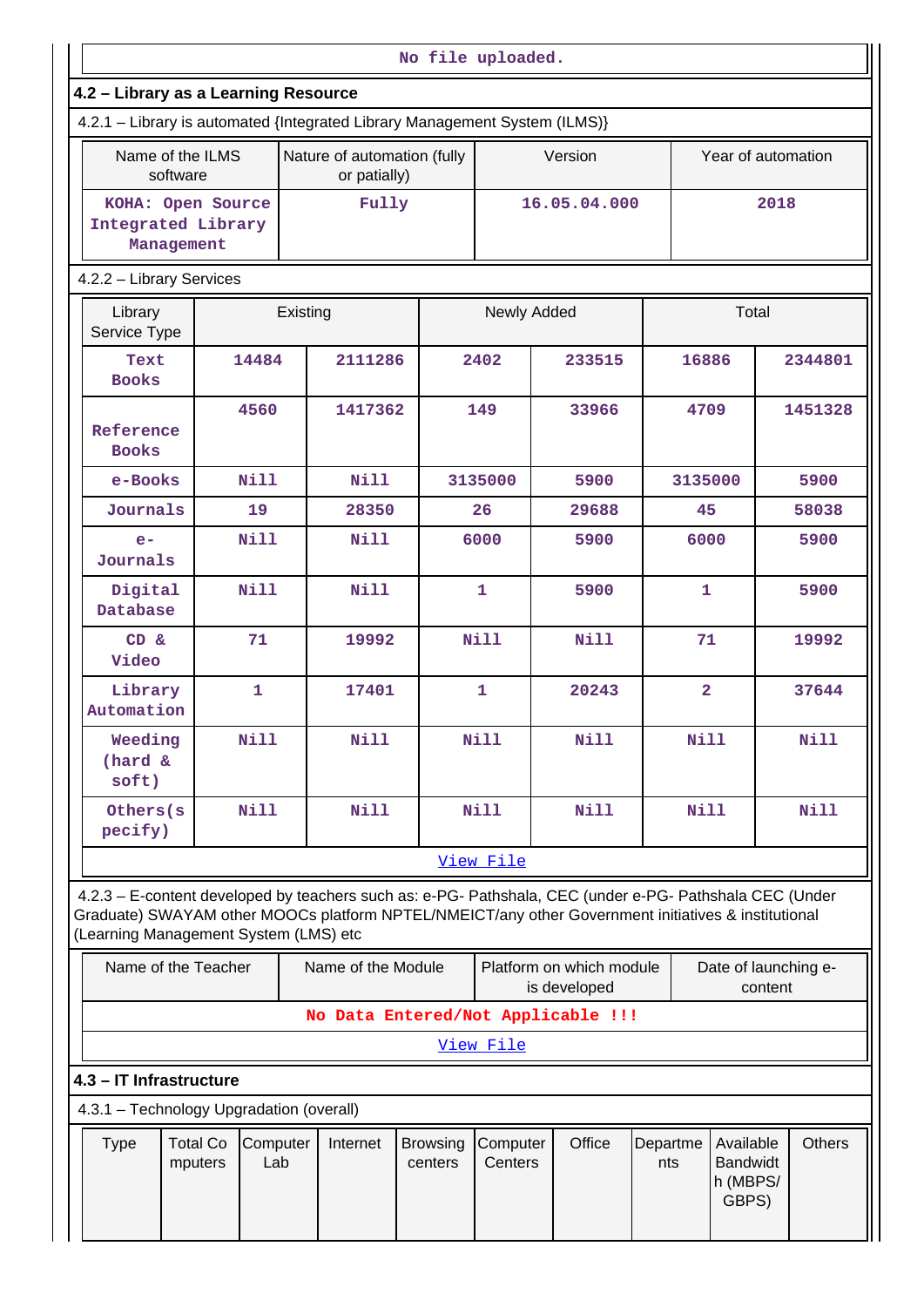| Existin<br>g                                                                                                                                                                                                                                                                                                                                                                                                                                                                                                                                                                                                                                                                                                                                                                                                                                                                                                                                                                                                                                                                                                                                                                                                                                                                                                                                                                                                                                                                                                                                                                                                                                                                                                                                                                                                                                                                                                                                                                         | 60                                                                | $\mathbf{1}$ | 60                                         | 4 | $\mathbf{O}$                                            | 7                                         | $12 \overline{ }$  | 24                                                             | $\mathbf 0$  |  |  |
|--------------------------------------------------------------------------------------------------------------------------------------------------------------------------------------------------------------------------------------------------------------------------------------------------------------------------------------------------------------------------------------------------------------------------------------------------------------------------------------------------------------------------------------------------------------------------------------------------------------------------------------------------------------------------------------------------------------------------------------------------------------------------------------------------------------------------------------------------------------------------------------------------------------------------------------------------------------------------------------------------------------------------------------------------------------------------------------------------------------------------------------------------------------------------------------------------------------------------------------------------------------------------------------------------------------------------------------------------------------------------------------------------------------------------------------------------------------------------------------------------------------------------------------------------------------------------------------------------------------------------------------------------------------------------------------------------------------------------------------------------------------------------------------------------------------------------------------------------------------------------------------------------------------------------------------------------------------------------------------|-------------------------------------------------------------------|--------------|--------------------------------------------|---|---------------------------------------------------------|-------------------------------------------|--------------------|----------------------------------------------------------------|--------------|--|--|
| Added                                                                                                                                                                                                                                                                                                                                                                                                                                                                                                                                                                                                                                                                                                                                                                                                                                                                                                                                                                                                                                                                                                                                                                                                                                                                                                                                                                                                                                                                                                                                                                                                                                                                                                                                                                                                                                                                                                                                                                                | $\mathbf 0$                                                       | $\mathbf{0}$ | $\mathbf{0}$                               | 0 | 0                                                       | $\mathbf{0}$                              | $\mathbf{0}$       | 0                                                              | $\mathbf{0}$ |  |  |
| Total                                                                                                                                                                                                                                                                                                                                                                                                                                                                                                                                                                                                                                                                                                                                                                                                                                                                                                                                                                                                                                                                                                                                                                                                                                                                                                                                                                                                                                                                                                                                                                                                                                                                                                                                                                                                                                                                                                                                                                                | 60                                                                | 1            | 60                                         | 4 | 0                                                       | 7                                         | 12                 | 24                                                             | 0            |  |  |
| 4.3.2 – Bandwidth available of internet connection in the Institution (Leased line)                                                                                                                                                                                                                                                                                                                                                                                                                                                                                                                                                                                                                                                                                                                                                                                                                                                                                                                                                                                                                                                                                                                                                                                                                                                                                                                                                                                                                                                                                                                                                                                                                                                                                                                                                                                                                                                                                                  |                                                                   |              |                                            |   |                                                         |                                           |                    |                                                                |              |  |  |
|                                                                                                                                                                                                                                                                                                                                                                                                                                                                                                                                                                                                                                                                                                                                                                                                                                                                                                                                                                                                                                                                                                                                                                                                                                                                                                                                                                                                                                                                                                                                                                                                                                                                                                                                                                                                                                                                                                                                                                                      |                                                                   |              |                                            |   | 24 MBPS/ GBPS                                           |                                           |                    |                                                                |              |  |  |
|                                                                                                                                                                                                                                                                                                                                                                                                                                                                                                                                                                                                                                                                                                                                                                                                                                                                                                                                                                                                                                                                                                                                                                                                                                                                                                                                                                                                                                                                                                                                                                                                                                                                                                                                                                                                                                                                                                                                                                                      |                                                                   |              |                                            |   |                                                         |                                           |                    |                                                                |              |  |  |
| 4.3.3 - Facility for e-content                                                                                                                                                                                                                                                                                                                                                                                                                                                                                                                                                                                                                                                                                                                                                                                                                                                                                                                                                                                                                                                                                                                                                                                                                                                                                                                                                                                                                                                                                                                                                                                                                                                                                                                                                                                                                                                                                                                                                       |                                                                   |              |                                            |   |                                                         |                                           |                    |                                                                |              |  |  |
|                                                                                                                                                                                                                                                                                                                                                                                                                                                                                                                                                                                                                                                                                                                                                                                                                                                                                                                                                                                                                                                                                                                                                                                                                                                                                                                                                                                                                                                                                                                                                                                                                                                                                                                                                                                                                                                                                                                                                                                      |                                                                   |              | Name of the e-content development facility |   |                                                         |                                           | recording facility | Provide the link of the videos and media centre and            |              |  |  |
|                                                                                                                                                                                                                                                                                                                                                                                                                                                                                                                                                                                                                                                                                                                                                                                                                                                                                                                                                                                                                                                                                                                                                                                                                                                                                                                                                                                                                                                                                                                                                                                                                                                                                                                                                                                                                                                                                                                                                                                      | Media Center<br>https://acscollegesatral.in/media-<br>facilities/ |              |                                            |   |                                                         |                                           |                    |                                                                |              |  |  |
|                                                                                                                                                                                                                                                                                                                                                                                                                                                                                                                                                                                                                                                                                                                                                                                                                                                                                                                                                                                                                                                                                                                                                                                                                                                                                                                                                                                                                                                                                                                                                                                                                                                                                                                                                                                                                                                                                                                                                                                      | 4.4 - Maintenance of Campus Infrastructure                        |              |                                            |   |                                                         |                                           |                    |                                                                |              |  |  |
| 4.4.1 – Expenditure incurred on maintenance of physical facilities and academic support facilities, excluding salary<br>component, during the year                                                                                                                                                                                                                                                                                                                                                                                                                                                                                                                                                                                                                                                                                                                                                                                                                                                                                                                                                                                                                                                                                                                                                                                                                                                                                                                                                                                                                                                                                                                                                                                                                                                                                                                                                                                                                                   |                                                                   |              |                                            |   |                                                         |                                           |                    |                                                                |              |  |  |
| Assigned Budget on<br>Expenditure incurred on<br>academic facilities<br>maintenance of academic<br>facilities                                                                                                                                                                                                                                                                                                                                                                                                                                                                                                                                                                                                                                                                                                                                                                                                                                                                                                                                                                                                                                                                                                                                                                                                                                                                                                                                                                                                                                                                                                                                                                                                                                                                                                                                                                                                                                                                        |                                                                   |              |                                            |   |                                                         | Assigned budget on<br>physical facilities |                    | Expenditure incurredon<br>maintenance of physical<br>facilites |              |  |  |
|                                                                                                                                                                                                                                                                                                                                                                                                                                                                                                                                                                                                                                                                                                                                                                                                                                                                                                                                                                                                                                                                                                                                                                                                                                                                                                                                                                                                                                                                                                                                                                                                                                                                                                                                                                                                                                                                                                                                                                                      | 39.24                                                             |              | 26.32                                      |   | 37.45                                                   |                                           |                    | 55.21                                                          |              |  |  |
| 4.4.2 - Procedures and policies for maintaining and utilizing physical, academic and support facilities - laboratory,<br>library, sports complex, computers, classrooms etc. (maximum 500 words) (information to be available in<br>institutional Website, provide link)                                                                                                                                                                                                                                                                                                                                                                                                                                                                                                                                                                                                                                                                                                                                                                                                                                                                                                                                                                                                                                                                                                                                                                                                                                                                                                                                                                                                                                                                                                                                                                                                                                                                                                             |                                                                   |              |                                            |   |                                                         |                                           |                    |                                                                |              |  |  |
| POLICY DETAILS OF MAINTENANCE Policy details of systems and procedures for<br>maintaining and utilizing physical, academic and support facilities. The<br>institution has standard procedure for maintenance and optimal use of<br>infrastructure. There is a provision of allocating budget for the maintenance<br>of physical, academic and support facilities. Separate budget is allocated for<br>Under-Graduate and Post Graduate programs. A separate committee from Pravara<br>Rural Education Society regularly takes the stock of physical facilities and<br>academic support facilities and accordingly budget is allocated for various<br>purposes such as Internet fees, laboratory expenses, educational tours,<br>organizing various college related programs and seminars, college magazine,<br>electrical charges, repairs and maintenance of garden, buildings, electricity,<br>water supplying system, furniture, sanitation etc. The Institution plans and<br>ensures the optimal use of available infrastructure. Internet facilities are<br>provided in 8classrooms, 1 VLC and 12 Laboratories (Chemistry (4), Botany (2),<br>Zoology (1), Physics (1), English (1), Geography (1), Commerce (1), Computers<br>(1)). The students are provided with 53 computers with internet connectivity<br>and LAN in different departments and laboratories. The institution has library,<br>playground and gymnasium. Some laboratories are optimally used in two shifts<br>according to time table from 8A.M. to 5 P.M Library is kept open from 8.30 am<br>to 5.30 p.m. during working days whereas during examination period, library<br>time is extended up to 6.00 p.m. Virtual Learning Center is made available for<br>students and villagers as per the schedule. Gymnasium and college ground<br>facility is also used by local people for sports, morning and evening walk and<br>yoga activities. Thus, the institution utilizes its infrastructure optimally. |                                                                   |              |                                            |   |                                                         |                                           |                    |                                                                |              |  |  |
|                                                                                                                                                                                                                                                                                                                                                                                                                                                                                                                                                                                                                                                                                                                                                                                                                                                                                                                                                                                                                                                                                                                                                                                                                                                                                                                                                                                                                                                                                                                                                                                                                                                                                                                                                                                                                                                                                                                                                                                      |                                                                   |              |                                            |   | https://acscollegesatral.in/policy-details-maintenance/ |                                           |                    |                                                                |              |  |  |
|                                                                                                                                                                                                                                                                                                                                                                                                                                                                                                                                                                                                                                                                                                                                                                                                                                                                                                                                                                                                                                                                                                                                                                                                                                                                                                                                                                                                                                                                                                                                                                                                                                                                                                                                                                                                                                                                                                                                                                                      |                                                                   |              |                                            |   |                                                         |                                           |                    |                                                                |              |  |  |

# **CRITERION V – STUDENT SUPPORT AND PROGRESSION**

**5.1 – Student Support**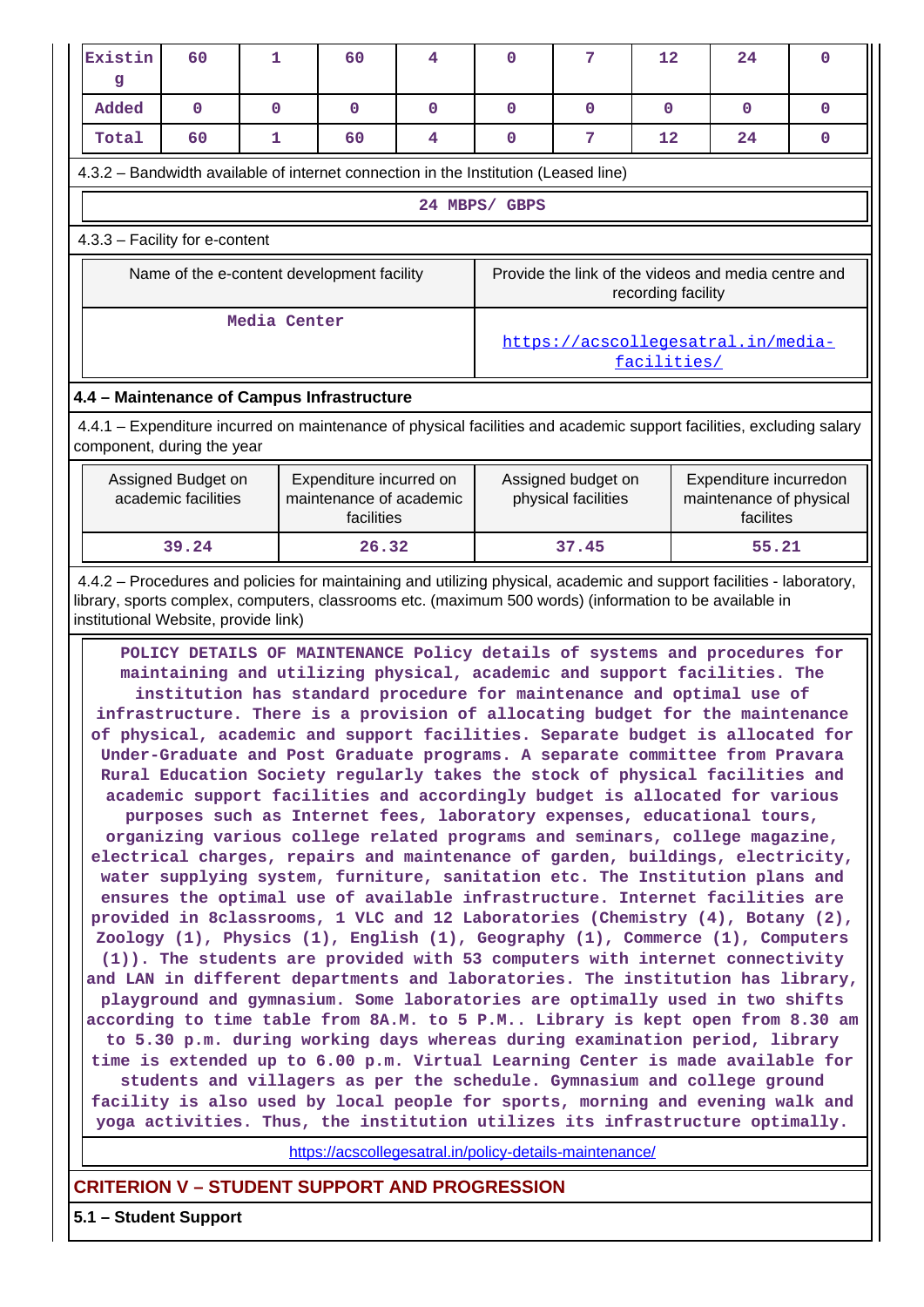| 5.1.1 - Scholarships and Financial Support                                                                                                                                                                      |                                                                               |                                |                         |  |  |  |  |  |  |
|-----------------------------------------------------------------------------------------------------------------------------------------------------------------------------------------------------------------|-------------------------------------------------------------------------------|--------------------------------|-------------------------|--|--|--|--|--|--|
|                                                                                                                                                                                                                 | Name/Title of the scheme                                                      | Number of students             | <b>Amount in Rupees</b> |  |  |  |  |  |  |
| Financial Support<br>from institution                                                                                                                                                                           | Dr. Balasaheb<br>Vikhe Patil Self<br>Help Fund for Earn<br>and Learn Students | 43                             | 21500                   |  |  |  |  |  |  |
| Financial Support<br>from Other Sources                                                                                                                                                                         |                                                                               |                                |                         |  |  |  |  |  |  |
| a) National                                                                                                                                                                                                     | Scholarship                                                                   | 451                            | 1910789                 |  |  |  |  |  |  |
| b) International                                                                                                                                                                                                | 0 <sup>0</sup>                                                                | Nill                           | 0                       |  |  |  |  |  |  |
|                                                                                                                                                                                                                 |                                                                               | View File                      |                         |  |  |  |  |  |  |
| 5.1.2 - Number of capability enhancement and development schemes such as Soft skill development, Remedial<br>coaching, Language lab, Bridge courses, Yoga, Meditation, Personal Counselling and Mentoring etc., |                                                                               |                                |                         |  |  |  |  |  |  |
| Name of the capability<br>enhancement scheme                                                                                                                                                                    | Date of implemetation                                                         | Number of students<br>enrolled | Agencies involved       |  |  |  |  |  |  |
| $\sin i$ dange for                                                                                                                                                                                              | 15/07/2010                                                                    | $\Lambda$ $\Lambda$            | $CA^T$                  |  |  |  |  |  |  |

| Guidance for<br>competitive<br>examinations | 15/07/2019 | 40  | Self |  |  |  |  |
|---------------------------------------------|------------|-----|------|--|--|--|--|
| Career<br>Counselling                       | 20/07/2019 | 120 | Self |  |  |  |  |
| Soft Skill<br>Devolopment                   | 03/01/2020 | 60  | Self |  |  |  |  |
| Remedial Coaching                           | 08/07/2019 | 250 | Self |  |  |  |  |
| Language Lab                                | 18/06/2019 | 20  | Self |  |  |  |  |
| <b>Bridge Courses</b>                       | 01/07/2019 | 145 | Self |  |  |  |  |
| Personal<br>Counseling                      | 06/10/2019 | 480 | Self |  |  |  |  |
| View File                                   |            |     |      |  |  |  |  |

 5.1.3 – Students benefited by guidance for competitive examinations and career counselling offered by the institution during the year

| Year                                                                                                                                                           | Name of the<br>scheme                            | Number of<br>benefited<br>students for<br>competitive<br>examination | Number of<br>benefited<br>students by<br>career<br>counseling<br>activities | Number of<br>students who<br>have passedin<br>the comp. exam | Number of<br>studentsp placed |  |  |  |  |
|----------------------------------------------------------------------------------------------------------------------------------------------------------------|--------------------------------------------------|----------------------------------------------------------------------|-----------------------------------------------------------------------------|--------------------------------------------------------------|-------------------------------|--|--|--|--|
| 2019                                                                                                                                                           | Competitive<br>exam and<br>career<br>counselling | 40                                                                   | 120                                                                         | Nill                                                         | 25                            |  |  |  |  |
|                                                                                                                                                                |                                                  |                                                                      | View File                                                                   |                                                              |                               |  |  |  |  |
| 5.1.4 – Institutional mechanism for transparency, timely redressal of student grievances, Prevention of sexual<br>harassment and ragging cases during the year |                                                  |                                                                      |                                                                             |                                                              |                               |  |  |  |  |
| Total grievances received                                                                                                                                      |                                                  | Number of grievances redressed                                       |                                                                             | Avg. number of days for grievance<br>redressal               |                               |  |  |  |  |

**8 8 1 8 1 1 2**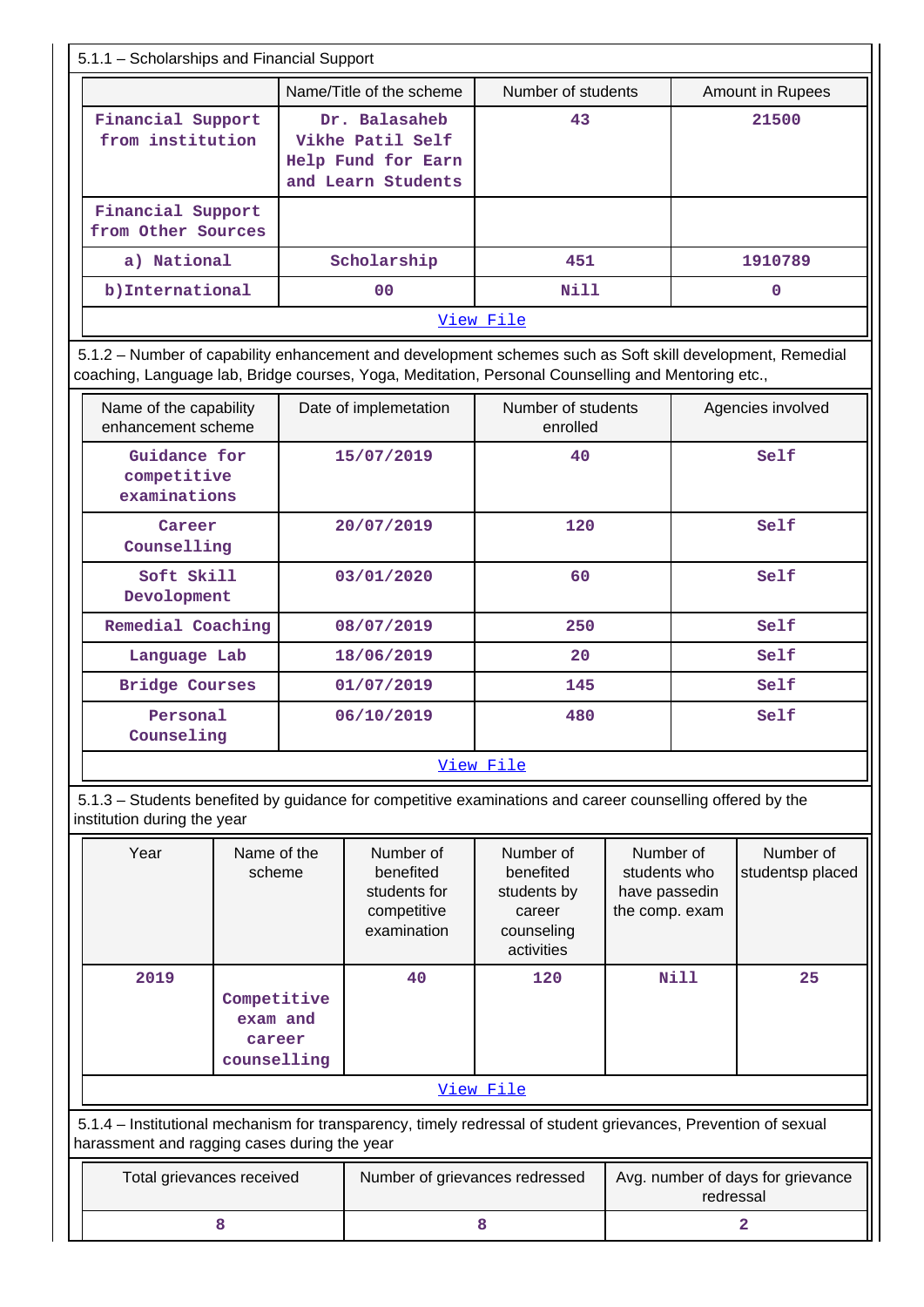| 5.2 - Student Progression                                                                                                                                                              |                                                             |                                    |                                   |                                           |                                             |                                       |                                         |                                     |  |  |  |
|----------------------------------------------------------------------------------------------------------------------------------------------------------------------------------------|-------------------------------------------------------------|------------------------------------|-----------------------------------|-------------------------------------------|---------------------------------------------|---------------------------------------|-----------------------------------------|-------------------------------------|--|--|--|
| 5.2.1 - Details of campus placement during the year                                                                                                                                    |                                                             |                                    |                                   |                                           |                                             |                                       |                                         |                                     |  |  |  |
| On campus                                                                                                                                                                              |                                                             |                                    |                                   |                                           | Off campus                                  |                                       |                                         |                                     |  |  |  |
| Nameof<br>organizations<br>visited                                                                                                                                                     | Number of<br>students<br>participated                       | Number of<br>stduents placed       |                                   | <b>Nameof</b><br>organizations<br>visited |                                             | Number of<br>students<br>participated | Number of<br>stduents placed            |                                     |  |  |  |
| Private<br>Farm/Company                                                                                                                                                                | 67                                                          | 11                                 |                                   |                                           | Private<br>Farm/Company                     |                                       | 36                                      | 13                                  |  |  |  |
| View File                                                                                                                                                                              |                                                             |                                    |                                   |                                           |                                             |                                       |                                         |                                     |  |  |  |
| 5.2.2 - Student progression to higher education in percentage during the year                                                                                                          |                                                             |                                    |                                   |                                           |                                             |                                       |                                         |                                     |  |  |  |
| Year                                                                                                                                                                                   | Number of<br>students<br>enrolling into<br>higher education | Programme<br>graduated from        |                                   |                                           | Depratment<br>graduated from                |                                       | Name of<br>institution joined           | Name of<br>programme<br>admitted to |  |  |  |
| 2020                                                                                                                                                                                   | 5                                                           | B.Sc.                              |                                   |                                           | Chemistry                                   |                                       | P.V.P.<br>College Loni                  | M.Sc.                               |  |  |  |
| 2020                                                                                                                                                                                   | 22<br>B.Sc.                                                 |                                    |                                   |                                           | Chemistry                                   |                                       | <b>ACS</b><br>College<br>Satral         | M.Sc.                               |  |  |  |
| 2020                                                                                                                                                                                   | 36                                                          | B.Com.                             |                                   |                                           | Commerce<br><b>ACS</b><br>College<br>Satral |                                       |                                         | M.Com.                              |  |  |  |
| 2020                                                                                                                                                                                   | $\overline{a}$                                              | B.A.                               |                                   |                                           | Geography                                   |                                       | P.V.P.<br>College Loni                  | M.A.                                |  |  |  |
| 2020                                                                                                                                                                                   | $\overline{2}$                                              | B.A.                               |                                   |                                           | Economics<br>College Loni                   |                                       | P.V.P.                                  | M.A.                                |  |  |  |
| 2020                                                                                                                                                                                   | 8                                                           | B.A.                               |                                   |                                           | English                                     |                                       | P.V.P.<br>College Loni                  | M.A.                                |  |  |  |
|                                                                                                                                                                                        |                                                             |                                    |                                   | <u>View File</u>                          |                                             |                                       |                                         |                                     |  |  |  |
| 5.2.3 - Students qualifying in state/ national/ international level examinations during the year<br>(eg:NET/SET/SLET/GATE/GMAT/CAT/GRE/TOFEL/Civil Services/State Government Services) |                                                             |                                    |                                   |                                           |                                             |                                       |                                         |                                     |  |  |  |
|                                                                                                                                                                                        | <b>Items</b>                                                |                                    |                                   |                                           |                                             |                                       | Number of students selected/ qualifying |                                     |  |  |  |
|                                                                                                                                                                                        | <b>NET</b>                                                  |                                    |                                   |                                           |                                             |                                       | 1                                       |                                     |  |  |  |
|                                                                                                                                                                                        | <b>GATE</b>                                                 |                                    |                                   |                                           |                                             |                                       | 1                                       |                                     |  |  |  |
|                                                                                                                                                                                        |                                                             |                                    |                                   | View File                                 |                                             |                                       |                                         |                                     |  |  |  |
| 5.2.4 – Sports and cultural activities / competitions organised at the institution level during the year                                                                               |                                                             |                                    |                                   |                                           |                                             |                                       |                                         |                                     |  |  |  |
|                                                                                                                                                                                        | Activity                                                    |                                    | Level                             |                                           |                                             |                                       | <b>Number of Participants</b>           |                                     |  |  |  |
|                                                                                                                                                                                        |                                                             | No Data Entered/Not Applicable !!! |                                   |                                           |                                             |                                       |                                         |                                     |  |  |  |
|                                                                                                                                                                                        |                                                             |                                    |                                   | View File                                 |                                             |                                       |                                         |                                     |  |  |  |
| 5.3 - Student Participation and Activities                                                                                                                                             |                                                             |                                    |                                   |                                           |                                             |                                       |                                         |                                     |  |  |  |
| 5.3.1 - Number of awards/medals for outstanding performance in sports/cultural activities at national/international<br>level (award for a team event should be counted as one)         |                                                             |                                    |                                   |                                           |                                             |                                       |                                         |                                     |  |  |  |
| Year                                                                                                                                                                                   | Name of the<br>award/medal                                  | National/<br>Internaional          | Number of<br>awards for<br>Sports |                                           | Number of<br>awards for<br>Cultural         |                                       | Student ID<br>number                    | Name of the<br>student              |  |  |  |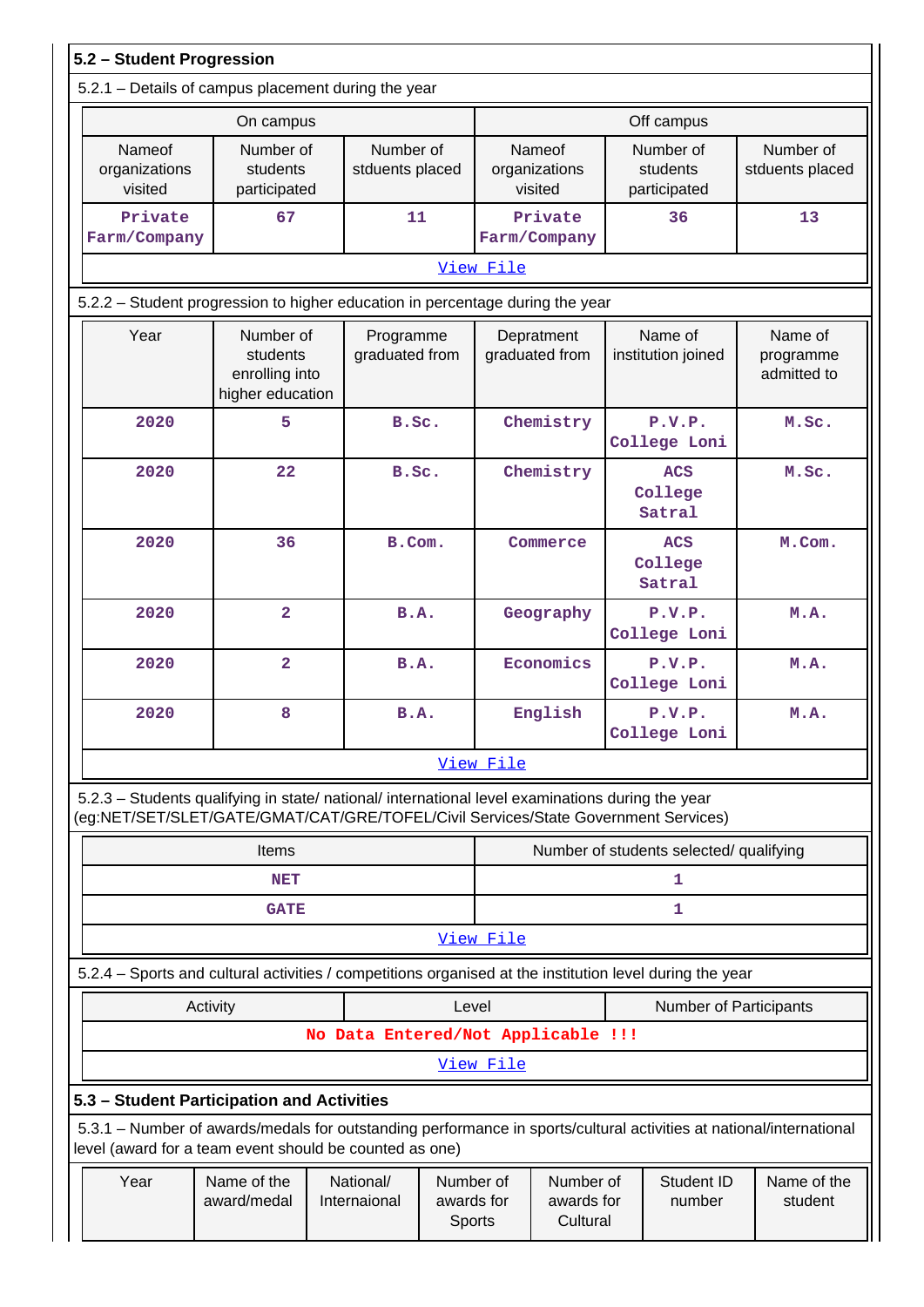| 2020 | 00 | <b>TARGET AT</b><br>National | M <sup>2</sup><br>---- | Nill | uu |  |
|------|----|------------------------------|------------------------|------|----|--|
|      |    |                              |                        |      |    |  |

**No file uploaded.**

 5.3.2 – Activity of Student Council & representation of students on academic & administrative bodies/committees of the institution (maximum 500 words)

 **The college has the following student council which is a statutory body constituted every year in the institution as per University Act. This council is constituted after receiving the notification from the University. Sr. No. Member 1. Principal 2. One faculty nominated by Principal 3. N.C.C. Officer 4. One N.S.S. Program Officer 5. Director, Physical Education 6. All Class Representatives and students nominated from Sports, N.C.C., N.S.S. and Cultural Association. 7. Two women representatives from reserved categories nominated by Principal 8. University representative elected from among those mentioned in column no. 6 and 7. The student council conducts and monitors following activities throughout the year. • Teacher's day • Participation in inter collegiate activities • Annual gathering • Well come and Farewell function • Food festival • Sports activity • Commerce festival • Science exhibition • Poster presentation on social and environmental issues • Celebrating birth and death anniversaries of important National personalities The student council conducts meeting regularly for the smooth functioning of college and note the students issues. The institution has various academic and administrative bodies in which the student representatives are the members. The following bodies have the student's representation: • Student Council • Gymkhana Committee • NSS Advisory Committee • Earn and Learn Committee • Science Association • Commerce Association • Literary Association • Alumni Association • Cultural Committee • Tours and Excursion Committee • Magazine Committee • Library Advisory Committee • Canteen Committee • Women Empowerment Cell • Prevention of Sexual Harassment Cell • Anti-Ragging Committee • Biodiversity Club • IQAC • Dr. Abdul Kalam Ignited Group IQAC conducts meeting with student council in every term to take feedback on the college and infrastructural facilities.**

### **5.4 – Alumni Engagement**

5.4.1 – Whether the institution has registered Alumni Association?

 **Yes**

 **Alumni Association is one of the important wings involved in the growth and development of the Institution. It provides a platform for the stakeholders of the institution to connect with alumni across the world working in various sectors. The alumni association provides assistance to existing students and faculties to reciprocate between Industry and institution. Approximately we have 1250 alumni, who are representing our college globally. ? The alumni provide food grains, vegetables, cooking oil, and other cooking material for students during weeklong special NSS camp every year. ? The alumni provide material during campaigns and rallies organized by the institution for social awareness. ? It contributed scientific, innovative, mind igniting and motivational books to the Kalam library established in college. ? Alumni delivered lectures on their experiential success stories to motivate the students. ? It provides expertise for the vocational education training program. ? Students willingly surrender the laboratory or library deposits to the development of the college. ? Organize alumni meets for better exchange of views and guidelines for the growth of the Institution. ? It provides information and guidance regarding the placement opportunities and also helps the students in getting jobs` and help in arrange an industrial visit and MOU formation process in various organization. ? Alumni expert lecture: Ex-alumni who on the reputed positions in government and private sector motivate current students in Carrer point of view. Arts, Commerce and Science college having a post-graduate department in analytical chemistry number of students doing a job**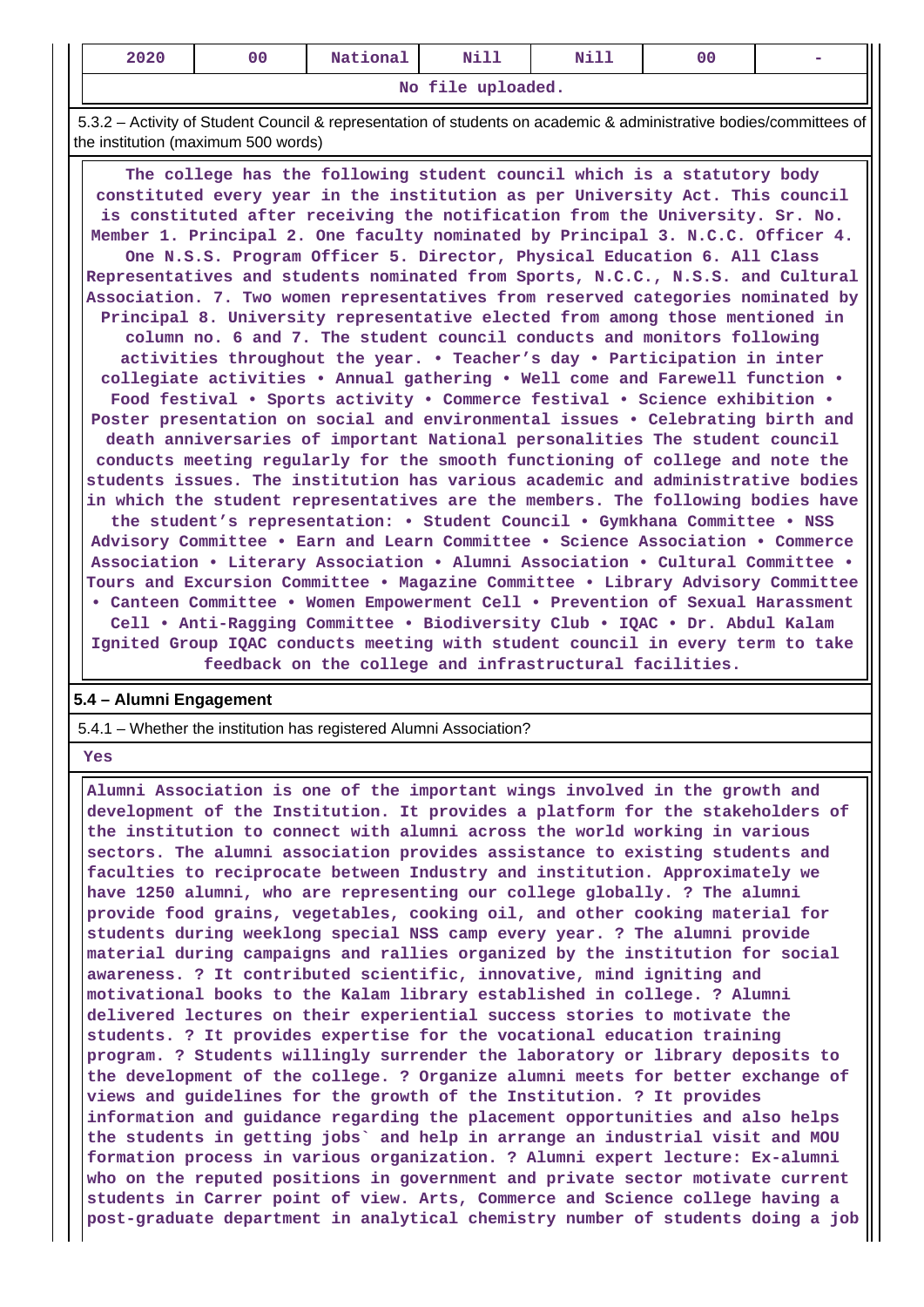**in the pharmaceutical sector in research and development, quality control and production all these alumni visits in college guidance to current students related to pharmaceutical Carrer and competitive examination.**

5.4.2 – No. of enrolled Alumni:

**64**

5.4.3 – Alumni contribution during the year (in Rupees) :

**6600** 

5.4.4 – Meetings/activities organized by Alumni Association :

 **Sr.No Date Event/Meeting Number of alumni /Member Participated 1 30-01-2020 Alumni and parent Meet-2020 50 2 22-07-2019 Alumni Committee meeting 05 3 09-12-2019 Alumni Committee meeting 05 4 01-01-2020 Alumni Committee Meeting 04 5 12-02-2020 Alumni Committee –HOD Meeting 13 Activities organized by alumni committee: (7 activity Expert lecture)**

### **CRITERION VI – GOVERNANCE, LEADERSHIP AND MANAGEMENT**

#### **6.1 – Institutional Vision and Leadership**

 6.1.1 – Mention two practices of decentralization and participative management during the last year (maximum 500 words)

 **A) MANAGEMENT OF DECENTRALIZATION: Institute has a flexible mechanism for assigning authority and providing functioning sovereignty to all the various functionaries to work towards a decentralized governance system. Principal Level: Academic and operational decisions are taken based on policy to the academic committees headed by the principal. All the committees formulate common working procedures and assign the implementation with the faculty members. All the committees, departments, and administration co-ordinate with each other to fulfill the policies decided by management and IQAC. Faculty Level: Faculty members are given representation in various committees and give freedom to conduct various programs to showcase their leadership skills. They are encouraged to develop leadership skills by being in charge of various academic, co-curricular, and extracurricular activities. They are given authority to conduct industrial tours and to have a tie-up with industryacademia experts and appointed as coordinator for organizing seminars/workshops/conferences/FDPs. Department Level: The Principal permits HODs and staff members in performing freely in the academic activities and administrative programs such as departmental activities, allotment of workload, various academic committee programs, association and conducting tests, teaching and learning process, and evaluation regularly. The HODs perform the academic programs with the coordination and support of faculty members and student representatives. The departments have the freedom to decide the requirements for a whole academic year like equipment, books, and infrastructural facilities. Student Level: Students are empowered to play an active role as a coordinator of co-curricular and extracurricular activities, social service group coordinator. College gives directed freedom to student council, class representatives, or individual students via NSS, co-curricular activities and welcome function organization, etc. B) PARTICIPATIVE MANAGEMENT: The institute promotes a culture of participative management by involving the staff and students in various activities and committees. All decisions are governed by facts, information, various feedback, and objectives. students, parents, alumni, and faculties allowed to give feedback/suggestions to improve excellence. Strategic Level: The principal, IQAC, HODs, and staff are involved in defining the policies and procedures, framing guidelines/rules regulations about admission, placement, discipline, grievance, counseling, training development, and library services, etc. For the various programs to be**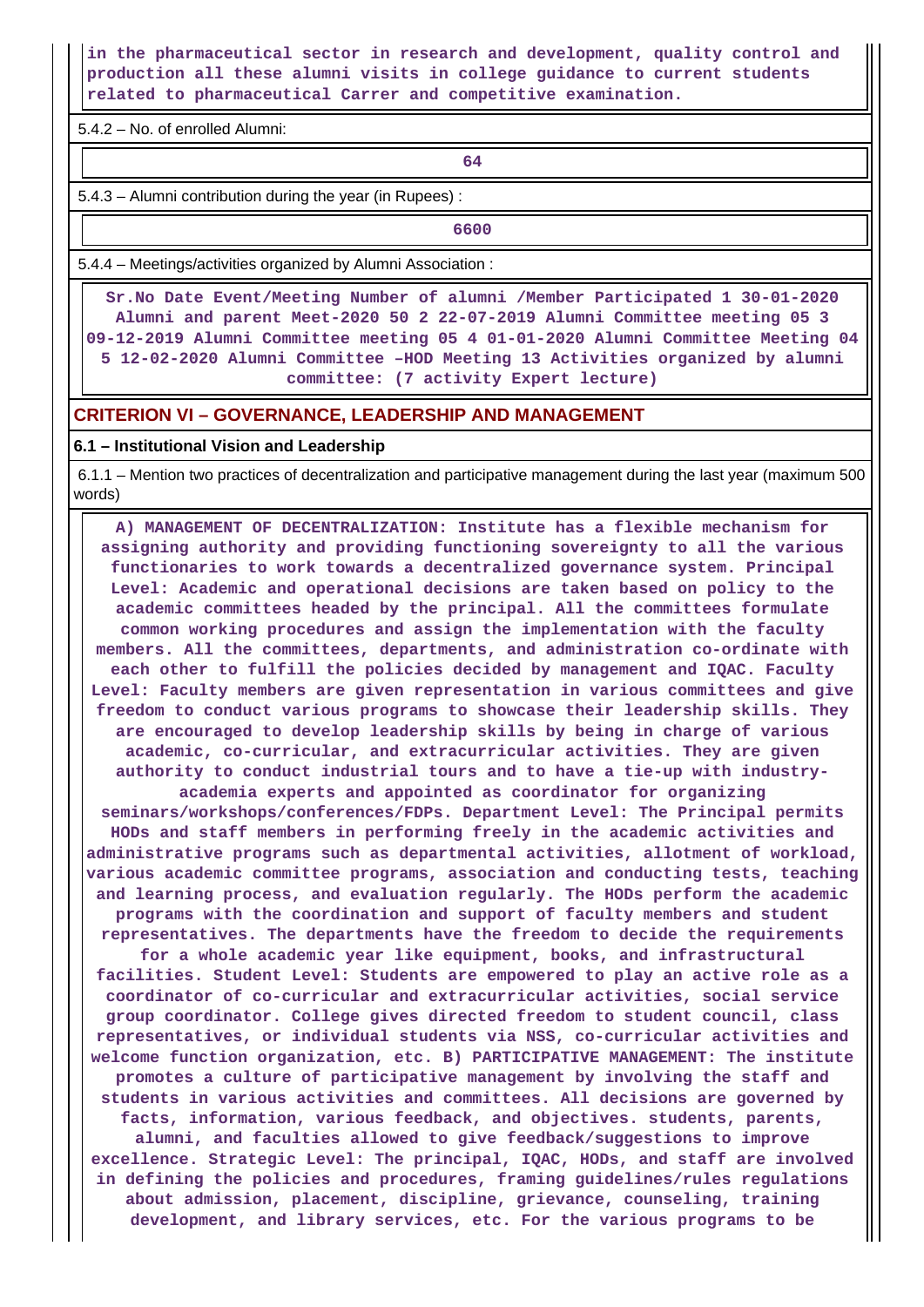**organized in the institute staff members will meet, discuss, share their opinion, and plan for the event and form various committees involving students. Functional Level: The faculty members participate in sharing the knowledge by discussing feedback, the latest trends in teaching, research, and technology during faculty meetings. Staff members are involved in the preparation of the annual budget of the institute. Faculty members also write joint research papers and share their knowledge. Operational level: The principal monitors the procurement and activities. The principal is responsible for the academic, nonacademic, and administrative activities of the institution. On behalf of the institution, he interacts with UGC, the Government of Maharashtra, and Pune University. The budget is earmarked for staff members and students to participate in various programs organized by the institute. All the staff members actively participate in implementing the policies, procedures, and framework designed by the management to achieve quality standards.**

6.1.2 – Does the institution have a Management Information System (MIS)?

# **Partial**

#### **6.2 – Strategy Development and Deployment**

6.2.1 – Quality improvement strategies adopted by the institution for each of the following (with in 100 words each):

| <b>Strategy Type</b>                 | Details                                                                                                                                                                                                                                                                                                                                                                                                                                                                                                                                                                                                                                                                                                                                                                                                                                                                                                                                                                                                                                                                                                                             |
|--------------------------------------|-------------------------------------------------------------------------------------------------------------------------------------------------------------------------------------------------------------------------------------------------------------------------------------------------------------------------------------------------------------------------------------------------------------------------------------------------------------------------------------------------------------------------------------------------------------------------------------------------------------------------------------------------------------------------------------------------------------------------------------------------------------------------------------------------------------------------------------------------------------------------------------------------------------------------------------------------------------------------------------------------------------------------------------------------------------------------------------------------------------------------------------|
| Industry Interaction / Collaboration | 1. Commerce Department of the<br>institution has new collaboration with<br>Pravara Sahkari Bank and Pravara<br>Sahakari Sakhar Karkhana (Pravara<br>Cooperative Sugar Factory). 2. Study<br>tour of F.Y.BSc T.Y.B.Sc. Student<br>Visited to Sahyadri Pharm Nashik.                                                                                                                                                                                                                                                                                                                                                                                                                                                                                                                                                                                                                                                                                                                                                                                                                                                                  |
| Human Resource Management            | A) Staff: Committees are assigned to<br>teachers considering their interest,<br>skill and choice Up gradation of<br>knowledge of employees: 1. A guest<br>lecture for training of teachers was<br>arranged for use of smart board and e-<br>content development. 2. The department<br>of English provides training to<br>increase knowledge of soft skills for<br>teachers. 3. Online marks entry and<br>precaution training for teachers. 4.<br>Orientation program for teachers on<br>yoga and time management 5. IPR<br>workshop for teachers on "Procedures of<br>patent writing, patent filing and<br>granting patent" by commerce department<br>6. Orientation program for teachers for<br>examination work. 7. Introduction to MS<br>Office for teachers. 8. Orientation<br>program for encouraging research by<br>ARC. 9. Orientation program for faculty<br>on plagiarism and writing research<br>papers. 10. Workshop on use of e-<br>resources. B) Students: 1. Earn and<br>Learn Scheme is available in the<br>college for students to provide<br>economical support during academic<br>tenure. 2. Mentormentee, career |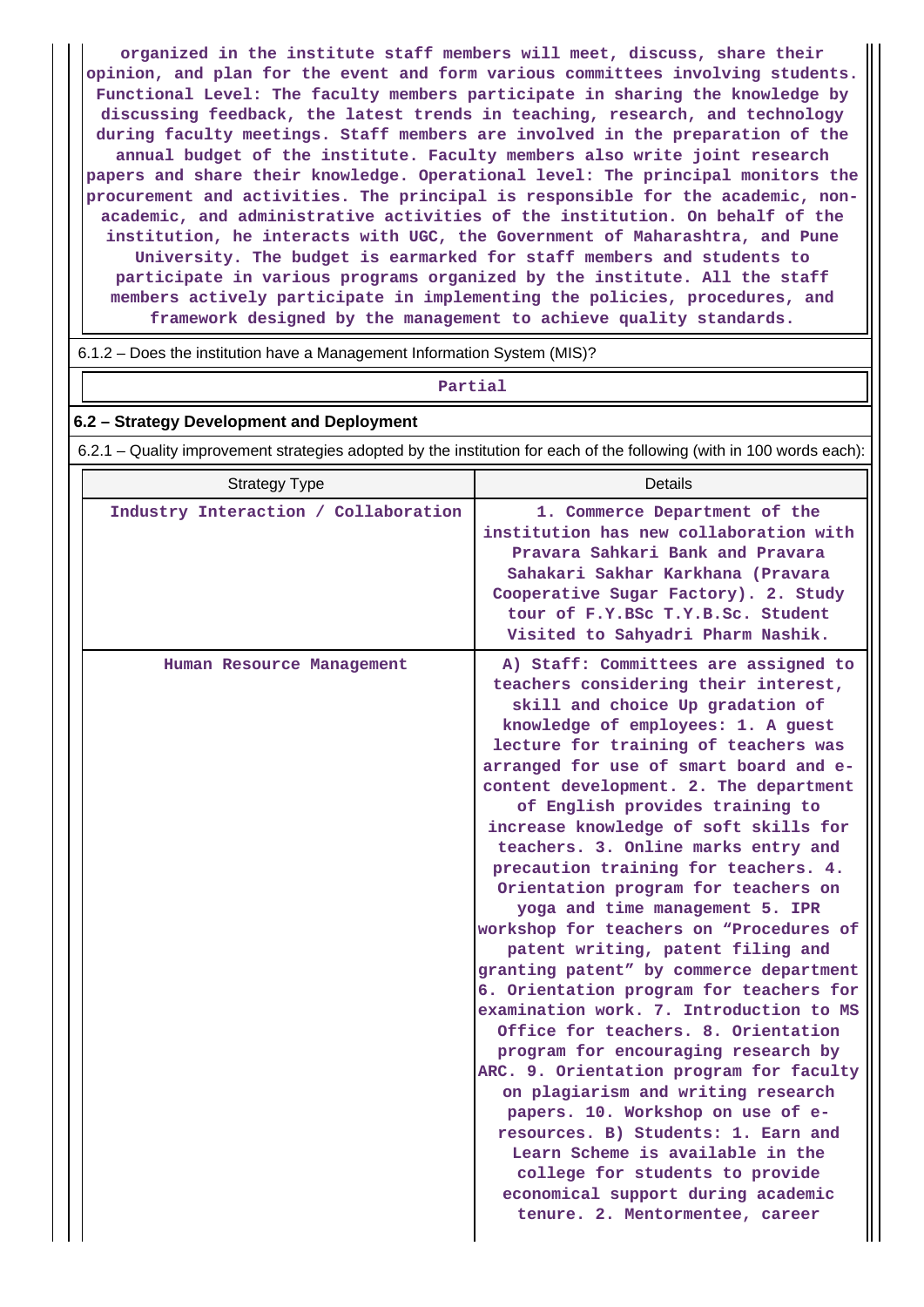|                                                               | guidance, and counselling and placement<br>cell are available in the college. 3.<br>Workshops, seminars, guest lectures for<br>students. 4. Bahishal Mandal, commerce<br>association and science association<br>provide the encouraging platform to<br>build and enhance student skills                                                                                                                                                                                                                                                                                                                                                                                                                                                                           |
|---------------------------------------------------------------|-------------------------------------------------------------------------------------------------------------------------------------------------------------------------------------------------------------------------------------------------------------------------------------------------------------------------------------------------------------------------------------------------------------------------------------------------------------------------------------------------------------------------------------------------------------------------------------------------------------------------------------------------------------------------------------------------------------------------------------------------------------------|
| Admission of Students                                         | 1. The admission to UG and PG course<br>is as per merit basis and UGC and<br>university norms. 2. Online application<br>for admissions 3. Fair, transparent and<br>meritbased admission process through<br>centralized process. 4. Admission as<br>per the norms laid down by the Pune<br>University, State Government of<br>Maharashtra and UGC. 5. Admission<br>committee is available which guides<br>students and parents throughout<br>admission process including online<br>admission form                                                                                                                                                                                                                                                                  |
| Library, ICT and Physical<br>Infrastructure / Instrumentation | Library: 114 new Reference Books and<br>415 Textbooks were purchased for the<br>Library. The library has subscription<br>of NLIST database (ebooks ejournals)<br>and membership of Jaykar Knowledge<br>Resource Centre (S.P.P.U.) ICT: 07 LCD<br>projectors are installed and media<br>center created. Campus is covered by 32<br>CCTV cameras and 24 MBPS WiFi enabled<br>campus. Library, biometric employee<br>attendance system, multitask<br>programable auto bell and exam systems<br>are ICT based. Infrastructure:<br>Extension of library, Sport and various<br>cells such as Student Development,<br>Competitive Exams, Health Center, Skill<br>Development etc. 14 Kw grid-tied solar<br>system is installed to fulfill the<br>electrical energy need. |
| Research and Development                                      | Research and Development Initiatives<br>are taken such as Encouragement to<br>staff to apply for major and minor<br>projects, Allocation of funds for for<br>supporting maintenance of equipment's<br>for research and subscription to<br>various research resources by the<br>central library, Different research<br>programs are organized in our college<br>to encouraging and quality research for<br>staff, Staff are collaboratively work<br>with our parent institute and<br>university for their research work,<br>Students are also encouraged and<br>allowed to do research work freely and<br>PG students are allowed to do research<br>work freely and present their work in<br>seminar and conferences.                                              |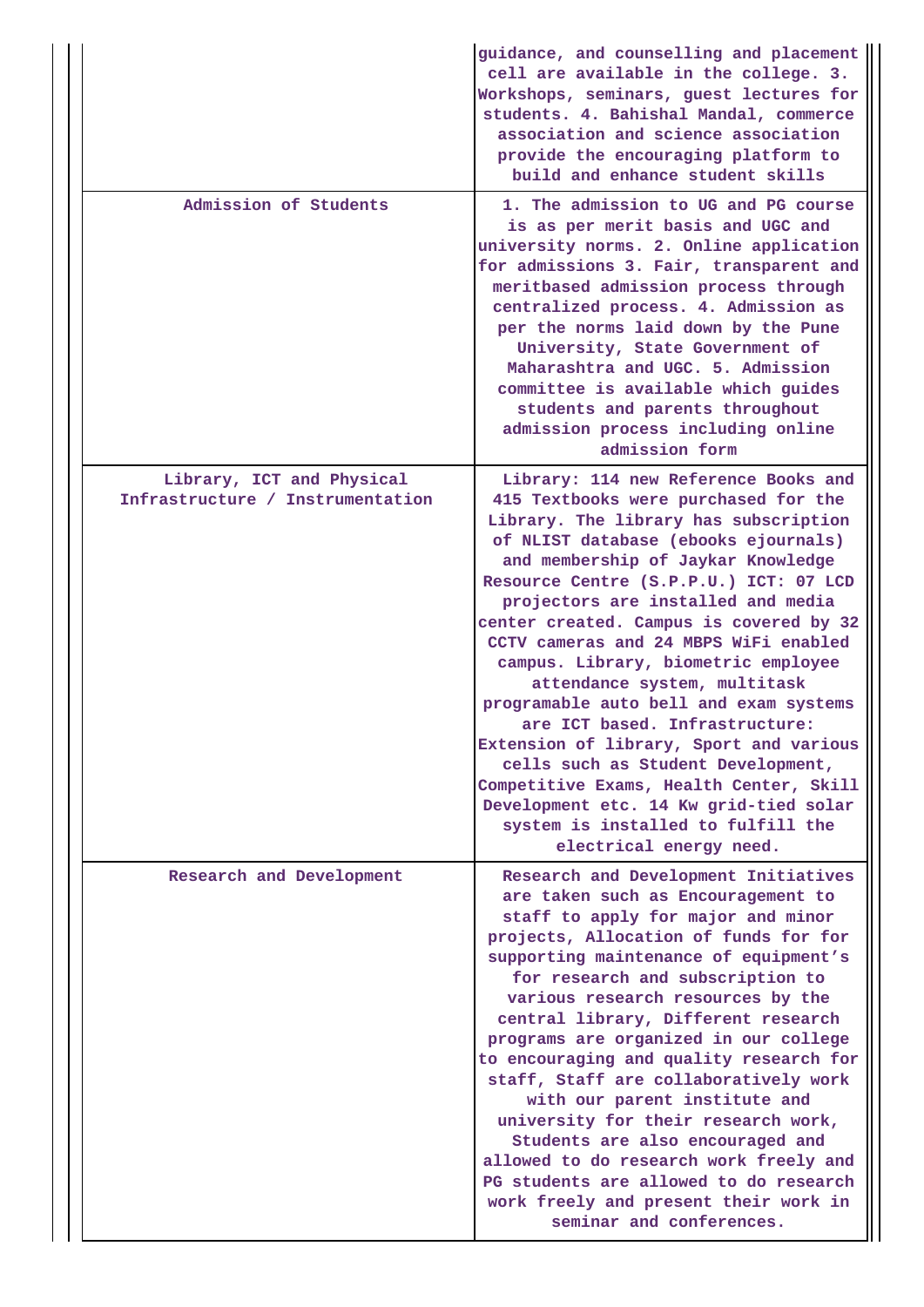| Examination and Evaluation                                                         | Examinations are well planned and<br>smoothly conducted under the<br>observation of internal supervisor and<br>external supervisor. Frequent class<br>tests, tutorials and assignments are<br>organized to check the overall<br>improvement. Assignment work, written<br>tests and open book tests are conducted<br>for weaker students. The Institution<br>and SP Pune University have provision<br>for redressal of grievances regarding<br>examination and evaluation methodology.<br>The students have the right to get<br>photocopy of answer sheets verification<br>and revaluation of answer paper.                                                                                                                                                                                                           |
|------------------------------------------------------------------------------------|----------------------------------------------------------------------------------------------------------------------------------------------------------------------------------------------------------------------------------------------------------------------------------------------------------------------------------------------------------------------------------------------------------------------------------------------------------------------------------------------------------------------------------------------------------------------------------------------------------------------------------------------------------------------------------------------------------------------------------------------------------------------------------------------------------------------|
| Teaching and Learning                                                              | Teaching-learning outcomes are<br>regularly monitored. HOD distributes<br>syllabus before starting the teaching-<br>learning. Teaching staff are encouraged<br>to use modern ICT. Slow learners are<br>identified from bridge course and<br>remedial course. They encouraged<br>participating in conferences, seminars<br>and different intercollegiate events.<br>Field visits, field work, industrial<br>visit and study tours are frequently<br>organized along with regular class<br>teaching. Mentor-mentee program and<br>interaction lecture of principal with<br>each class are conducted. So that<br>student gets confidence and principle<br>get an overall feedback. Semester wise<br>assessment of teaching, online feedback<br>on teaching and parent feedback is used<br>to improve teaching learning. |
| Curriculum Development                                                             | Our college affiliated to the<br>Savitribai Phule Pune university, Pune<br>and follows the curriculum scheme and<br>syllabus as per norms decided by<br>university. However, the college has<br>adopted the methodologies to enhance<br>the teaching-learning experience. These<br>initiatives include a) Value/Skill<br>added programs are regularly conducted.<br>The aim to impart knowledge and skills<br>among the students. b) The practice of<br>group discussion has also been<br>initiated. The aim of this exercise is<br>to promote exchange of knowledge to<br>enhance the thinking skill of students.<br>c) Conducts Remedial and Bridge Courses<br>for slow learners as well as for<br>advance learners.                                                                                               |
| 6.2.2 – Implementation of e-governance in areas of operations:<br>E-governace area | Details                                                                                                                                                                                                                                                                                                                                                                                                                                                                                                                                                                                                                                                                                                                                                                                                              |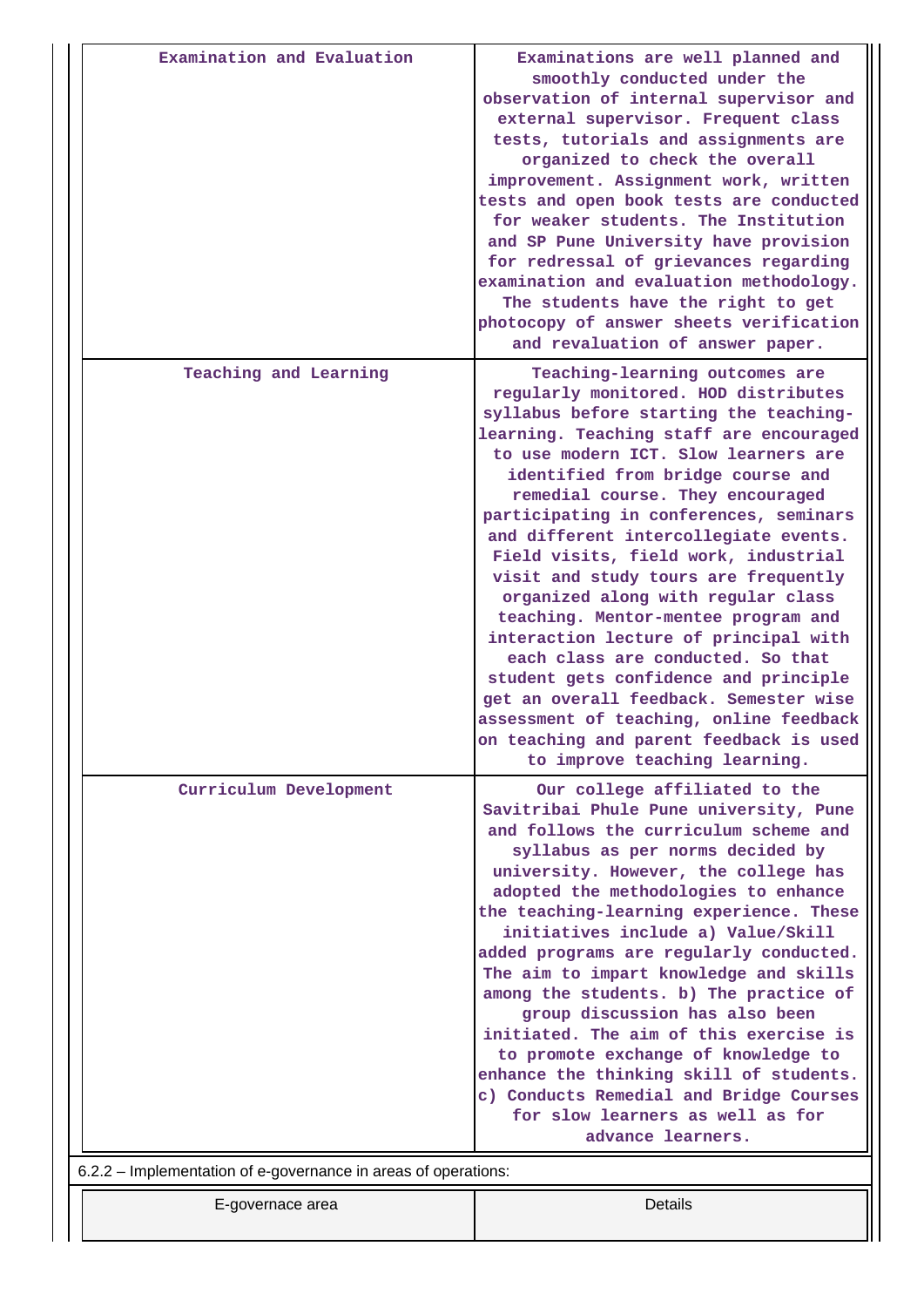| Administration                       | All official communication is carried<br>out via email as well as through proper<br>notice.                                                                                                                                                                                                                                                                                                                                                                                                                                                                                                   |
|--------------------------------------|-----------------------------------------------------------------------------------------------------------------------------------------------------------------------------------------------------------------------------------------------------------------------------------------------------------------------------------------------------------------------------------------------------------------------------------------------------------------------------------------------------------------------------------------------------------------------------------------------|
| Finance and Accounts                 | Fully computerized office with<br>functioning Tally software for account<br>section. Payment of staff salary<br>electronically from the government<br>through the "HTE Sevarth portal".<br>Biometric attendance, as well as<br>offline attendance of all the staff,<br>are considered for salary.                                                                                                                                                                                                                                                                                             |
| Student Admission and Support        | There is an Admission committee in<br>our college where students get<br>information about admission procedures,<br>course fees, college facilities, etc.<br>On the college website, an admission<br>link is provided and students are<br>advised to visit it at regular<br>intervals to keep themselves updated.<br>Merit-based admission is provided for<br>the Science stream and first, comes the<br>first basis for arts and commerce<br>students. all the admission norms of<br>UGC, central government, Maharashtra<br>government, and affiliating university<br>are strictly followed. |
| Examination                          | All the exam hall tickets and results<br>are generated through soft wear.<br>Internal examinations are held at<br>regular intervals for monitoring of the<br>learning process and results of the<br>same are communicated (emailed or phone<br>message) to parents. All departments<br>are instructed to send an email copy of<br>internal results to the office.                                                                                                                                                                                                                             |
| Planning and Development             | The management and IQAC help the<br>institution in planning and monitoring<br>quality-related activities in the<br>institute. It ensures the students,<br>parents, stakeholders, and<br>beneficiaries to participate in the<br>institution's quality enhancement<br>activities.                                                                                                                                                                                                                                                                                                               |
| 6.3 - Faculty Empowerment Strategies |                                                                                                                                                                                                                                                                                                                                                                                                                                                                                                                                                                                               |
|                                      | 6.3.1 – Teachers provided with financial support to attend conferences / workshops and towards membership fee                                                                                                                                                                                                                                                                                                                                                                                                                                                                                 |

of professional bodies during the year

| Year                                                                                                         | Name of Teacher | Name of conference/<br>workshop attended<br>for which financial<br>support provided | Name of the<br>professional body for<br>which membership<br>fee is provided | Amount of support |  |  |  |  |  |
|--------------------------------------------------------------------------------------------------------------|-----------------|-------------------------------------------------------------------------------------|-----------------------------------------------------------------------------|-------------------|--|--|--|--|--|
|                                                                                                              |                 | No Data Entered/Not Applicable !!!                                                  |                                                                             |                   |  |  |  |  |  |
| View File                                                                                                    |                 |                                                                                     |                                                                             |                   |  |  |  |  |  |
| 6.3.2 – Number of professional development / administrative training programmes organized by the College for |                 |                                                                                     |                                                                             |                   |  |  |  |  |  |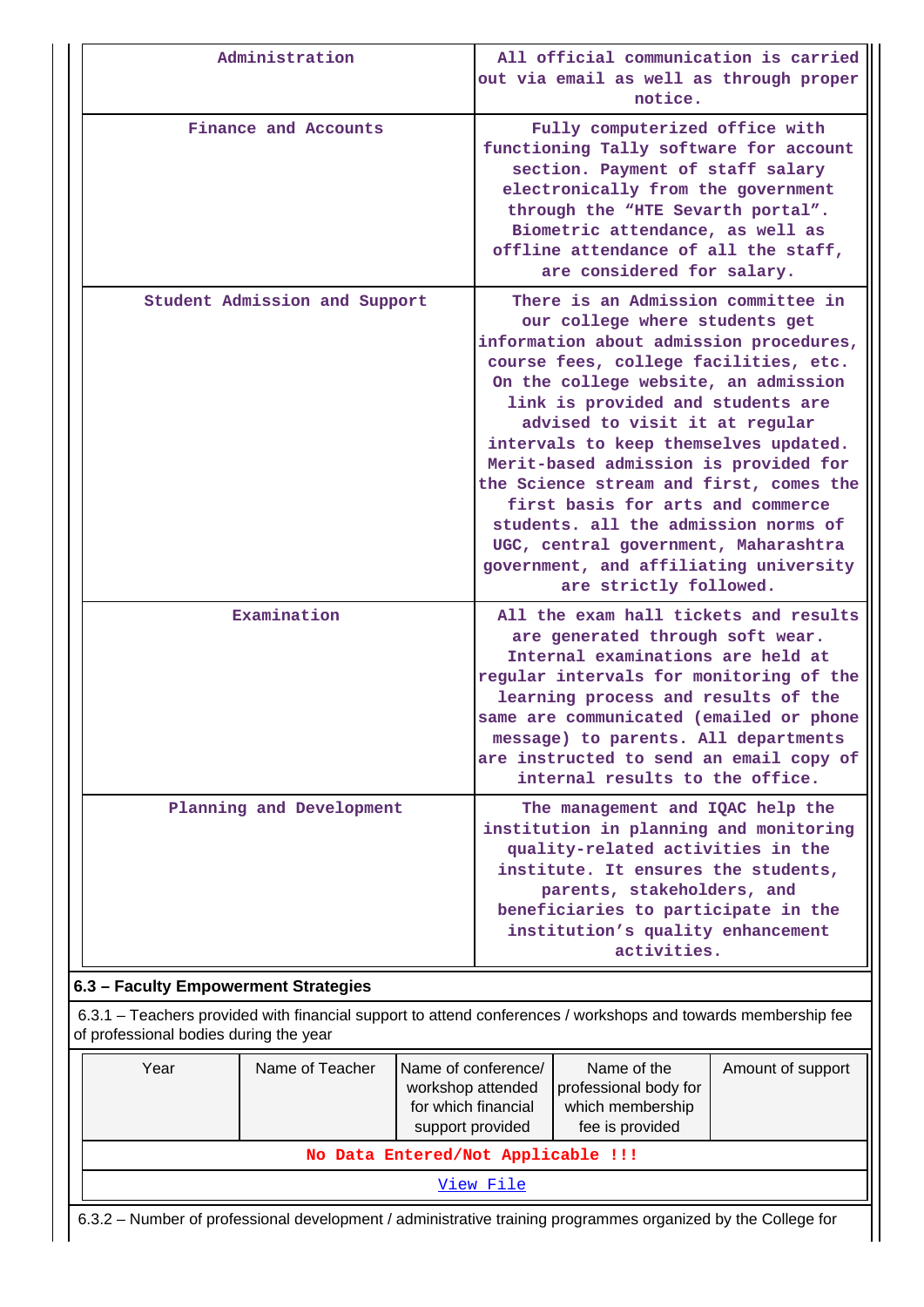|                                                                                                                                                                                                                                                                                                                                                                                                                          |             |                                                                                             | teaching and non teaching staff during the year                                                                                                                                                                                                                                                                                                                                                                                                                                                                                                                                                                                                           |                                                                                                                                                                 |           |           |                                                                                                                                                                                                                           |                                                  |                 |                                                      |
|--------------------------------------------------------------------------------------------------------------------------------------------------------------------------------------------------------------------------------------------------------------------------------------------------------------------------------------------------------------------------------------------------------------------------|-------------|---------------------------------------------------------------------------------------------|-----------------------------------------------------------------------------------------------------------------------------------------------------------------------------------------------------------------------------------------------------------------------------------------------------------------------------------------------------------------------------------------------------------------------------------------------------------------------------------------------------------------------------------------------------------------------------------------------------------------------------------------------------------|-----------------------------------------------------------------------------------------------------------------------------------------------------------------|-----------|-----------|---------------------------------------------------------------------------------------------------------------------------------------------------------------------------------------------------------------------------|--------------------------------------------------|-----------------|------------------------------------------------------|
| Year                                                                                                                                                                                                                                                                                                                                                                                                                     |             | Title of the<br>professional<br>development<br>programme<br>organised for<br>teaching staff | Title of the<br>administrative<br>training<br>programme<br>organised for<br>non-teaching<br>staff                                                                                                                                                                                                                                                                                                                                                                                                                                                                                                                                                         | From date                                                                                                                                                       |           | To Date   |                                                                                                                                                                                                                           | Number of<br>participants<br>(Teaching<br>staff) |                 | Number of<br>participants<br>(non-teaching<br>staff) |
|                                                                                                                                                                                                                                                                                                                                                                                                                          |             |                                                                                             | No Data Entered/Not Applicable !!!                                                                                                                                                                                                                                                                                                                                                                                                                                                                                                                                                                                                                        |                                                                                                                                                                 |           |           |                                                                                                                                                                                                                           |                                                  |                 |                                                      |
|                                                                                                                                                                                                                                                                                                                                                                                                                          |             |                                                                                             |                                                                                                                                                                                                                                                                                                                                                                                                                                                                                                                                                                                                                                                           |                                                                                                                                                                 | View File |           |                                                                                                                                                                                                                           |                                                  |                 |                                                      |
| 6.3.3 - No. of teachers attending professional development programmes, viz., Orientation Programme, Refresher<br>Course, Short Term Course, Faculty Development Programmes during the year                                                                                                                                                                                                                               |             |                                                                                             |                                                                                                                                                                                                                                                                                                                                                                                                                                                                                                                                                                                                                                                           |                                                                                                                                                                 |           |           |                                                                                                                                                                                                                           |                                                  |                 |                                                      |
| Title of the<br>Number of teachers<br>professional<br>who attended<br>development<br>programme                                                                                                                                                                                                                                                                                                                           |             |                                                                                             |                                                                                                                                                                                                                                                                                                                                                                                                                                                                                                                                                                                                                                                           | From Date                                                                                                                                                       |           |           | To date                                                                                                                                                                                                                   |                                                  | <b>Duration</b> |                                                      |
|                                                                                                                                                                                                                                                                                                                                                                                                                          |             |                                                                                             | No Data Entered/Not Applicable !!!                                                                                                                                                                                                                                                                                                                                                                                                                                                                                                                                                                                                                        |                                                                                                                                                                 |           |           |                                                                                                                                                                                                                           |                                                  |                 |                                                      |
|                                                                                                                                                                                                                                                                                                                                                                                                                          |             |                                                                                             |                                                                                                                                                                                                                                                                                                                                                                                                                                                                                                                                                                                                                                                           |                                                                                                                                                                 | View File |           |                                                                                                                                                                                                                           |                                                  |                 |                                                      |
| 6.3.4 - Faculty and Staff recruitment (no. for permanent recruitment):                                                                                                                                                                                                                                                                                                                                                   |             |                                                                                             |                                                                                                                                                                                                                                                                                                                                                                                                                                                                                                                                                                                                                                                           |                                                                                                                                                                 |           |           |                                                                                                                                                                                                                           |                                                  |                 |                                                      |
|                                                                                                                                                                                                                                                                                                                                                                                                                          |             | Teaching                                                                                    |                                                                                                                                                                                                                                                                                                                                                                                                                                                                                                                                                                                                                                                           |                                                                                                                                                                 |           |           |                                                                                                                                                                                                                           | Non-teaching                                     |                 |                                                      |
| Permanent                                                                                                                                                                                                                                                                                                                                                                                                                |             |                                                                                             |                                                                                                                                                                                                                                                                                                                                                                                                                                                                                                                                                                                                                                                           | Full Time                                                                                                                                                       |           | Permanent |                                                                                                                                                                                                                           | <b>Full Time</b>                                 |                 |                                                      |
|                                                                                                                                                                                                                                                                                                                                                                                                                          | <b>Nill</b> |                                                                                             | 1                                                                                                                                                                                                                                                                                                                                                                                                                                                                                                                                                                                                                                                         |                                                                                                                                                                 |           | Nill      |                                                                                                                                                                                                                           |                                                  |                 | <b>Nill</b>                                          |
| $6.3.5$ – Welfare schemes for                                                                                                                                                                                                                                                                                                                                                                                            |             |                                                                                             |                                                                                                                                                                                                                                                                                                                                                                                                                                                                                                                                                                                                                                                           |                                                                                                                                                                 |           |           |                                                                                                                                                                                                                           |                                                  |                 |                                                      |
|                                                                                                                                                                                                                                                                                                                                                                                                                          | Teaching    |                                                                                             |                                                                                                                                                                                                                                                                                                                                                                                                                                                                                                                                                                                                                                                           | Non-teaching                                                                                                                                                    |           |           |                                                                                                                                                                                                                           |                                                  | <b>Students</b> |                                                      |
| 1. Excursion Trips 2)<br>Birthday Celebration 3)<br>Meditation and Yoga and<br>4) Teachers Volleyball<br>Event 5) Fast Track Loan<br>Facility at Lower<br>Interest Rates 6) Sick<br>Leave and Duty Leave                                                                                                                                                                                                                 |             |                                                                                             |                                                                                                                                                                                                                                                                                                                                                                                                                                                                                                                                                                                                                                                           | 1. Birthday<br>Celebration, 2) Diwali<br>Gift and 3) Meditation<br>and Yoga 4) Home Loan<br>Facility at Lower<br>Interest Rates 5) Sick<br>Leave and Duty Leave |           |           | 1. Students Mentoring<br>System 2. Help for<br>Economically Weaker<br>Students 3. Annual Social<br>Gathering Function 4.<br>Annual Sports 5. Students<br>Council 6. Ek Gaon Ek<br>Ganpati Cultural and<br>Sports Function |                                                  |                 |                                                      |
| 6.4 – Financial Management and Resource Mobilization                                                                                                                                                                                                                                                                                                                                                                     |             |                                                                                             |                                                                                                                                                                                                                                                                                                                                                                                                                                                                                                                                                                                                                                                           |                                                                                                                                                                 |           |           |                                                                                                                                                                                                                           |                                                  |                 |                                                      |
| 6.4.1 – Institution conducts internal and external financial audits regularly (with in 100 words each)                                                                                                                                                                                                                                                                                                                   |             |                                                                                             |                                                                                                                                                                                                                                                                                                                                                                                                                                                                                                                                                                                                                                                           |                                                                                                                                                                 |           |           |                                                                                                                                                                                                                           |                                                  |                 |                                                      |
| The external audit is carried out by the Joint Director of Higher Education and<br>Account General Mumbai. An independent audit also carried out by KADAM Company.<br>financial reporting and significant issues related to accounting, auditing, and<br>Society (Head Office). The internal audit activity evaluates risk exposures and<br>organization's governance, operations, and information systems regarding the |             |                                                                                             | The external audit activity assesses the risk of significant misstatement in<br>financial statements, weaknesses, and deficiencies in internal control over<br>financial reporting matters. External auditors obtain a thorough understanding<br>of our work environment, operations, and internal controls. Objections in the<br>audit report are compiled as per the discussions and suggestions of the<br>management and chartered accountant. The internal audit is done every year by<br>the registered chartered accountant appointed by the Pravara Rural Education<br>adequacy and effectiveness of controls in responding to risk related to the |                                                                                                                                                                 |           |           |                                                                                                                                                                                                                           |                                                  |                 |                                                      |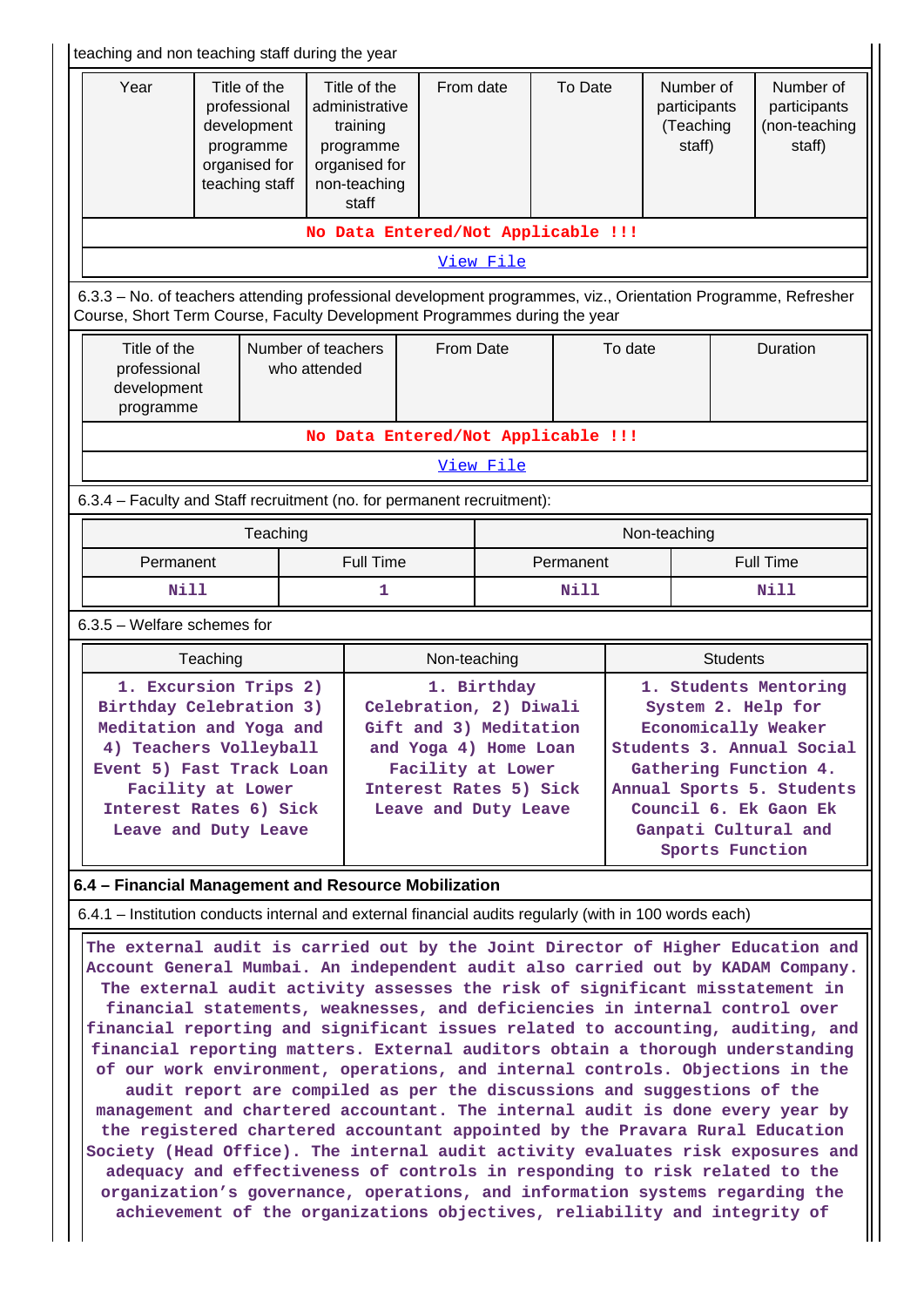# **financial and operational information, safeguarding of assets and compliance with laws, regulations, policies, procedures, and contracts. Follow-up reviews are conducted to monitor the implementation status of audit findings.**

| 6.4.2 – Funds / Grants received from management, non-government bodies, individuals, philanthropies during the<br>year(not covered in Criterion III)                                                                                                                                                                        |                                        |                                                                                                                                      |             |                                                                                                                                                  |           |             |  |  |  |
|-----------------------------------------------------------------------------------------------------------------------------------------------------------------------------------------------------------------------------------------------------------------------------------------------------------------------------|----------------------------------------|--------------------------------------------------------------------------------------------------------------------------------------|-------------|--------------------------------------------------------------------------------------------------------------------------------------------------|-----------|-------------|--|--|--|
| Name of the non government<br>funding agencies /individuals                                                                                                                                                                                                                                                                 |                                        | Funds/ Grnats received in Rs.                                                                                                        |             | Purpose                                                                                                                                          |           |             |  |  |  |
| B.C.U.D., S.P.P.U. Pune                                                                                                                                                                                                                                                                                                     |                                        | 178000                                                                                                                               |             | NSS, Earn and Learn,<br>Vermicomposting, Mata<br>Mahavidyalayachya Dari,<br>Special Student Workshop<br>(Disabled Students),<br>Samajik Salokha, |           |             |  |  |  |
| View File                                                                                                                                                                                                                                                                                                                   |                                        |                                                                                                                                      |             |                                                                                                                                                  |           |             |  |  |  |
| 6.4.3 - Total corpus fund generated                                                                                                                                                                                                                                                                                         |                                        |                                                                                                                                      |             |                                                                                                                                                  |           |             |  |  |  |
|                                                                                                                                                                                                                                                                                                                             |                                        | 20000                                                                                                                                |             |                                                                                                                                                  |           |             |  |  |  |
| 6.5 - Internal Quality Assurance System                                                                                                                                                                                                                                                                                     |                                        |                                                                                                                                      |             |                                                                                                                                                  |           |             |  |  |  |
| 6.5.1 – Whether Academic and Administrative Audit (AAA) has been done?                                                                                                                                                                                                                                                      |                                        |                                                                                                                                      |             |                                                                                                                                                  |           |             |  |  |  |
| Audit Type                                                                                                                                                                                                                                                                                                                  | External                               |                                                                                                                                      |             |                                                                                                                                                  | Internal  |             |  |  |  |
|                                                                                                                                                                                                                                                                                                                             | Yes/No                                 | Agency                                                                                                                               |             |                                                                                                                                                  | Yes/No    | Authority   |  |  |  |
| Academic                                                                                                                                                                                                                                                                                                                    | Yes                                    |                                                                                                                                      | <b>PRES</b> |                                                                                                                                                  | Yes       | <b>IQAC</b> |  |  |  |
| Administrative                                                                                                                                                                                                                                                                                                              | Yes                                    | Company                                                                                                                              | KADAM and   |                                                                                                                                                  | Yes       | <b>PRES</b> |  |  |  |
| 6.5.2 – Activities and support from the Parent – Teacher Association (at least three)                                                                                                                                                                                                                                       |                                        |                                                                                                                                      |             |                                                                                                                                                  |           |             |  |  |  |
| 1. Valuable Feedback and suggestions for the future development of the college.<br>2. Pointing out the weaknesses of college and different sections of college<br>(Library, lab, canteen, sports facilities, etc.). 3. Parents communicate the<br>views of their siblings directly in the parent-teacher meeting as well as |                                        | through feedback. 4. Regular parent meeting with class teachers.                                                                     |             |                                                                                                                                                  |           |             |  |  |  |
| 6.5.3 - Development programmes for support staff (at least three)                                                                                                                                                                                                                                                           |                                        |                                                                                                                                      |             |                                                                                                                                                  |           |             |  |  |  |
| 1. one-day training program on Fire Safety and Disaster management 2. Two-day<br>program on Stress management and Yoga 3. One week program on soft skills for                                                                                                                                                               |                                        | staff                                                                                                                                |             |                                                                                                                                                  |           |             |  |  |  |
| 6.5.4 – Post Accreditation initiative(s) (mention at least three)                                                                                                                                                                                                                                                           |                                        |                                                                                                                                      |             |                                                                                                                                                  |           |             |  |  |  |
| 1. To inculcate the research environment among the staff and students 2. To<br>encourage the grant as well as non-grant staff for FDP and orientation programs                                                                                                                                                              |                                        | 3. Student facilitation center was started in our college 4. Skill-based<br>coursed are chosen by considering the demand of students |             |                                                                                                                                                  |           |             |  |  |  |
| 6.5.5 - Internal Quality Assurance System Details                                                                                                                                                                                                                                                                           |                                        |                                                                                                                                      |             |                                                                                                                                                  |           |             |  |  |  |
|                                                                                                                                                                                                                                                                                                                             | a) Submission of Data for AISHE portal |                                                                                                                                      |             |                                                                                                                                                  | Yes       |             |  |  |  |
|                                                                                                                                                                                                                                                                                                                             | b) Participation in NIRF               |                                                                                                                                      |             |                                                                                                                                                  | Yes       |             |  |  |  |
|                                                                                                                                                                                                                                                                                                                             | c)ISO certification                    |                                                                                                                                      |             |                                                                                                                                                  | <b>No</b> |             |  |  |  |
|                                                                                                                                                                                                                                                                                                                             | d)NBA or any other quality audit       |                                                                                                                                      |             |                                                                                                                                                  | No        |             |  |  |  |
| 6.5.6 - Number of Quality Initiatives undertaken during the year                                                                                                                                                                                                                                                            |                                        |                                                                                                                                      |             |                                                                                                                                                  |           |             |  |  |  |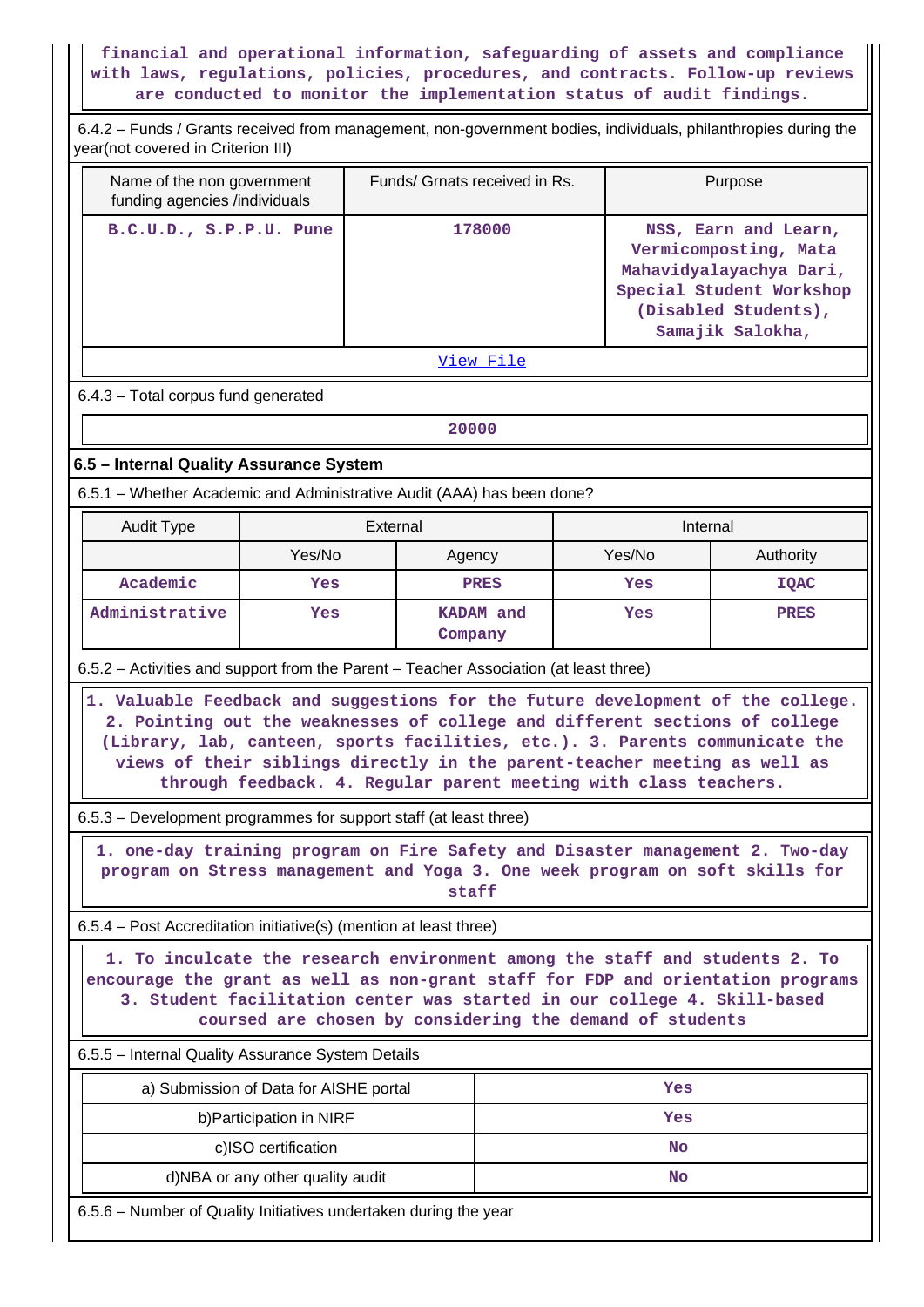| Year              | Name of quality<br>initiative by IQAC                                         | Date of<br>conducting IQAC |            | Duration To | Number of<br>participants |  |  |  |  |
|-------------------|-------------------------------------------------------------------------------|----------------------------|------------|-------------|---------------------------|--|--|--|--|
| 2019              | Workshop<br>on Research<br>Methodology                                        | 11/09/2019                 | 11/09/2019 | 11/09/2019  | 38                        |  |  |  |  |
| 2019              | Students<br>orientation<br>programme on<br>feedback<br>process and<br>outcome | 12/10/2019                 | 12/10/2019 | 12/10/2019  | 115                       |  |  |  |  |
| 2020              | Youth<br>Empowerment<br>Skills<br>Workshop                                    | 13/01/2020                 | 13/01/2020 | 13/01/2020  | 95                        |  |  |  |  |
| 2020              | Workshop<br>Comprehen<br><b>on</b><br>sive Health<br>Program                  | 20/01/2020                 | 20/01/2020 | 20/01/2020  | 38                        |  |  |  |  |
| No file uploaded. |                                                                               |                            |            |             |                           |  |  |  |  |

# **CRITERION VII – INSTITUTIONAL VALUES AND BEST PRACTICES**

# **7.1 – Institutional Values and Social Responsibilities**

 7.1.1 – Gender Equity (Number of gender equity promotion programmes organized by the institution during the year)

| Title of the<br>programme                                                                       | Period from | Period To  | Number of Participants |      |  |
|-------------------------------------------------------------------------------------------------|-------------|------------|------------------------|------|--|
|                                                                                                 |             |            | Female                 | Male |  |
| <b>BMI</b> Checking<br>of girl student<br>in<br>collaboration<br>with N.S.S. and<br>Pathare PHC | 20/12/2019  | 20/12/2019 | 30                     | 54   |  |
| A guest<br>lecture on<br>gender equity<br>by Dr. Purnima<br>Sabale                              | 26/08/2019  | 26/08/2019 | 85                     | 102  |  |
| Awareness of<br>Internal Hygine<br>by showing<br>"Padman Movie"                                 | 31/12/2019  | 31/12/2019 | 130                    | 40   |  |
| Awareness of<br>menstrual<br>Hygine among<br>the Teenagers                                      | 31/12/2019  | 31/12/2019 | 20                     | 41   |  |
| Awareness of<br>Mensrtual<br>Hygine among<br>the Teenagers                                      | 01/01/2020  | 01/01/2020 | 11                     | 21   |  |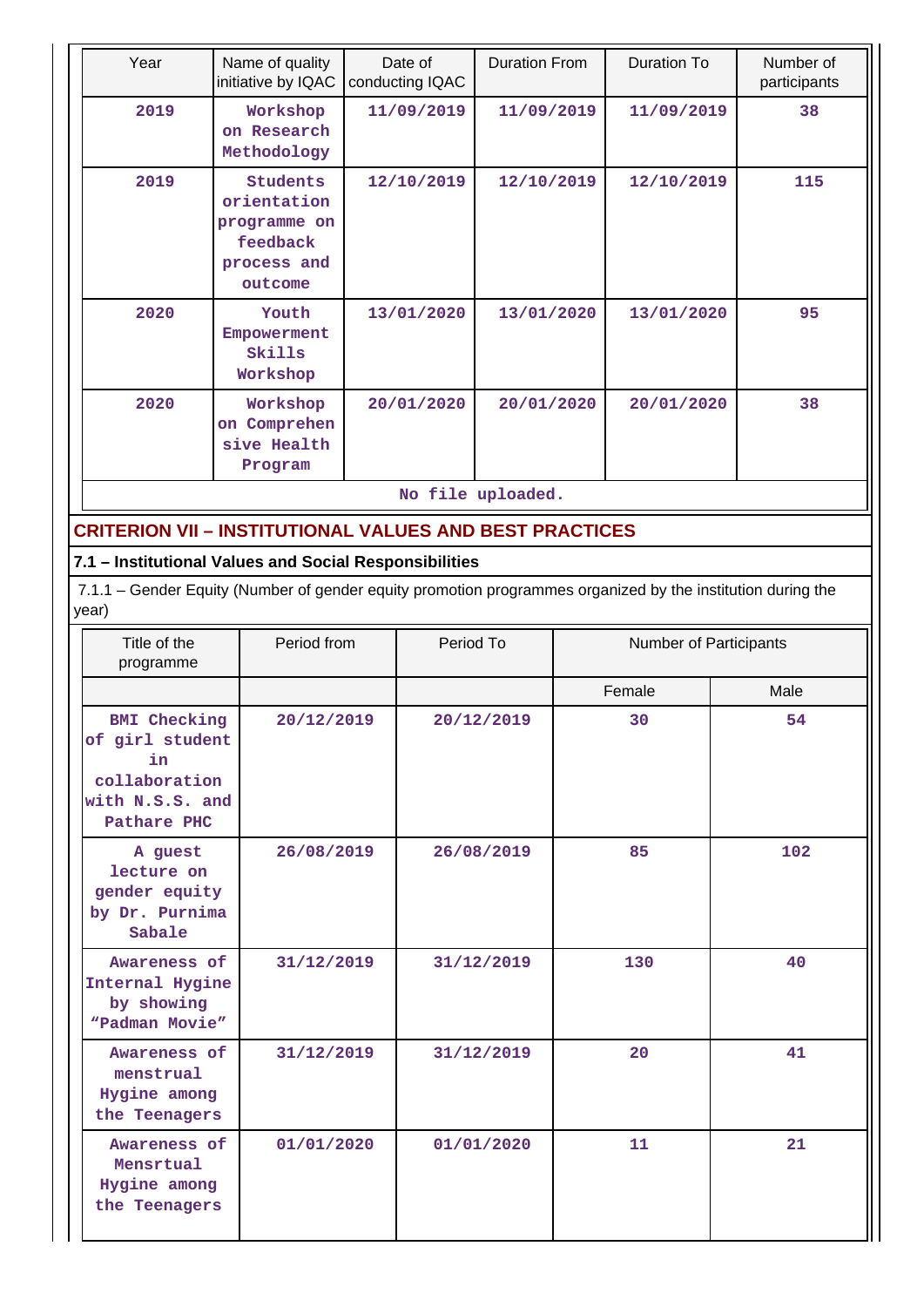| Celebration<br>of Birth<br>Anniversery of<br>Krantijyoti<br>Savitribai<br>phule                                   |                                                                                                                                                                                                  | 03/01/2020 |                      |                     | 03/01/2020                         |                                                     | 35                                                                                                                                                                                                                        |                                                                                       | 41                                                  |
|-------------------------------------------------------------------------------------------------------------------|--------------------------------------------------------------------------------------------------------------------------------------------------------------------------------------------------|------------|----------------------|---------------------|------------------------------------|-----------------------------------------------------|---------------------------------------------------------------------------------------------------------------------------------------------------------------------------------------------------------------------------|---------------------------------------------------------------------------------------|-----------------------------------------------------|
| Ecofriendly<br>rangoli<br>competition on<br>Gender equity                                                         |                                                                                                                                                                                                  | 07/01/2020 |                      |                     | 15<br>07/01/2020                   |                                                     |                                                                                                                                                                                                                           |                                                                                       | 32                                                  |
| 7.1.2 - Environmental Consciousness and Sustainability/Alternate Energy initiatives such as:                      |                                                                                                                                                                                                  |            |                      |                     |                                    |                                                     |                                                                                                                                                                                                                           |                                                                                       |                                                     |
|                                                                                                                   |                                                                                                                                                                                                  |            |                      |                     |                                    |                                                     |                                                                                                                                                                                                                           | Percentage of power requirement of the University met by the renewable energy sources |                                                     |
|                                                                                                                   |                                                                                                                                                                                                  |            |                      | 50                  |                                    |                                                     |                                                                                                                                                                                                                           |                                                                                       |                                                     |
| 7.1.3 - Differently abled (Divyangjan) friendliness                                                               |                                                                                                                                                                                                  |            |                      |                     |                                    |                                                     |                                                                                                                                                                                                                           |                                                                                       |                                                     |
|                                                                                                                   | Item facilities                                                                                                                                                                                  |            |                      | Yes/No              |                                    |                                                     |                                                                                                                                                                                                                           | Number of beneficiaries                                                               |                                                     |
|                                                                                                                   | Physical facilities                                                                                                                                                                              |            |                      |                     | Yes                                |                                                     |                                                                                                                                                                                                                           | 2                                                                                     |                                                     |
|                                                                                                                   | Ramp/Rails                                                                                                                                                                                       |            |                      |                     | Yes                                |                                                     |                                                                                                                                                                                                                           | $\overline{2}$                                                                        |                                                     |
|                                                                                                                   | <b>Braille</b><br>Software/facilities                                                                                                                                                            |            |                      |                     | Yes                                |                                                     |                                                                                                                                                                                                                           | $\mathbf{2}$                                                                          |                                                     |
|                                                                                                                   | <b>Rest Rooms</b>                                                                                                                                                                                |            |                      | Yes                 |                                    |                                                     | $\overline{2}$                                                                                                                                                                                                            |                                                                                       |                                                     |
|                                                                                                                   | Scribes for examination                                                                                                                                                                          |            | Yes                  |                     |                                    | 1                                                   |                                                                                                                                                                                                                           |                                                                                       |                                                     |
|                                                                                                                   | 7.1.4 - Inclusion and Situatedness                                                                                                                                                               |            |                      |                     |                                    |                                                     |                                                                                                                                                                                                                           |                                                                                       |                                                     |
| Year                                                                                                              | Number of<br>Number of<br>initiatives to<br>initiatives<br>address<br>taken to<br>locational<br>engage with<br>advantages<br>and<br>and disadva<br>contribute to<br>local<br>ntages<br>community |            |                      | Date                | Duration                           | Name of<br><b>Issues</b><br>initiative<br>addressed |                                                                                                                                                                                                                           |                                                                                       | Number of<br>participating<br>students<br>and staff |
|                                                                                                                   |                                                                                                                                                                                                  |            |                      |                     | No Data Entered/Not Applicable !!! |                                                     |                                                                                                                                                                                                                           |                                                                                       |                                                     |
|                                                                                                                   |                                                                                                                                                                                                  |            |                      |                     | View File                          |                                                     |                                                                                                                                                                                                                           |                                                                                       |                                                     |
| 7.1.5 - Human Values and Professional Ethics Code of conduct (handbooks) for various stakeholders                 |                                                                                                                                                                                                  |            |                      |                     |                                    |                                                     |                                                                                                                                                                                                                           |                                                                                       |                                                     |
|                                                                                                                   | Title                                                                                                                                                                                            |            |                      | Date of publication |                                    |                                                     | Follow up(max 100 words)                                                                                                                                                                                                  |                                                                                       |                                                     |
| Handbook of Code of<br>Conduct for students,<br>Principal, Teachers, Head<br>of Department, Non<br>Teaching staff |                                                                                                                                                                                                  |            |                      | 15/06/2019          |                                    |                                                     | The Handbook is<br>uploaded on college<br>website. It is discussed<br>at the beginning of every<br>academic year, modified<br>and republished. These<br>code of conduct are also<br>displayed on college<br>notice board. |                                                                                       |                                                     |
| 7.1.6 - Activities conducted for promotion of universal Values and Ethics                                         |                                                                                                                                                                                                  |            |                      |                     |                                    |                                                     |                                                                                                                                                                                                                           |                                                                                       |                                                     |
| Activity                                                                                                          |                                                                                                                                                                                                  |            | <b>Duration From</b> |                     |                                    | <b>Duration To</b>                                  | Number of participants                                                                                                                                                                                                    |                                                                                       |                                                     |
|                                                                                                                   |                                                                                                                                                                                                  |            |                      |                     | No Data Entered/Not Applicable !!! |                                                     |                                                                                                                                                                                                                           |                                                                                       |                                                     |
|                                                                                                                   |                                                                                                                                                                                                  |            |                      |                     |                                    |                                                     |                                                                                                                                                                                                                           |                                                                                       |                                                     |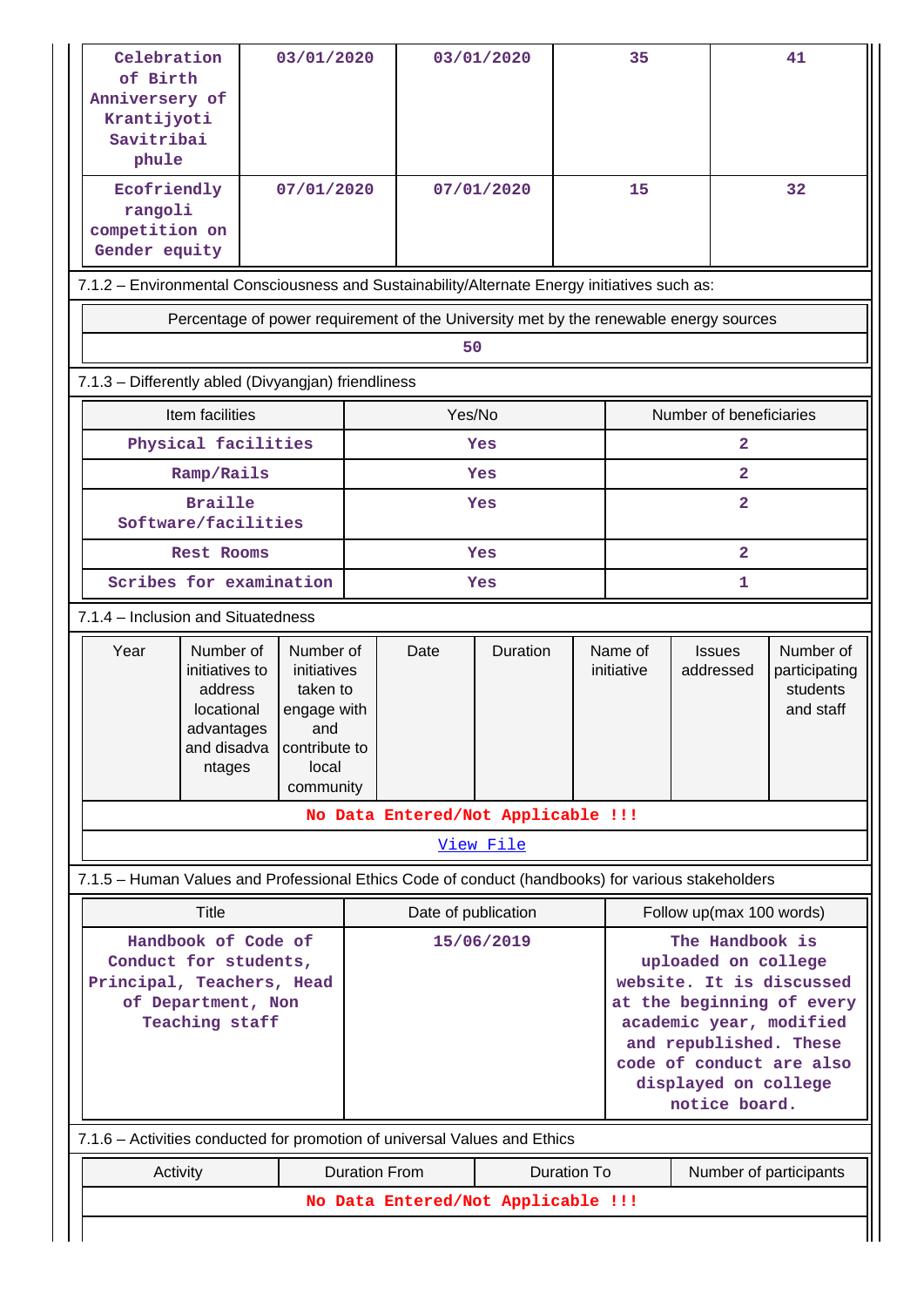7.1.7 – Initiatives taken by the institution to make the campus eco-friendly (at least five)

 **1. Botanical Garden to represent biodiversity of local area. 2. Drip irrigation and sprinklers for watering the garden and campus plants 3. Rainwater harvesting. 4. Waste water from RO plant is used to water garden plants and trees. 5. Reuse and recycling of paper waste. 6. Conducts Green Audit 7. Journey towards paperless office 8. Promote Use of LED lights 9. Drip irrigation and sprinklers for watering the garden and campus plants 10. Reuse and recycling of paper waste**

[View File](https://assessmentonline.naac.gov.in/public/Postacc/promotion_activities/7163_promotion_activities_1611824141.xlsx)

### **7.2 – Best Practices**

7.2.1 – Describe at least two institutional best practices

 **Best Practice : - 1 Title of the Practice: Green Campus Initiatives Objectives of the Practice: -- We have identified the following objectives which are in tune with the practice : 1. To promote awareness of environmental issues among students, staff and society. 2. To achieve better sustainability on the campus and improve the quality of life of all the stakeholders. 3. To conserve water resources through rain water harvesting. 4. To plant rare and medicinal plants on the college campus 5. To implement 3 'R' (Reduce/Reuse/Recycle) policy on the campus. 6. To use renewable energy resources (solar energy). 7. To study and maintain Flora and Fauna on the college campus. 8. To support and implement "Swachh Bharat Abhiyan" for healthy India 9. To organize seminars/workshops, expert lectures etc. on environment related issues. 2. The Context: Clean environment is the basic necessity for human being for health and efficiency. The main aim of the practice is to impart knowledge, create awareness, develop an attitude of concern and to nurture necessary skill to handle the environment issues and challenges. The semi urban region and green landscaping of ACS Satral College has the necessary features for shaping and sustaining an ecofriendly campus. The college is spread over 12.5 acres of lush green area. The campus is an abode of wild life species such as Horn Bills, Chameleons, Parrots, Squirrels, cats, Owls, Hamming Birds, Sunbirds, Pigeons, Sparrows, and Kingfisher etc. This has provided the context for initiating and imparting the practice for eco-friendly campus. 3. The Practice: • The college conducts periodically green audit by external peer. The objective of the green audit is to promote the Environment Management and Conservation in the college campus and introduce and aware students to real concerns of environment and its sustainability. • We have undertaken a program to label the plants of college campus. The college is developed beautiful campus with lawns, ornamental garden, botanical garden, Cactus garden as well as Tamarind, Amla, teak projects. • The college has prepared Flora and Fauna of the campus • The college has been installed Effluent Treatment Plant (ETP) for the treatment of effluent generated from chemistry laboratories. • Our top management has central recycling and reuse system application for all institutions. Hence our college gives raw glass material and raw papers (raddi) recycling unit of our top management for proper disposal. • Sign boards/posters are displayed within the college campus for encouraging ideas of plastic free campus and noise pollution. • The college organizes seminars/workshops, expert lectures etc. on environment related issues • Led bulbs are installed in college buildings to save electricity. • College is observing 'No Vehicle Day'. • Fire Safety demo has been conducted under Disaster Management Unit of the institution. It is very important to identify for all significant fire hazards and evaluate the existing control measures. • Department of Zoology has developed Vermicomposting unit in campus. The objective is to create awareness of the waste management and reduce organic waste from the college campus and produce economically important Vermi-compost. • Recharge pits are constructed on college campus for harvesting the rain water and it is beneficial for bore well**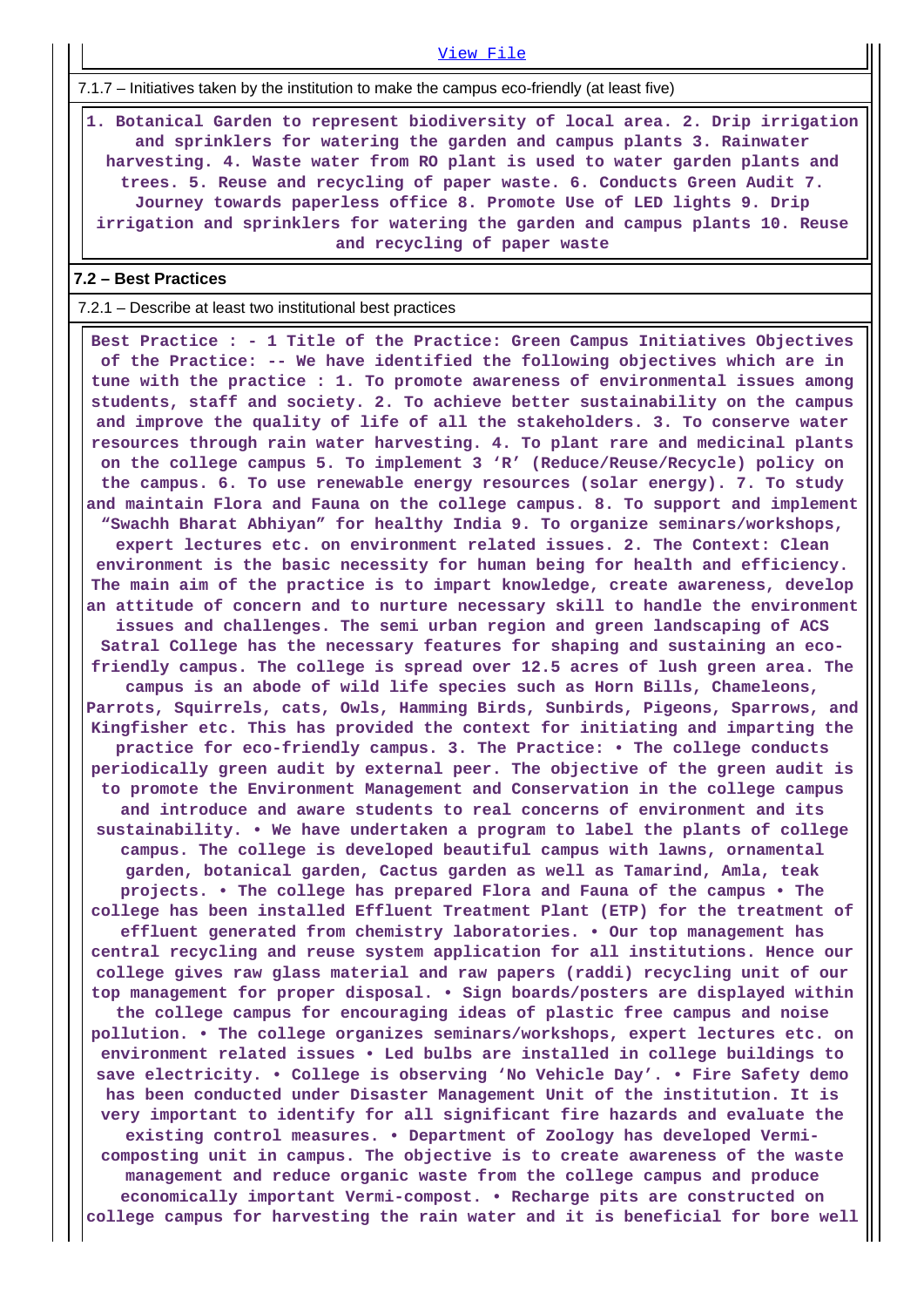**recharge. 4. Evidence of the Success: - This best practice has proven to be successful through the following activities: • Through periodical tree plantation Flora and Fauna on the campus has enriched, which has turn in to ecofriendly campus. • Awareness campaign for plastic free campus through sign boards/display boards made campus plastic free. • Through Effluent Treatment Plant (ETP) effluents from Chemistry laboratory are recycled and treated water is utilized for different purposes. This has led to water conservation and minimization of environmental pollution on the campus. • Vermi-composting units helped us to converts solid waste to organic fertilizers which has minimized the solid waste pollution on the campus. • No Vehicle Day helps us to minimize the air pollution. • Through workshops/ seminars/expert lectures/ NSS/SWO activities students are made aware of environmental issues. • Green audit and Energy audit of the campus is done periodically • A mandatory course on Environmental awareness at S.Y.B.A/B.com /B.Sc level and Green Chemistry Practical's for M.Sc, Part-II (Organic Chemistry) is offered by S. P. Pune University, Pune 5. Problems Encountered And Resources Required: - While carrying out this practice, following problem are encountered by the college. • Green Campus initiatives are challenging and require determination and a longterm assurance from all the stake holders. • Green Campus initiative is an expensive practice. It needs expert advice and investment of resources. • Minimum financial support from college and various funding agencies. Less awareness of students and community towards environment. Best Practice 2 1. Title of the practice: Initiative for Water Conservation through NSS 2. Goal • Education about water conservation through community service • Development of student's personality through community service. • Creating awareness about water conservation among students and rural people. • To develop a consciousness among the youth about rural development through water conservation initiatives. • To strengthen the spirit of service and sacrifice among the young generation 3. The Context Conserving water is important because it keeps water pure and clean while protecting the environment. Conserving water means using our water supply wisely and be responsible. As every individual depends on water for livelihood, we must learn how to keep our limited supply of water pure and away from pollution. Water conservation is a crucial part of the increasingly important topic of sustainability, as it will help students to focus on social responsibility. Social responsibility is a key component of a sustainable development. 4.The Practice Organized a lecture on the topic 'water conservation', delivered by Mr. R.S. Bhadakwad, program officer of NSS. Another lecture organized on the topic 'Methods of Water Conservation. Then 150 students and 12 local people actively engaged in building of Vanrai Bandhara.This activity required 550 empty cement bags and big stones spreaded outside. This activity has been conducted by NSS unit of the college. The units are affiliated to the NSS and Student Development Department of Savitribai Phule Pune University Pune. Total sanctioned strength of students per academic session is 150. The NSS units of the college are very active and the volunteers do organize yearly, regular activity and special camps at different villages where their works and devotion has always endeared them to the local inhabitants. This Year the units worked on the burning problems of BETI BACHAO – BETI PADHAO, SWACHHATA ABHIYAN, Stopping the villagers from defecating in the open etc. 5. Evidence of Success Due to this water conservation activity, a facility of availability of water has been created for domestic animals. NSS unit of our College has successfully conducted various activities like Water Conservation Drive, Tree Plantation, Literacy Drive, AIDS Workshop, Blood donation Camp.( Photos Attached) The students of NSS Unit has represented our College in State Level Cleaning of campus in every week by staff member, NSS and NCC students , Energy Conservation, Water harvesting, (Recycling), Plantation, Uses of renewable energy sources- Solar Panel etc. are proposed.**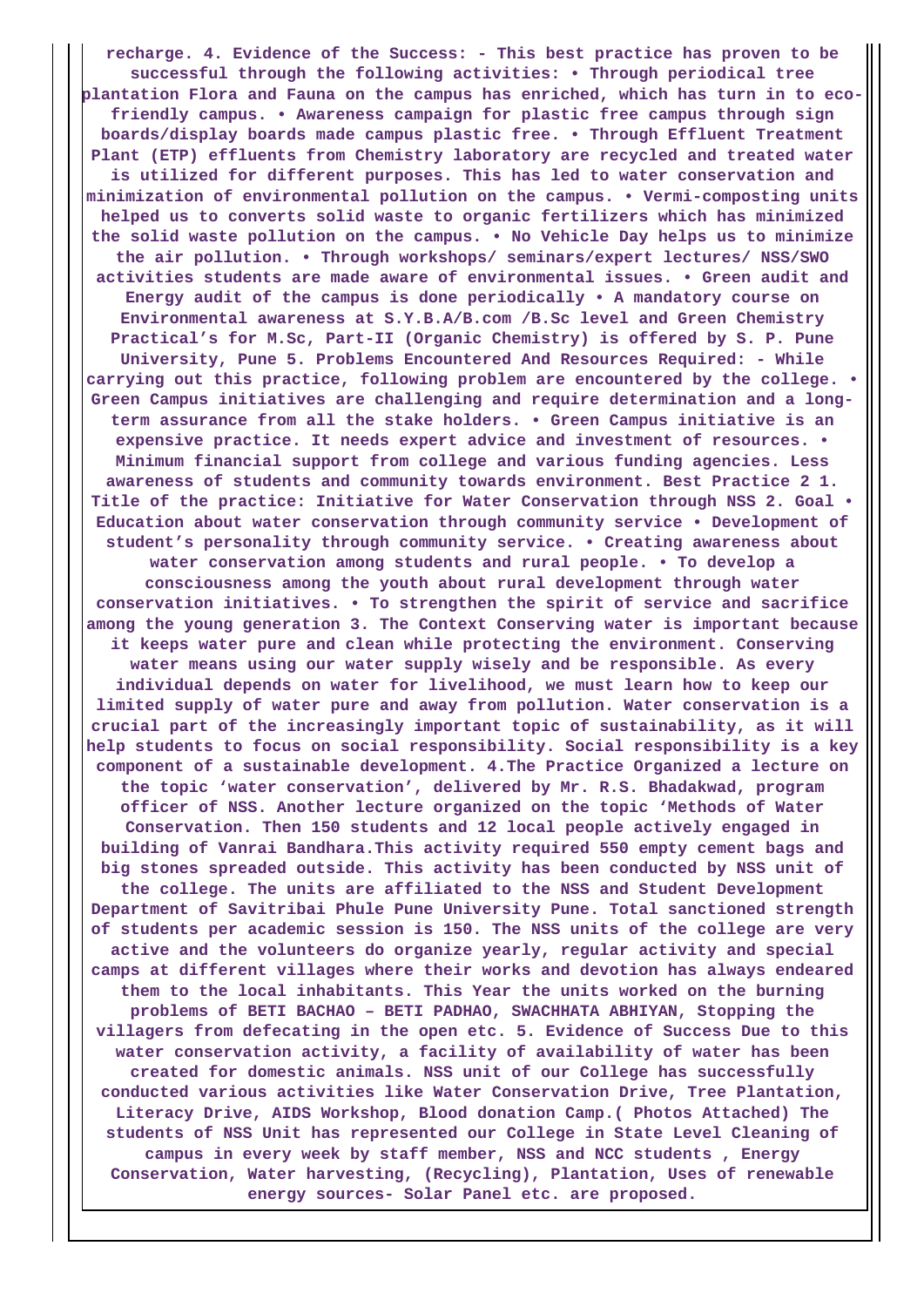Upload details of two best practices successfully implemented by the institution as per NAAC format in your institution website, provide the link

[https://acscollegesatral.in/wp-content/uploads/2021/03/7.2.1-Best-](https://acscollegesatral.in/wp-content/uploads/2021/03/7.2.1-Best-Practices-2019-20.pdf)[Practices-2019-20.pdf](https://acscollegesatral.in/wp-content/uploads/2021/03/7.2.1-Best-Practices-2019-20.pdf)

#### **7.3 – Institutional Distinctiveness**

 7.3.1 – Provide the details of the performance of the institution in one area distinctive to its vision, priority and thrust in not more than 500 words

 **Upliftment of the rural masses by providing adequate and necessary facilities for offering the quality education is an area distinctive to the vision of the institution. The institution under the guidance and dynamic leadership of the Pravara Rural Education Society, aims at bringing the students into main stream by offering them academic programs in the faculties of Arts, Commerce and Science along with the fifteen skilloriented, vocational and certificate courses to make them confident and independent. The education process in addition to classroom interactions is also facilitated through advanced teaching techniques and tools such as power point presentations, 3D models, charts, films based on literary works, GPS, slideshare, online study guides etc. For the holistic development of the students, apart from curricular activities, cocurricular and extracurricular activities are also conducted. To tap and bring out the hidden talents among the students, activities such as sports, cultural, debating, elocution, exhibitions, presentations etc. are organized. Considering the need for vocational education in the present competitive world, the institution has introduced skill development courses viz. Spoken English and Communication Skills and Mulberry Sapling Producer. The institution prioritizes to empower socially, economically and educationally marginalized sections of the society through appropriate education with an objective to cultivate the qualities among the students that would transfer them into a cultured and knowledgeable human resource. The objective is realized by facilitating learning and involvement of students in various programs related to the social, health, environment awareness, women empowerment and other cross cutting issues. The institution also focuses on staff enrichment programs by providing them incentives in the form of study leave and duty leave for faculty development programs. They are motivated to engage themselves in research to keep themselves abreast of latest developments in their subjects. Faculty development programs are organized every year. The institution has an edge for having an impartial coeducation system that is keen on the issue of gender equity. It has ensured the safety and security of the girl students by appointing a woman VicePrincipal and security guard which has created a congenial ecosystem and developed confidence in them. The girl students are offered the lessons in selfdefence, yoga, meditation etc. making them physically and psychologically fit. The efforts have been reflected into increasing number of admissions as well as academic performance of girl**

**students.**

Provide the weblink of the institution

[https://acscollegesatral.in/wp-content/uploads/2020/01/Institutional-](https://acscollegesatral.in/wp-content/uploads/2020/01/Institutional-Distinctiveness.pdf)[Distinctiveness.pdf](https://acscollegesatral.in/wp-content/uploads/2020/01/Institutional-Distinctiveness.pdf)

### **8.Future Plans of Actions for Next Academic Year**

 **The IQAC of the College is planning to: • To organize seminars, conferences, workshops by various departments • To introduce more skill oriented certificate courses • To organize various extension activities by N.S.S. department • To organize various training programs for teaching non- teaching staff regarding software operating, digital documentation process etc. • Infrastructure facilities will be improved by increasing number of teaching halls laboratories.**